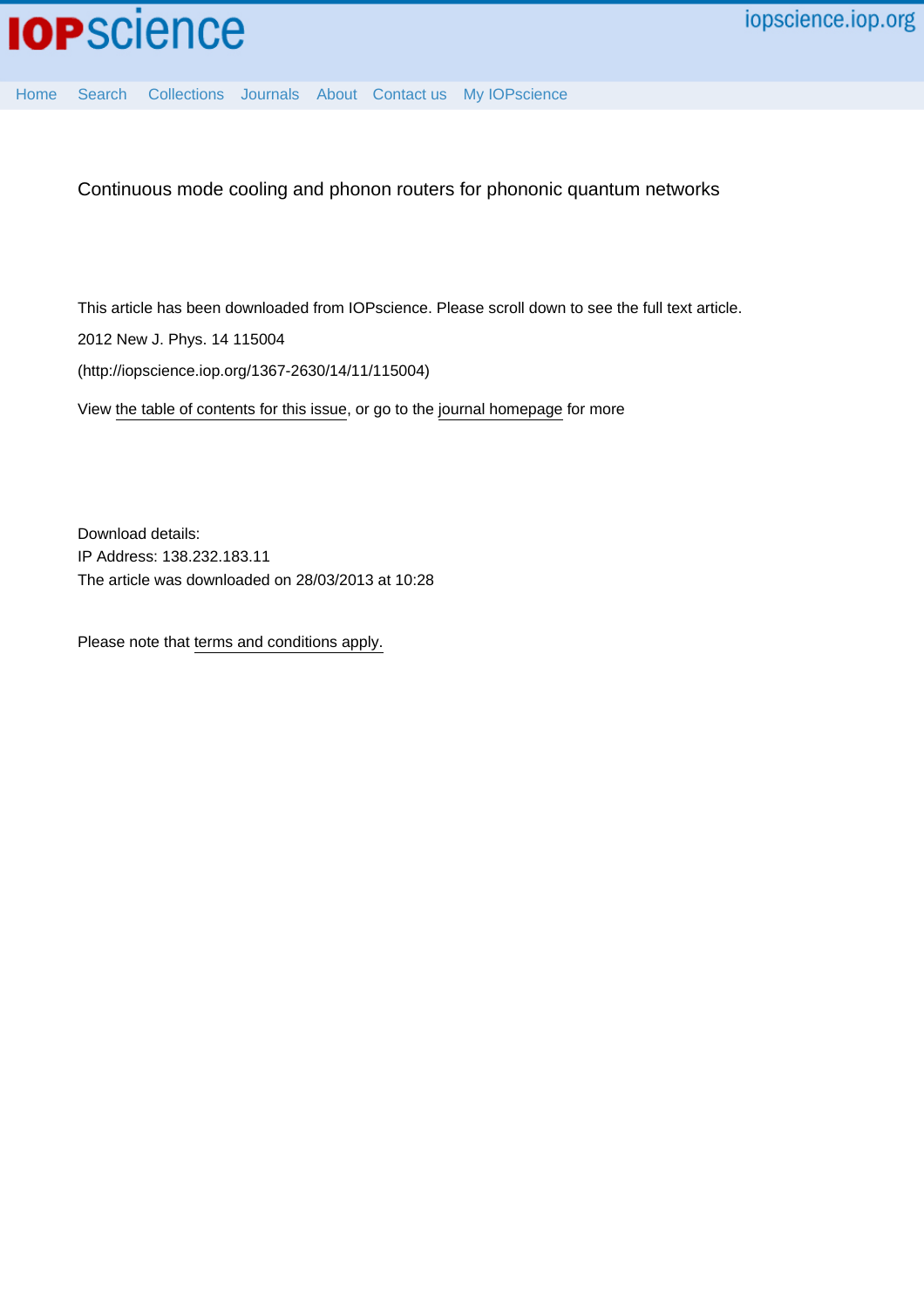# New Journal of Physics

The open-access journal for physics

# **Continuous mode cooling and phonon routers for phononic quantum networks**

 ${\bf S}$  J M Habraken $^{1,2,4}$ , K Stannigel $^{1,2}$ , M D Lukin $^3$ , P Zoller $^{1,2}$ and P Rabl<sup>1</sup>

<sup>1</sup> Institute for Quantum Optics and Quantum Information of the Austrian Academy of Sciences, Innsbruck, Austria <sup>2</sup> Institute for Theoretical Physics, University of Innsbruck, Austria <sup>3</sup> Department of Physics, Harvard University, Cambridge, MA, USA E-mail: [steven.habraken@uibk.ac.at](mailto:steven.habraken@uibk.ac.at)

*New Journal of Physics* **14** (2012) 115004 (32pp) Received 27 May 2012 Published 5 November 2012 Online at <http://www.njp.org/> doi:10.1088/1367-2630/14/11/115004

Abstract. We study the implementation of quantum state transfer protocols in phonon networks, where, in analogy to optical networks, quantum information is transmitted through propagating phonons in extended mechanical resonator arrays or phonon waveguides. We describe how the problem of a non-vanishing thermal occupation of the phononic quantum channel can be overcome by implementing optomechanical multi- and continuous mode cooling schemes to create a 'cold' frequency window for transmitting quantum states. In addition, we discuss the implementation of phonon circulators and switchable phonon routers, which rely only on strong coherent optomechanical interactions and do not require strong magnetic fields or specific materials. Both techniques can be applied and adapted to various physical implementations, where phonons coupled to spin- or charge-based qubits are used for on-chip networking applications.

<sup>4</sup> Author to whom any correspondence should be addressed.

Content from this work may be used under the terms of the [Creative Commons Attribution-NonCommercial-](http://creativecommons.org/licenses/by-nc-sa/3.0) $\bigcirc$  000 [ShareAlike 3.0 licence.](http://creativecommons.org/licenses/by-nc-sa/3.0) Any further distribution of this work must maintain attribution to the author(s) and the title of the work, journal citation and DOI.

*New Journal of Physics* **14** (2012) 115004

 $©$  IOP Publishing Ltd and Deutsche Physikalische Gesellschaft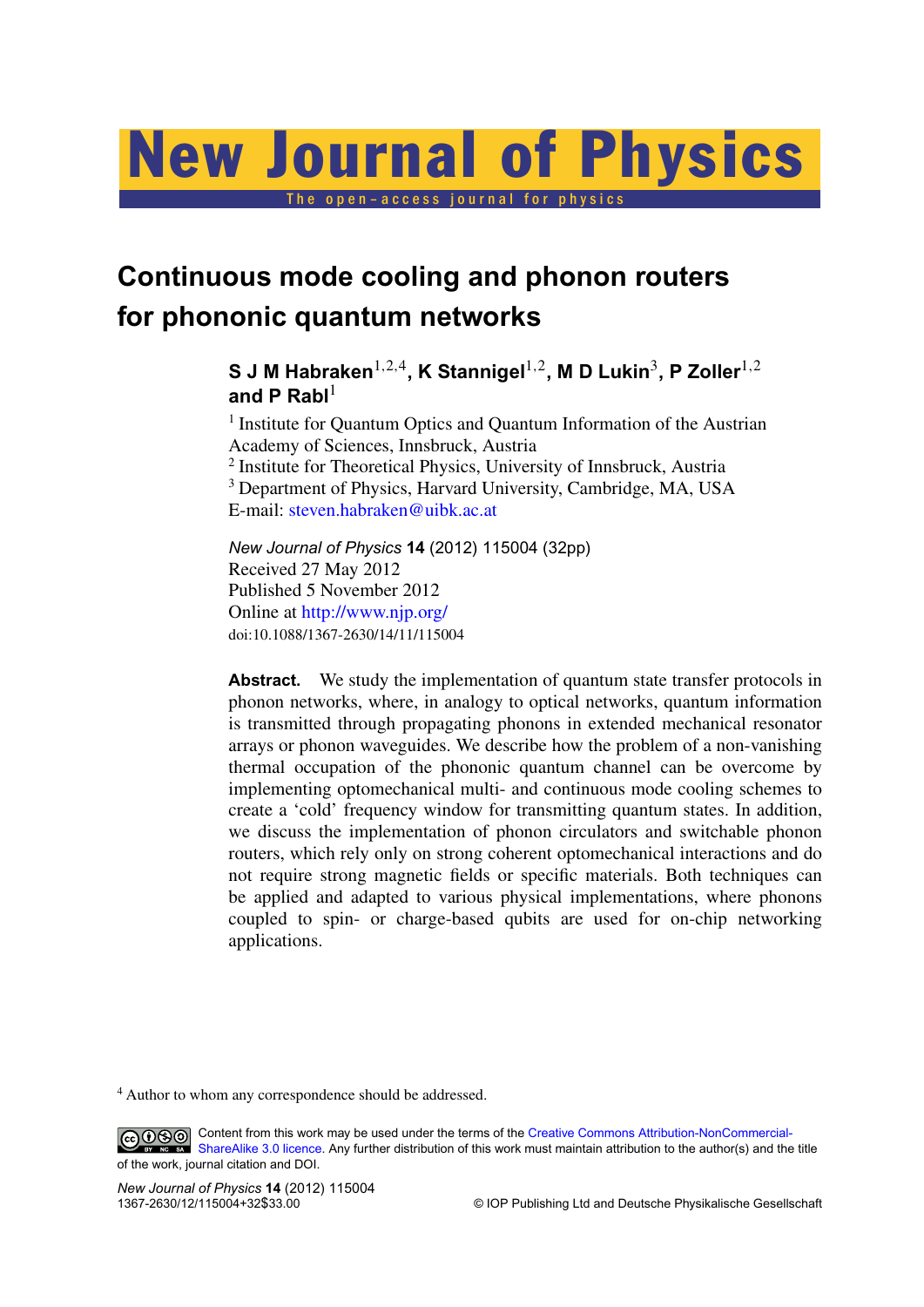**IOP** Institute of Physics **ODEUTSCHE PHYSIKALISCHE GESELLSCHAFT** 

# **Contents**

|                             | 1. Introduction                                     |                                                                                             | $\overline{2}$          |
|-----------------------------|-----------------------------------------------------|---------------------------------------------------------------------------------------------|-------------------------|
|                             | 2. Phonon quantum networks                          |                                                                                             | $\overline{\mathbf{4}}$ |
|                             |                                                     |                                                                                             | 5                       |
|                             | 2.2.                                                |                                                                                             | 6                       |
|                             |                                                     | 2.3. Optomechanical control techniques for phonon networks                                  | $\overline{7}$          |
|                             | $\overline{7}$<br>3. Optomechanical noise filters   |                                                                                             |                         |
|                             | 3.1.                                                | Single-mode cooling $\ldots \ldots \ldots \ldots \ldots \ldots \ldots \ldots \ldots \ldots$ | 8                       |
|                             |                                                     |                                                                                             | 9                       |
|                             |                                                     |                                                                                             | 10                      |
| 4.                          | Quantum state transfer in a thermal phonon network  |                                                                                             | 13                      |
|                             |                                                     |                                                                                             | 13                      |
|                             |                                                     |                                                                                             | 14                      |
|                             |                                                     |                                                                                             | 15                      |
| <b>Phonon routers</b><br>5. |                                                     |                                                                                             | 18                      |
|                             |                                                     |                                                                                             | 18                      |
|                             |                                                     | 5.2. Optomechanically engineered non-reciprocity for phonons                                | 20                      |
| 6.                          | <b>Implementations</b>                              |                                                                                             | 21                      |
|                             |                                                     |                                                                                             | 21                      |
|                             |                                                     |                                                                                             | 22                      |
|                             |                                                     | <b>7. Conclusions and outlook</b>                                                           | 24                      |
|                             | <b>Acknowledgments</b>                              |                                                                                             |                         |
|                             | <b>Appendix A. Coupled resonator arrays</b>         |                                                                                             |                         |
|                             | <b>Appendix B. Optomechanical cooling</b>           |                                                                                             |                         |
|                             | Appendix C. The cascaded master equation            |                                                                                             |                         |
|                             | <b>Appendix D. Nitrogen vacancy-phonon coupling</b> |                                                                                             |                         |
|                             | <b>References</b>                                   |                                                                                             |                         |

# **1. Introduction**

The successful application of laser cooling techniques to cooling isolated vibrational modes of micro- and nanomechanical devices [\[1](#page-29-0)[–8\]](#page-30-0) has recently led to much interest in the control of macroscopic phononic degrees of freedom at a single quantum level. By now, preparation of mechanical resonators close to their quantum ground state has been achieved in different experimental settings [\[9–11\]](#page-30-0), and coherent interfaces between mechanics and other quantum systems such as superconducting qubits  $[9, 12]$  $[9, 12]$  $[9, 12]$ , spins  $[13, 14]$  $[13, 14]$  $[13, 14]$  or photons  $[15, 16]$  $[15, 16]$  $[15, 16]$  are currently being developed. Besides offering new possibilities to address fundamental questions of quantum physics [\[17–20\]](#page-30-0), these experimental developments also provide the foundation for new, phonon-based quantum technologies. For example, in the context of quantum information processing and quantum communication, optomechanical (OM) slowing of light [\[21,](#page-30-0) [22\]](#page-30-0) and the first steps towards realizing a mechanical quantum memory [\[15,](#page-30-0) [16\]](#page-30-0) have been demonstrated, and the use of mechanical quantum transducers for interfacing different qubit systems [\[23–25\]](#page-30-0)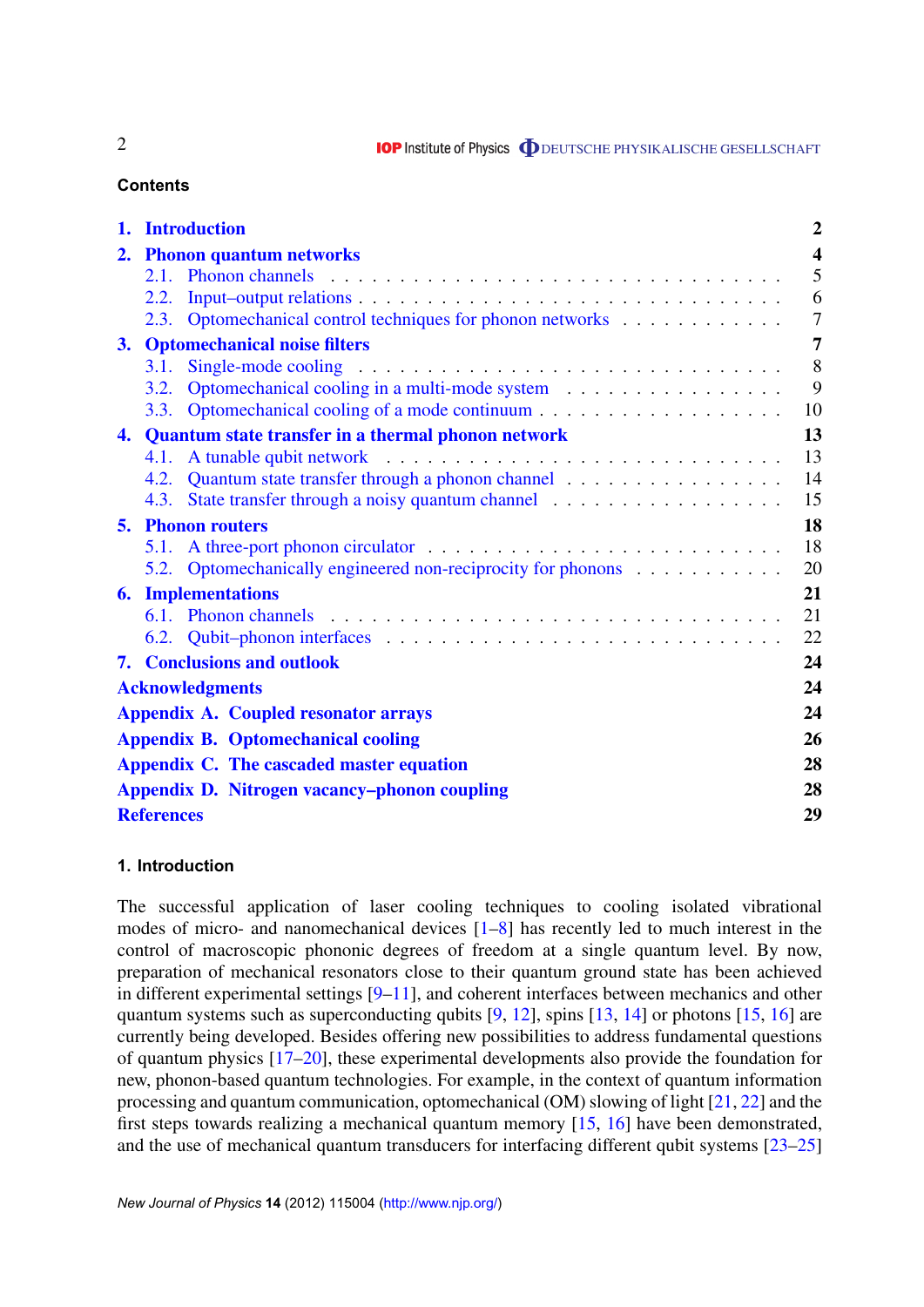has been proposed. For these applications, mechanical systems benefit from the ability to interact with a wide range of other electric, magnetic and optical quantum systems, while still maintaining long coherence times and being compatible with scalable nano-fabrication techniques.

The use of phonons for quantum information science applications is not new. In the first proposals for quantum computers, it has already been suggested to employ vibrational modes of a trapped ion Wigner crystal for transmitting quantum information between spatially separated qubits [\[26\]](#page-30-0). More recently, it has been shown that these ideas could equally well be applied to systems of coupled macroscopic mechanical resonators [\[23,](#page-30-0) [27,](#page-30-0) [28\]](#page-31-0), which extends the concept of a mechanical quantum bus to a wider range of atomic and solid-state systems. In analogy to optical fields, phonons can be confined in phonon cavities (e.g. represented by a high-*Q* mechanical resonator), but also propagate freely along phononic waveguides. This suggests that many quantum communication and state-transfer protocols developed in the context of optical quantum networks [\[29–31\]](#page-31-0) could—on a smaller physical scale—also be implemented using acoustic phonons. Here, new approaches to design and pattern phonon waveguides based on phononic crystals structures [\[32,](#page-31-0) [33\]](#page-31-0) provide a very promising and versatile platform for realizing such phonon networks in practice. However, compared with the relatively advanced field of optical quantum networks [\[30\]](#page-31-0), many equivalent control techniques still have to be developed for phononic quantum systems, which face the additional challenge that thermal noise in phononic channels is not negligible and would usually by far exceed quantum signals encoded in a single phononic excitation.

In this paper, we address the problem of implementing quantum communication protocols in thermal phononic channels and show how the addition of OM control elements can be used to realize a faithful transfer of quantum information between different nodes of the network. As a first key element to achieve this task, we describe the generalization of OM laser cooling techniques to multi- and continuous mode setups. This approach is motivated by a recent proposal for interfacing OM systems (OMS) with phonon waveguides [\[25\]](#page-30-0), and leads to a strong suppression of thermal noise within the relevant transmission bandwidth. Therefore, instead of pursuing the otherwise challenging task of cooling the whole network, this technique creates a 'cold' frequency window, which is sufficient to coherently transfer single quanta through an otherwise 'hot' phononic channel.

As a second control tool we describe the implementation of phonon circulators and switchable phonon routers, which enable a directed transfer of propagating phonons through large one-dimensional (1D) or 2D networks. In the optical domain, circulators or other non-reciprocal devices are usually based on the Faraday effect. In principle, similar effects also exist for acoustic phonons in certain materials [\[34\]](#page-31-0). However, due to the required large magnetic fields and the use of materials with non-optimized mechanical properties, this approach is not suited for on-chip phonon quantum networks. Instead, we propose an integrated circulator for acoustic phonons that relies solely on an OM-induced non-reciprocity [\[35,](#page-31-0) [36\]](#page-31-0), where the directionality is imposed by the phase relation between two optical driving fields. Thereby, the device can be switched on or reversed conveniently and in combination with the above-mentioned cooling techniques, this coherent OM routing scheme is, in principle, sufficient to fully control the distribution of quantum information in large-scale phonon networks.

The remainder of this paper is structured as follows. In section [2,](#page-4-0) we first present a brief introduction to phonon networks and the general input–output formalism, which is used to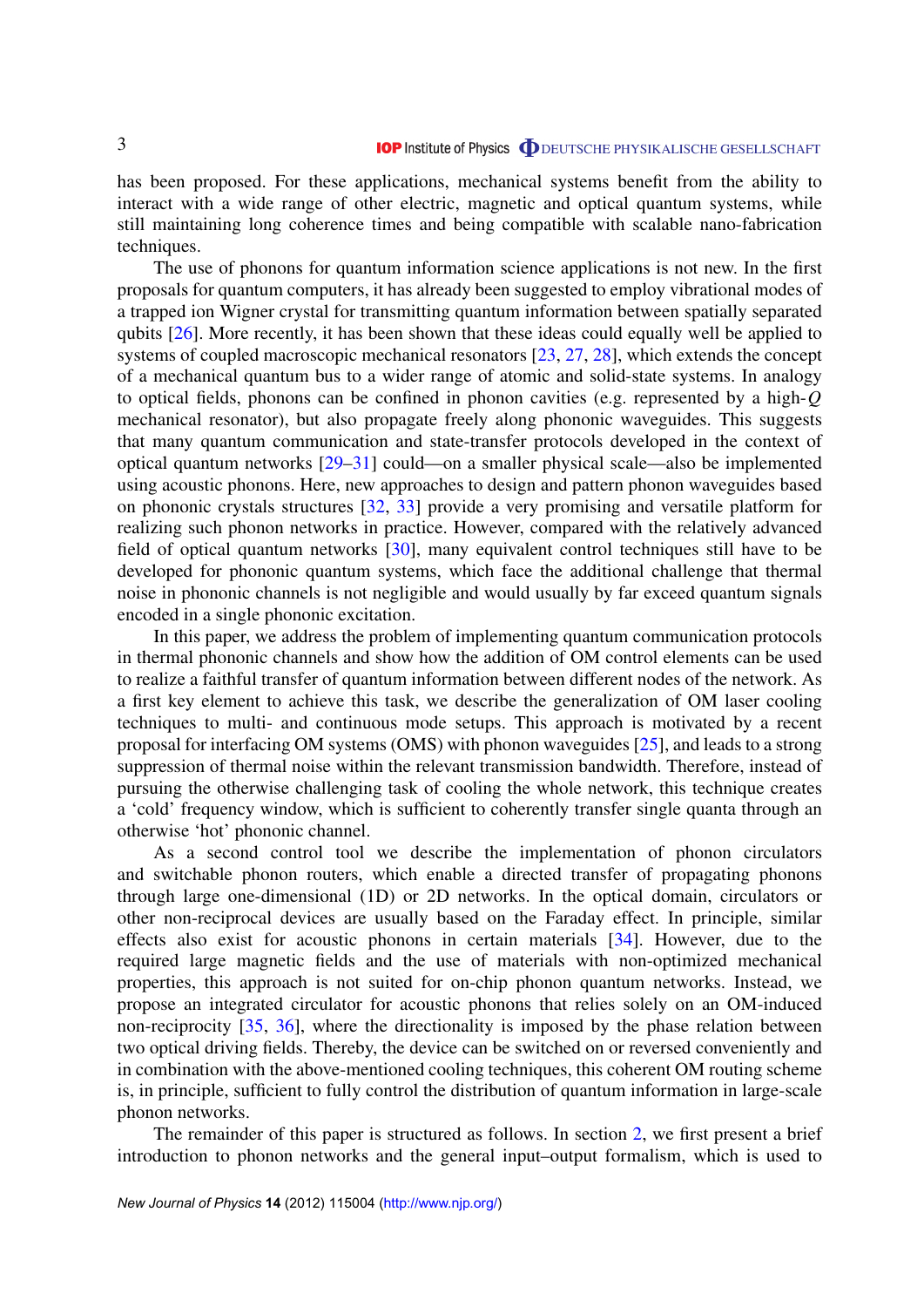<span id="page-4-0"></span>

**Figure 1.** (a) Schematic representation of a generic phonon quantum network. At each node, qubits interact with a localized phonon mode, which in turn is weakly coupled to a phononic channel represented by an extended array of coupled mechanical resonators or a 1D phonon waveguide. (b) A phonon quantum network consisting of a set of localized vibrational modes, which are side coupled to a common phonon waveguide and mediate the interaction between qubits and the propagating phonon modes (for a specific implementation of such a setup, see  $[25]$ ). (c) The localized phonons decay into left- and rightpropagating modes in the waveguide with the corresponding rates  $\gamma_L$  and  $\gamma_R$ . The  $b_{i,in}^{L/R}$  and  $b_{i,out}^{L/R}$  denote the incident and outgoing waveguide fields at each node. See the main text for more details.

model these systems. In section [3,](#page-7-0) we revisit OM laser cooling and generalize it to multi- and continuous mode scenarios. As a basic application we then discuss in section [4](#page-13-0) how an OM noise filter can be applied to transmit a quantum state through a thermal channel. In section [5,](#page-17-0) we describe the realization of phonon circulators and routers using coherent OM interactions. Finally, in section [6](#page-21-0) we outline several potential systems for implementing phonon networks and then summarize the main results and conclusions in section [7.](#page-24-0)

#### **2. Phonon quantum networks**

Figure 1(a) shows a schematic representation of a generic phonon quantum network, where individual nodes  $i = 1, \ldots, N$  are connected via a mechanical quantum bus. In analogy to optical quantum networks, each node contains an isolated solid-state two-level system ('qubit') with quantum information encoded in states  $|0\rangle$  and  $|1\rangle$ . The qubits interact with localized phonon modes ('phonon cavities'), which are in turn weakly coupled to a common set of propagating modes of a phonon waveguide or a coupled mechanical resonator array ('quantum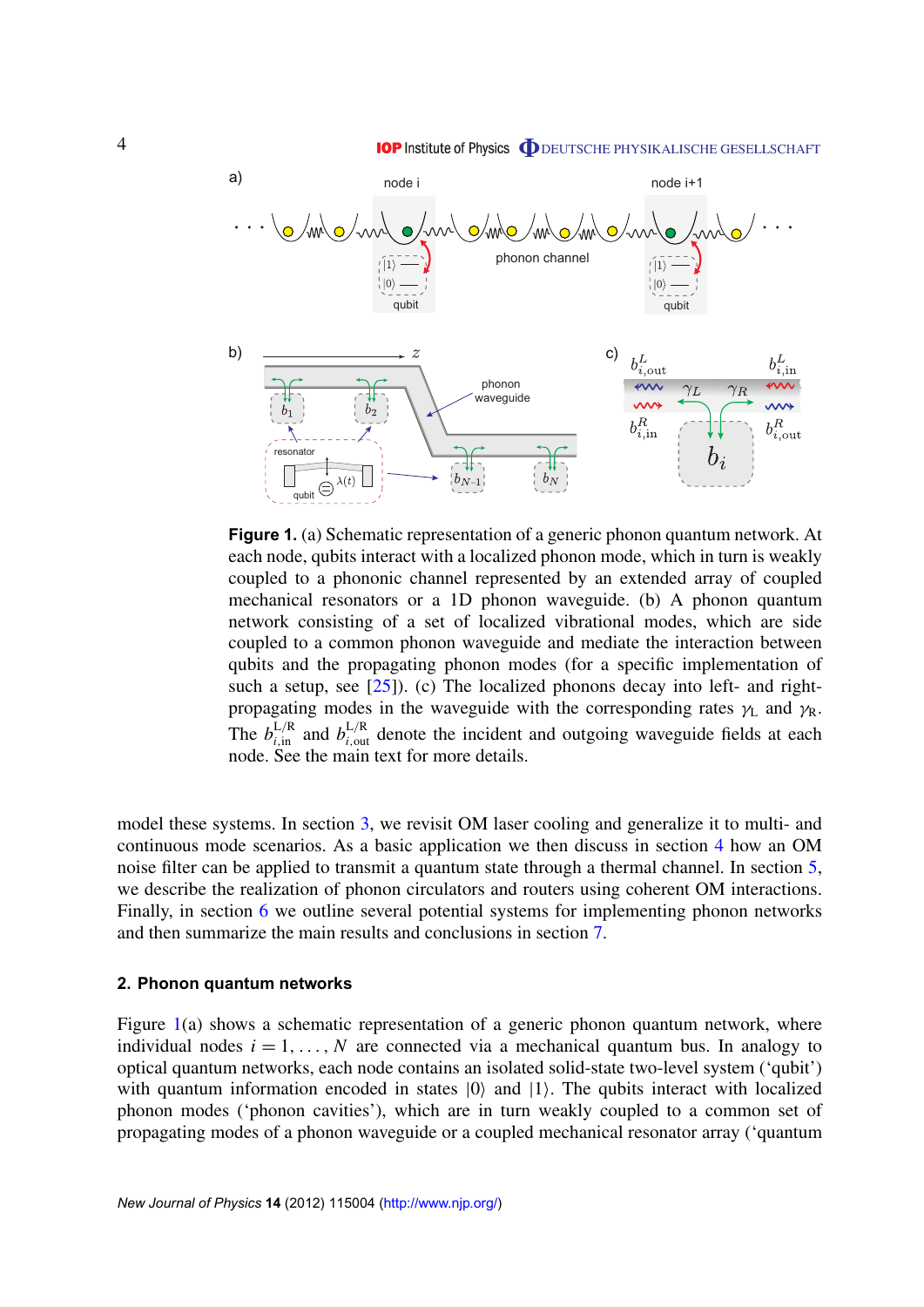<span id="page-5-0"></span>channel'). The full Hamiltonian of this system is given by

$$
H = \sum_{i=1}^{N} H_{\text{node}}^i + H_{\text{channel}} + H_{\text{int}},
$$
\n(1)

where  $H_{\text{node}}^i$  and  $H_{\text{channel}}$  describe the dynamics of the individual nodes and the phononic channel, respectively, and *H*int accounts for the coupling between them. In the following, we assume that the Hamiltonian for the individual nodes takes the form  $(h = 1)$ 

$$
H_{\text{node}}^i(t) = \omega_{\text{m}} b_i^{\dagger} b_i + \frac{\Delta_q^i(t)}{2} \sigma_z^i + \lambda_i(t) \left( \sigma_+^i b_i + \sigma_-^i b_i^{\dagger} \right),\tag{2}
$$

where  $\sigma_k^i$  are the Pauli operators and  $b_i$  the bosonic operators for the local mechanical modes of frequency  $\omega_{\rm m}$ . The third term describes the coupling between the qubits and the local mechanical modes. For each node the qubit frequency splitting  $\Delta_q^i(t)$  and the qubit–resonator coupling  $\lambda_i(t)$ can be tuned independently by changing the qubit frequency or modulating the coupling with local control fields (see section [6\)](#page-21-0). For  $\omega_m \sim \Delta_q^i$  this allows for a controlled mapping of the qubit state onto a phonon superposition, which we will use in our discussion of the state transfer below. The implementation of qubit–resonator interactions as given in equation (2) has been described for various charge- and spin-based qubits in the literature and in section [6](#page-21-0) we briefly summarize some of the most relevant systems.

#### *2.1. Phonon channels*

The mechanical quantum channel which is used to communicate between the nodes can, in general, be represented by a chain of  $N_{ch}$  coupled mechanical resonators,

$$
H_{\text{channel}} = \sum_{\ell=1}^{N_{\text{ch}}} \frac{p_{\ell}^2}{2m} + \frac{1}{2} m \omega_0^2 x_{\ell}^2 + \frac{k}{2} \sum_{\ell=1}^{N_{\text{ch}}-1} (x_{\ell} - x_{\ell+1})^2.
$$
 (3)

Here  $x_\ell$  and  $p_\ell$  are the position and momentum operators, *m* is the effective mass,  $\omega_0$  is the bare oscillation frequency and the spring constant *k* accounts for the nearest-neighbor coupling. For small  $N_{ch}$  the coupled resonators form a discrete set of collective eigenmodes. In this case quantum state transfer and quantum information processing protocols between two qubits can be implemented by addressing only a single collective mode, as has been discussed in the context of trapped ion systems [\[26\]](#page-30-0) or coupled nanomechanical [\[23\]](#page-30-0) and OM [\[28\]](#page-31-0) resonators.

In this paper, we are primarily interested in the opposite regime of extended arrays,  $N_{ch} \gg 1$ . In this limit  $H_{channel}$  can be represented by a dense set of plane wave modes,  $H_{\text{channel}} = \sum_{q} \omega_q b_q^{\dagger} b_q$ , where  $[b_q, b_q^{\dagger}]$  $\phi_{q'}^{\dagger}$ ] =  $\delta_{q,q'}$ ,  $\omega_q$  is the phonon dispersion relation, and for a lattice spacing *a*, the momentum label *q* is restricted to the first Brillouin zone  $q \in (-\frac{\pi}{a})$  $\frac{\pi}{a}$ ,  $\frac{\pi}{a}$  $\frac{\pi}{a}$ ]. This scenario is realized, for example, in large arrays of coupled nanomechanical beams [\[37\]](#page-31-0) or in phononic band gap structures [\[32\]](#page-31-0), where each resonator  $\ell$  corresponds to a vibrational mode of a unit cell, typically of size  $a \sim 1 \mu$ m. In the continuum limit we can identify a frequency range  $\Delta\omega$  away from the band edges in which the coupled resonator array exhibits an approximately linear dispersion  $\omega_a \approx \tilde{\omega}_0 + c|q|$ , where *c* is the effective speed of sound and  $\tilde{\omega}_0$  a frequency offset. In this case it is convenient to introduce the normalized displacement field  $\Phi(z) = \Phi_R(z) + \Phi_L(z)$ , where

$$
\Phi_{R}(z) = \sqrt{\frac{2c}{L}} \sum_{q>0} e^{iqz} b_{q}, \quad \Phi_{L}(z) = \sqrt{\frac{2c}{L}} \sum_{q>0} e^{-iqz} b_{-q}, \tag{4}
$$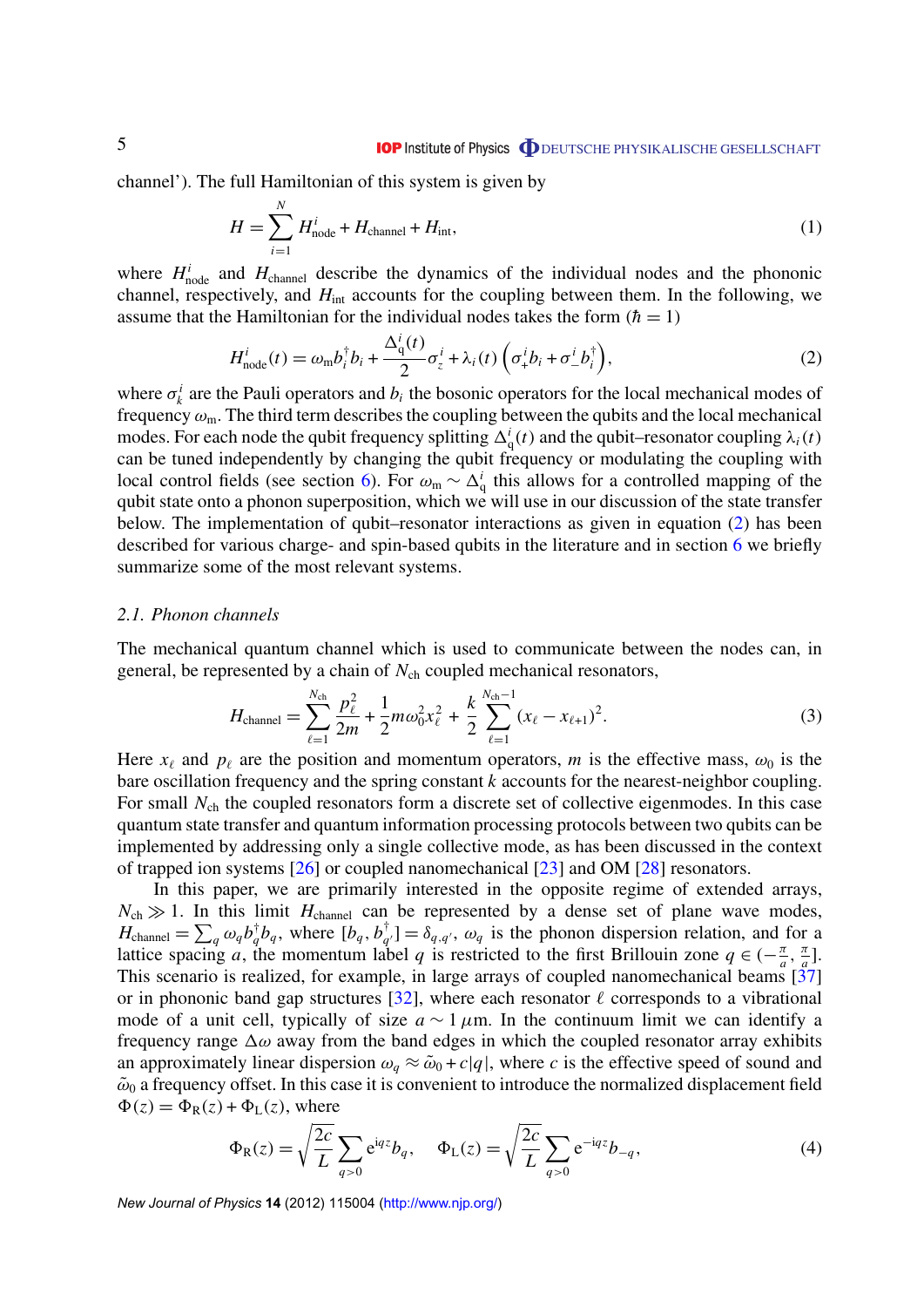#### **IOP** Institute of Physics **ODEUTSCHE PHYSIKALISCHE GESELLSCHAFT**

<span id="page-6-0"></span>describe right- and left-moving mechanical excitations of the phononic channel. Under the assumption of a linear dispersion these fields obey  $[\Phi_R(z, t), \Phi_L^{\dagger}(z', t')] = 0$  and

$$
[\Phi_{R/L}(z, t), \Phi_{R/L}^{\dagger}(z', t')] \simeq e^{-i\tilde{\omega}_0(t - t')} \delta(t - t' \mp (z - z')/c).
$$
 (5)

By assuming that the frequency of the local mechanical modes  $\omega_{\rm m}$  also lies within this frequency range, the coupling between the local resonators and the waveguide modes can be approximated by

$$
H_{\text{int}} \simeq \sqrt{\frac{\gamma}{2}} \int_0^L dz \sum_{i=1}^N \delta(z - z_i) \left( b_i^{\dagger} \Phi(z) + b_i \Phi^{\dagger}(z) \right), \tag{6}
$$

where *L* is the length of the waveguide and  $z_i$  are the positions of the nodes along the waveguide (see figure [1\(](#page-4-0)b)). Below we identify  $\gamma$  as the total decay rate of the local resonator modes into the waveguide. Note that equations (5) and (6) are valid for times  $|t - t'| > \Delta \omega^{-1}$  and distances  $|z - z'| > a$ . [A](#page-24-0)n explicit and more detailed derivation of these results is given in appendix A for the case of a simple coupled resonator chain.

#### *2.2. Input–output relations*

Under the validity of equations (5) and (6) and in the limit where  $\omega_m$  and the bandwidth  $\Delta\omega$ are large compared to the other characteristic frequency scales, we can eliminate the waveguide modes and use an input–output formalism [\[38\]](#page-31-0) to describe the effective dynamics of the coupled nodes. Using (5) and (6) and making a standard Born–Markov approximation, we can derive a set of coupled quantum Langevin equations (QLEs) [\[38\]](#page-31-0). For each node we obtain

$$
\dot{b}_i = \mathbf{i}[H_{\text{node}}, b_i] - \frac{\gamma}{2}b_i - \sqrt{\gamma_R}b_{i,\text{in}}^R(t) - \sqrt{\gamma_L}b_{i,\text{in}}^L(t),\tag{7}
$$

where  $\gamma = \gamma_R + \gamma_L$  is the total decay rate of phonons into the waveguide. For side-coupled phonon cavities we would usually have  $\gamma_R = \gamma_L$ , but below we describe scenarios where the emission either to the left or to the right is effectively switched off. In equation (7) we have defined incoming fields (see figure  $1(c)$  $1(c)$ )

$$
b_{i,in}^{\mathcal{L}} = \lim_{\epsilon \to 0} \Phi_{\mathcal{L}}(z_i + \epsilon), \quad b_{i,in}^{\mathcal{R}} = \lim_{\epsilon \to 0} \Phi_{\mathcal{R}}(z_i - \epsilon), \tag{8}
$$

which specify the left- and right-moving waveguide modes before they interact with  $b_i$ . Similarly, we introduce the scattered outgoing fields

$$
b_{i,\text{out}}^{\text{L}} = \lim_{\epsilon \to 0} \Phi_{\text{L}}(z_i - \epsilon), \quad b_{i,\text{out}}^{\text{R}} = \lim_{\epsilon \to 0} \Phi_{\text{R}}(z_i + \epsilon).
$$
 (9)

The dynamics of the whole network is then described by the QLEs (7) together with the input–output relations at each node,

$$
b_{i,\text{out}}^{\text{R,L}}(t) = b_{i,\text{in}}^{\text{R,L}}(t) + \sqrt{\gamma_{\text{R,L}}}b_i(t),
$$
\n(10)

and the free propagation

$$
b_{i,in}^{R}(t) = b_{i-1,out}^{R}(t - \tau_{i,i+1}), \quad b_{i,in}^{L}(t) = b_{i+1,out}^{L}(t - \tau_{i,i+1}), \tag{11}
$$

where  $\tau_{i,i+1} = |z_{i+1} - z_i|/c$ . Under realistic conditions we must also account for intrinsic phonon losses, backscattering and rethermalization, which we address below.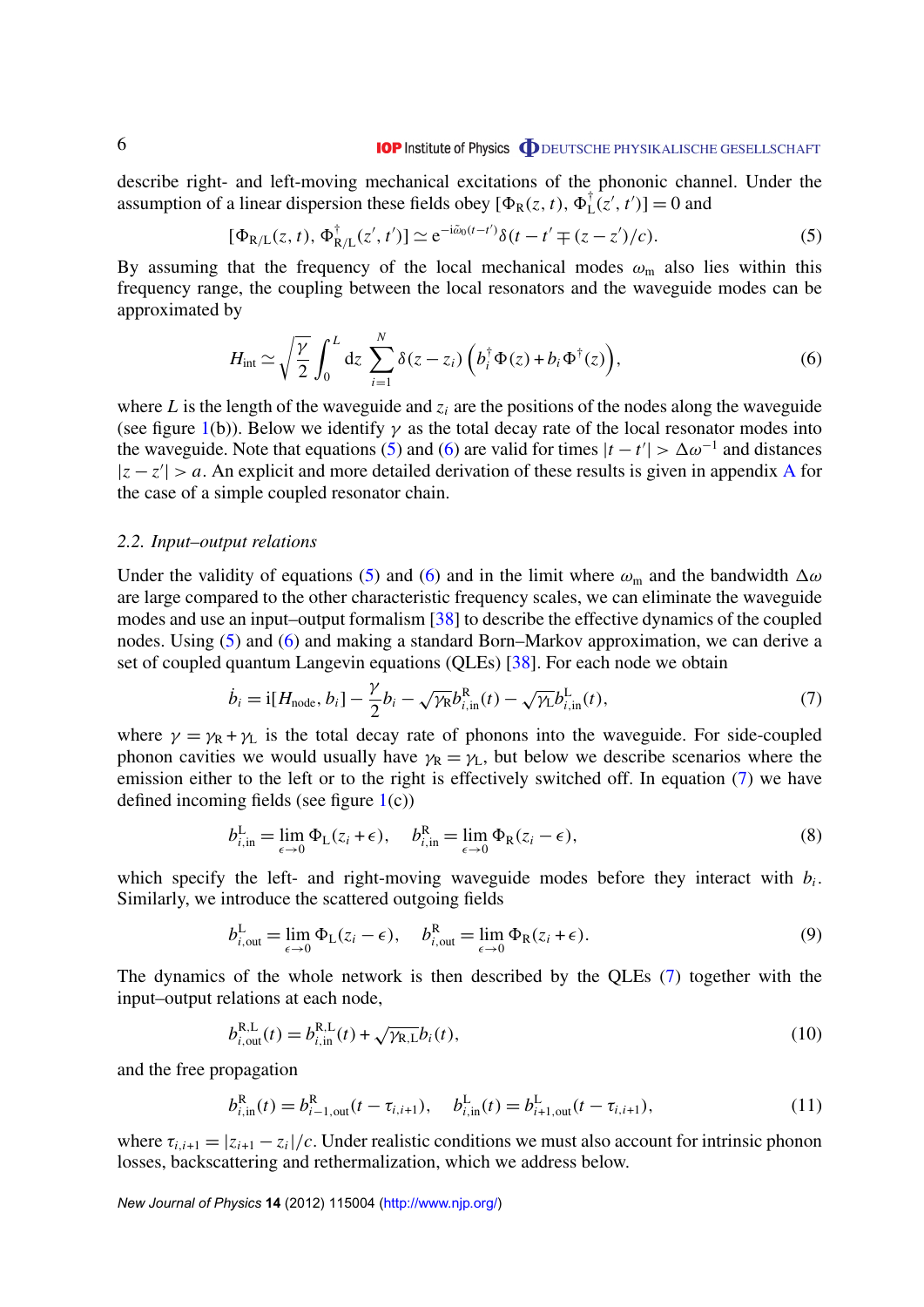<span id="page-7-0"></span>

**Figure 2.** Basic setup illustrating the application of OM control techniques for implementing a directed quantum state transfer between two nodes through a thermal phonon network. (i) An OM noise filter is used to suppress incident thermal noise  $\sim N_{th}$  within a relevant transmission bandwidth. (ii) OM phonon routers ensure a directed emission and complete reabsorption of individual phonons at the second node. To achieve the reverse state transfer the directionality of the routers can be reversed, as described in more detail in section [5.](#page-17-0)

#### *2.3. Optomechanical control techniques for phonon networks*

The phonon network described above is formally equivalent to optical quantum networks and can, in principle, be used in a similar way to transfer quantum states from one node to another [\[29,](#page-31-0) [31\]](#page-31-0). However, in contrast to high-frequency optical fields, the thermal population  $N_{\text{th}} = (\exp(\hbar \omega_{\text{m}}/k_{\text{B}}T) - 1)^{-1}$  of the phonon modes is usually not negligible. For phonon frequencies in the MHz to GHz regime and temperatures  $T \sim 0.1 - 1$  K, the number of thermal noise phonons in the waveguide will exceed the quantum signal encoded in a single phonon. In addition, as shown in figure [1\(](#page-4-0)c), phonons emitted from a single side-coupled node will naturally propagate along two directions, i.e.  $\gamma_L = \gamma_R$ . In larger networks or 2D arrangements, the inability to route propagating phonons severely limits an efficient implementation of quantum communication protocols.

In the remainder of the paper, we consider an extended setup as shown in figure 2 and describe how the integration of additional OM control elements can be used to overcome these fundamental limitations of phononic networks. The two key ingredients in this setup are the following:

- (i) an OM noise filter, which is used to suppress thermal noise within the relevant transmission bandwidth;
- (ii) coherent OM phonon circulators or phonon routers, which allow for directed propagation and switchable routing of phonons through the network.

# **3. Optomechanical noise filters**

In this section, we describe the application of OM laser cooling techniques to suppress thermal noise in an extended phononic quantum channel. Obviously, ground-state cooling of the whole network becomes inefficient as the system size increases, but it is also unnecessary, since usually only a few modes within a small bandwidth are used for transmitting quantum states. In the following, we consider a scenario as shown in figure [3,](#page-8-0) where a single laser-cooled mechanical resonator provides a 'cold sink', and within a certain frequency range suppresses the thermal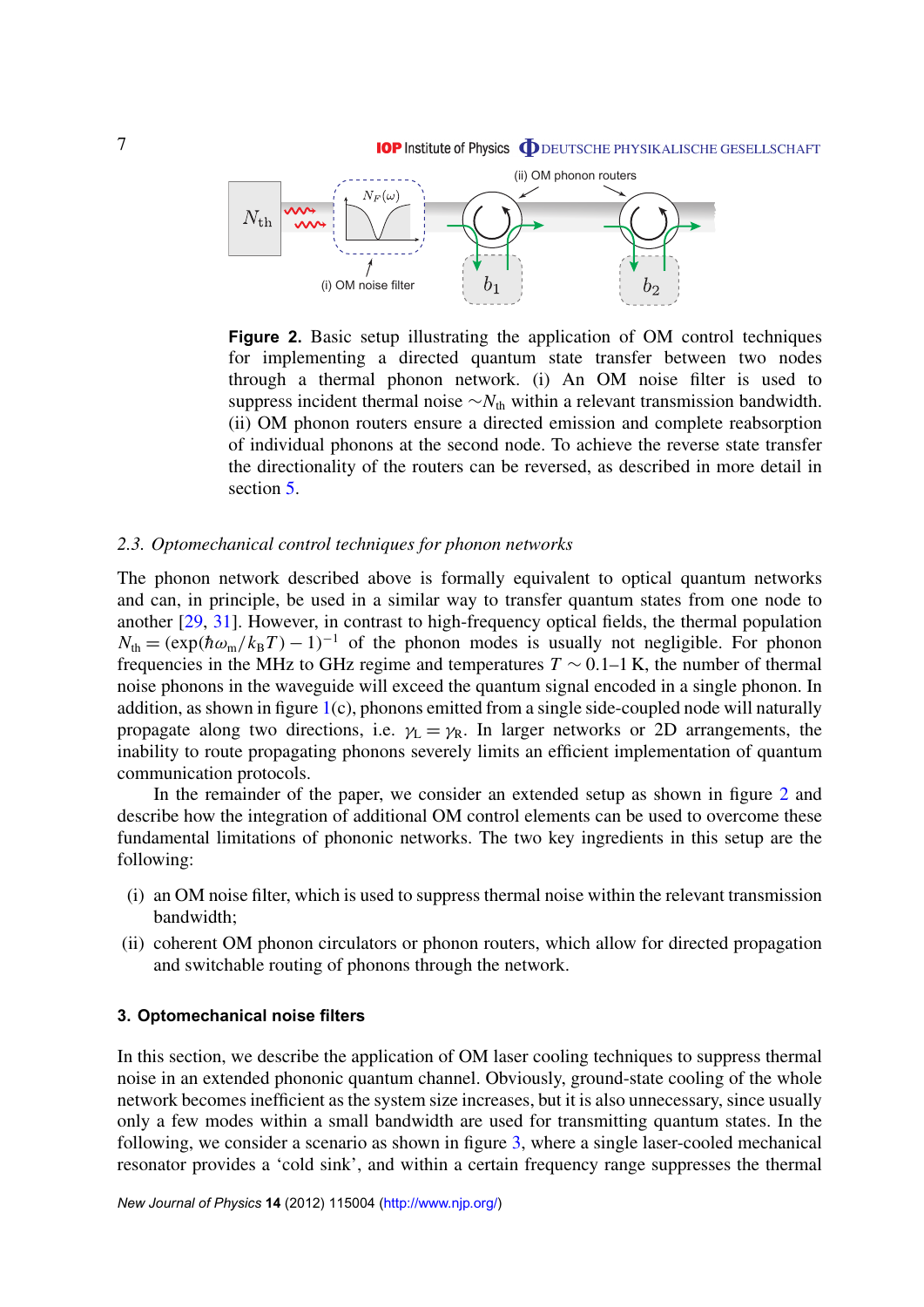#### **IOP** Institute of Physics **ODEUTSCHE PHYSIKALISCHE GESELLSCHAFT**

<span id="page-8-0"></span>

Figure 3. Setup for an OM noise filter (OM continuous mode cooling). A mechanical resonator is coupled to a continuous phonon waveguide  $(\gamma)$  and laser cooled via an optical cavity mode. Within a bandwidth  $\sim \gamma$  around the mechanical frequency, the incident thermal noise can be efficiently suppressed, creating a dip in the filtered noise spectrum  $N_F(\omega)$  of the reflected waveguide modes.

noise of the reflected modes of a continuous waveguide (or the transmitted modes in the case of a side-coupled phonon cavity). A similar configuration has been previously proposed for realizing a traveling-wave photon-to-phonon converter, where under 'impedance-matched' conditions an incoming photon is converted into a traveling phonon and vice versa [\[25\]](#page-30-0). In this sense cooling of the waveguide can be interpreted as a mapping of the optical vacuum onto the phonon channel, while in turn mechanical noise is upconverted into optical photons leaving the system.

# *3.1. Single-mode cooling*

Before addressing the suppression of thermal noise in extended phonon waveguides, let us first briefly review the standard scenario for OM cooling [\[39,](#page-31-0) [40\]](#page-31-0), where the frequency  $\omega_c$  of an optical cavity mode is modulated by the displacement of a single mechanical mode. The optical cavity is driven by a coherent laser field of frequency  $\omega_d = \omega_c + \delta$  and in a frame rotating with  $\omega_d$  the Hamiltonian for the OMS is given by

$$
H_{\text{om}} = -\delta a^{\dagger} a + \omega_{\text{m}} b^{\dagger} b + g a^{\dagger} a (b + b^{\dagger}) + i \mathcal{E} (a^{\dagger} - a). \tag{12}
$$

Here the bosonic operators *a* and *b* represent the optical and mechanical modes, respectively,  $\omega_m$  is the mechanical oscillation frequency, *g* is the OM coupling constant and  $\mathcal E$  is the strength of the external driving field. Terms rotating with the optical frequency have been neglected by a rotating wave approximation (RWA). The OM interaction, as described by the third term in equation (12), derives from a linear dependence of the optical resonance frequency on the position quadrature of the mechanical mode [\[41,](#page-31-0) [42\]](#page-31-0). Including dissipation through cavity decay and intrinsic mechanical losses, the dynamics of the OMS is described by the QLEs

$$
\dot{a} = (\dot{a} - \kappa)a - \dot{a}a(b + b^{\dagger}) + \mathcal{E} - \sqrt{2\kappa}a_{\text{in}},
$$
\n(13)

$$
\dot{b} = (-i\omega_{\rm m} - \gamma_0/2)b - i g a^{\dagger} a - \sqrt{\gamma_0} b_{0,\rm in},\tag{14}
$$

where κ is the optical field decay rate and  $\gamma_0 = \omega_{\rm m}/Q_0$  is the mechanical damping rate for an intrinsic mechanical quality factor  $Q_0$ . The  $\delta$ -correlated operators  $a_{in}$  and  $b_{0,in}$  represent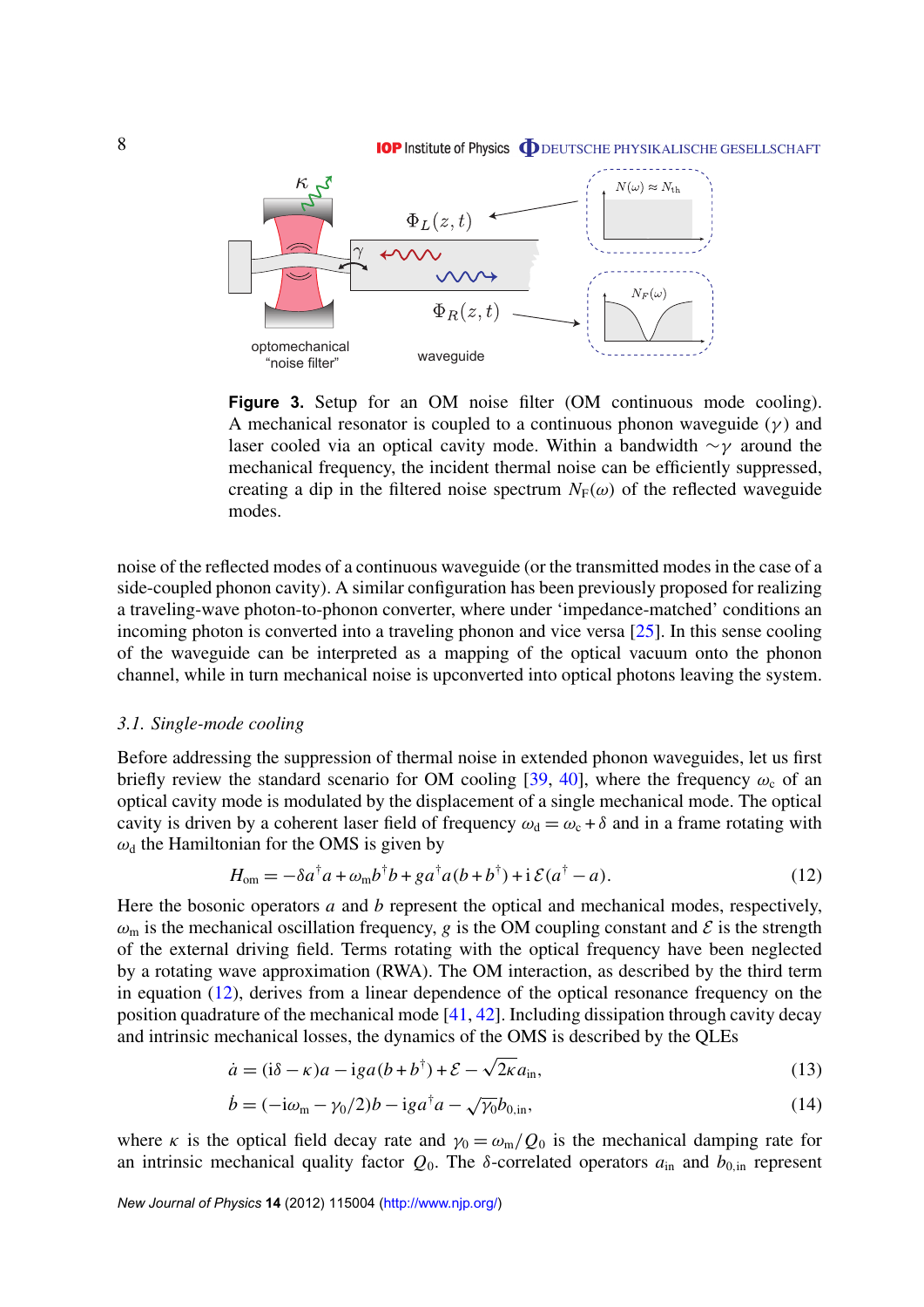<span id="page-9-0"></span>the vacuum input noise of the optical field and the thermal mechanical noise, respectively. Within the relevant frequency range the latter is characterized by a non-vanishing equilibrium occupation number  $\langle b_{0,in}^{\dagger}(t) b_{0,in}(t') \rangle = N_{th} \delta(t - t').$ 

In the limit of strong driving, the external field displaces both the optical and the mechanical modes by a large classical amplitude  $\alpha = \langle a \rangle = \mathcal{E}/(\kappa - i\delta(\alpha))$  and  $\beta = \langle b \rangle =$  $-g|\alpha|^2/\omega_m$ , where  $\delta(\alpha) = \delta + 2g^2|\alpha|^2/\omega_m$ . For  $|\alpha| \gg 1$ , we can make a unitary transformation  $a \rightarrow \alpha + a$  and  $b \rightarrow \beta + b$  and linearize the OM coupling around the classical mean values,

$$
H_{\text{om}} \simeq -\delta a^{\dagger} a + \omega_{\text{m}} b^{\dagger} b + g(\alpha a^{\dagger} + \alpha^* a)(b + b^{\dagger}), \tag{15}
$$

where we have redefined  $\delta(\alpha) \rightarrow \delta$ . If the external driving field is (near) resonant with the red mechanical sideband of the optical cavity, i.e. if  $\delta \simeq -\omega_m$ , and if  $\omega_m \gg \kappa$ ,  $|g\alpha|$  we can make an RWA with respect to  $\omega_{\rm m}$  and obtain a beam-splitter Hamiltonian

$$
H_{\text{om}} \simeq H_{\text{bs}} = (\omega_{\text{m}} + \delta)b^{\dagger}b + g(\alpha ba^{\dagger} + \alpha^* b^{\dagger} a), \qquad (16)
$$

which describes a (near) resonant conversion of phonons into photons (and vice versa). Combined with the decay from the optical cavity, it allows for cooling: incident (noise) phonons are up-converted to photons and decay from the optical cavity.

The QLEs for the linearized OMS can be conveniently solved in the Fourier domain as outlined in more detail in appendix [B.](#page-26-0) In the relevant weak coupling and sideband resolved regime ( $|g\alpha| < \kappa \ll \omega_m = -\delta$ ), we then obtain the standard result for the mechanical fluctuation spectrum,

$$
\langle b^{\dagger}(\omega)b(\omega')\rangle \simeq \left[\frac{(\gamma_0 + \gamma_{\text{op}})\bar{N}}{(\omega - \omega_{\text{m}})^2 + (\gamma_0 + \gamma_{\text{op}})^2/4}\right] \delta(\omega - \omega'),\tag{17}
$$

where  $\gamma_{op} = 2|g\alpha|^2/\kappa$  is the optically induced mechanical damping rate and  $\bar{N} = N_{th}\gamma_0/(\gamma_0 + \gamma_0)$  $\gamma_{\rm op}$ ) +  $\kappa^2/(4\omega_{\rm m}^2)$  the reduced steady-state resonator occupation number. In the following, we are interested in OMS where both  $\gamma_{op} \gg \gamma_0$  and single-mode ground-state cooling  $\bar{N}$  < 1 can be achieved.

#### *3.2. Optomechanical cooling in a multi-mode system*

The single-mode cooling scheme can be generalized to cool mechanical networks consisting of a few coupled resonators only one of which is OM cooled, as shown in figure [4\(](#page-10-0)b). In this case the linearized OM Hamiltonian is given by

$$
H_{\text{om}} \simeq -\delta a^{\dagger} a + \sum_{j=1}^{N} \omega_{\text{m}} b_j^{\dagger} b_j - \sum_{\langle i,j \rangle} K_{i,j} \left( b_i b_j^{\dagger} + b_i^{\dagger} b_j \right) + g \alpha \left( a^{\dagger} b_1 + a b_1^{\dagger} \right), \quad (18)
$$

where the  $K_{i,j}$  denote the nearest-neighbor couplings and we have already performed an RWA assuming that  $K_{i,j}$ ,  $g|\alpha|$ ,  $\kappa \ll \omega_m$ . The resulting QLEs can be written as

$$
\dot{a} = (\mathbf{i}\,\delta - \kappa)a - \mathbf{i}\,\alpha g b_1 - \sqrt{2\kappa}a_{\rm in},\tag{19}
$$

$$
\dot{b}_1 = -(\mathrm{i}\,\omega_m + \gamma_0/2)b_1 + \mathrm{i}\,K_{1,2}b_2 - \mathrm{i}\,g\alpha^*a - \sqrt{\gamma_0}b_{0,\mathrm{in}}^{(1)},\tag{20}
$$

$$
\dot{b}_{1 < j < N} = -(\mathbf{i}\,\omega_{\rm m} + \gamma_0/2)b_j + \mathbf{i}(K_{j-1,j}b_{j-1} + K_{j,j+1}b_{j+1}) - \sqrt{\gamma_0}b_{0,\rm in}^{(j)},\tag{21}
$$

$$
\dot{b}_N = -(\mathrm{i}\,\omega_m + \gamma_0/2)b_N + \mathrm{i}\,K_{N-1,N}b_{N-1} - \sqrt{\gamma_0}b_{0,\mathrm{in}}^{(N)},\tag{22}
$$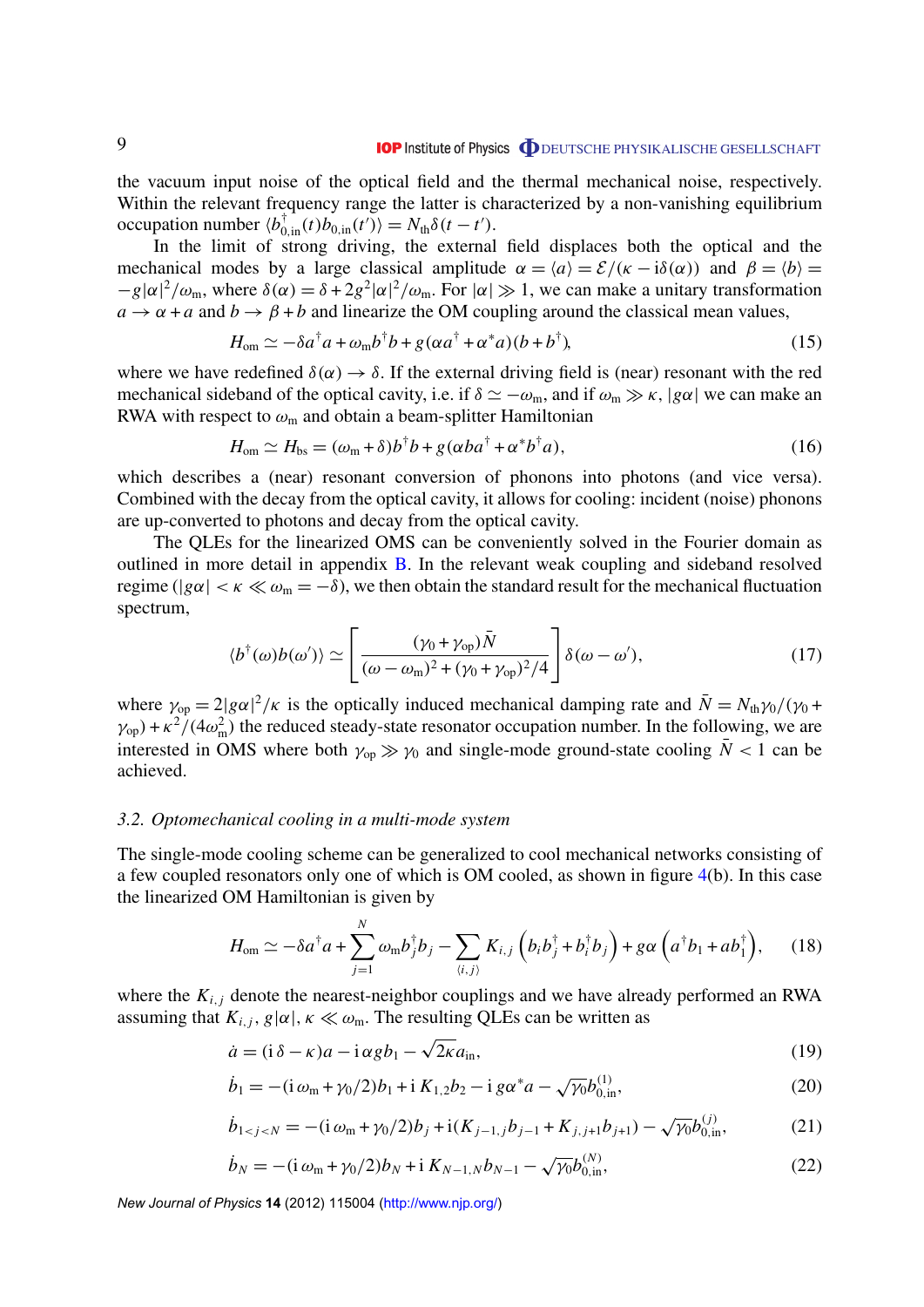<span id="page-10-0"></span>

**Figure 4.** (a) Setup for OM cooling of a single mechanical mode and (b) its generalization to multiple coupled resonators. (c) The steady-state fluctuation spectrum  $S(\omega)$  as defined in the text is plotted for the  $b_{10}$  mode in an array of  $N = 10$  resonators, assuming that the  $b_1$  mode is OM cooled. The dashed line shows the result in the absence of OM cooling, i.e.  $g|\alpha| = 0$ , while the solid line corresponds to  $g|\alpha|/K = 0.5$ . The other parameters for this plot are  $\delta = -\omega_m$ ,  $\gamma_0/K = 0.05$  and  $\kappa/K = 0.5$ .

where the  $b_{0,in}^{(j)}$  are mutually uncorrelated noise operators associated with intrinsic mechanical damping of each mode.

In figure 4(c) we plot the correlation spectrum  $\langle b_n^{\dagger} \rangle$  $\chi^{\dagger}_{N}(\omega)b_{N}(\omega')\rangle = S(\omega)\delta(\omega-\omega')$  for a chain of  $N = 10$  resonators with  $K_{i,i+1} = K$  assuming that the  $b_1$  mode is optically cooled. For reference the dashed line shows the undamped case  $g\alpha = 0$ . In this case the heights of the peaks at frequencies  $\omega_n = \omega_m - 2K\cos(n\pi/(N+1))$  are given by  $S(\omega_n) = (4N_{\text{th}}/\gamma_0)|c_n(N)|^2$ , where  $c_n(j) = \sqrt{2/(N+1)} \sin(nj\pi/(N+1))$  are the normalized mode distributions. When the OM coupling is turned on, the peaks are broadened and their height is reduced, which corresponds to an overall cooling of the individual eigenmodes. However, we see that cooling occurs in a highly non-uniform way and only the few modes close to the cavity resonance are cooled efficiently. While the details depend on the ratios between  $K$ ,  $g|\alpha|$  and  $\kappa$ , we find that this behavior is quite generic and a precursor to the features we identify in the following for the continuous waveguide limit.

#### *3.3. Optomechanical cooling of a mode continuum*

Starting from the multi-mode setting shown in figure 4(b), let us now address the limit  $N \to \infty$ of a continuous mode waveguide as depicted in figure [3](#page-8-0) by retaining the OM coupling to the first mode  $b \equiv b_1$ , but describing the other phonon modes  $b_{i>1}$  in terms of continuous left- and right-propagating fields  $\Phi_{L,R}(z)$ . If  $K_{1,2} \ll K_{i,i+1} \equiv K$ , we can adapt the input–output formalism introduced in section [2](#page-4-0) to model the coupling between the localized mode *b* and the rest of the waveguide in terms of the scattering relation √

$$
b_{\text{out}}(t) = b_{\text{in}}(t) + \sqrt{\gamma}b(t). \tag{23}
$$

Here  $b_{\text{in}}(t) = \Phi_L(z \to 0, t)$  and  $b_{\text{out}}(t) = \Phi_R(z \to 0, t)$  are the incident and reflected waveguide fields and  $\gamma \approx K_{1,2}^2/K$  is the characteristic phonon decay rate into the waveguide.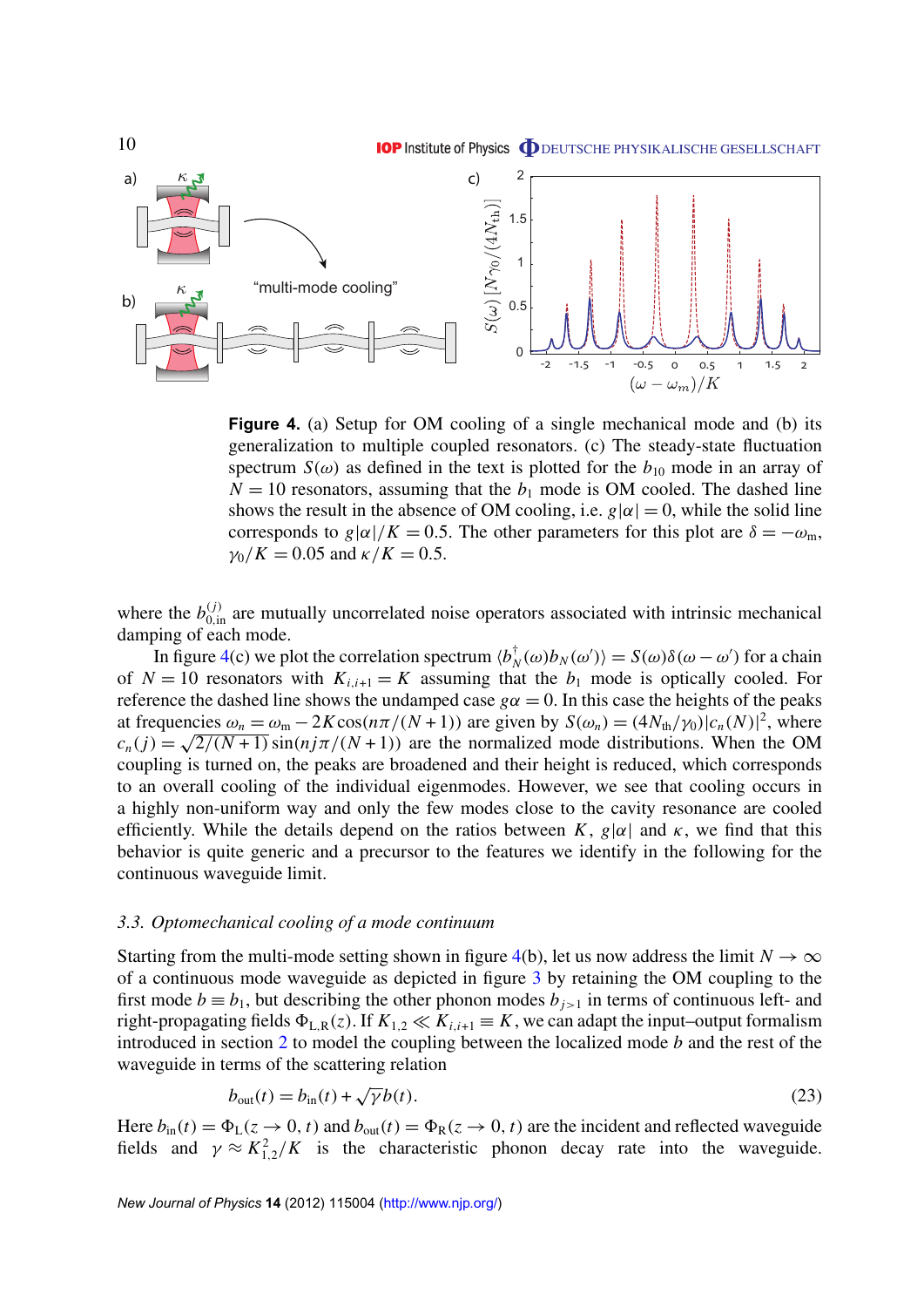<span id="page-11-0"></span>

**Figure 5.** Detailed results for OM noise filtering. (a) Filtered phononic noise spectrum  $N_F(\omega)$  (black lines) and the corresponding photonic output spectrum (red lines), with the beam-splitter Hamiltonian [\(16\)](#page-9-0) (solid lines) and with the full linearized Hamiltonian [\(15\)](#page-9-0) (dashed lines). The parameters are  $\omega_{\rm m}/\gamma = 1200$ , Imearized Hamiltonian (15) (dashed lines). The parameters are  $\omega_{m}/\gamma = 1200$ ,  $\gamma_{0} = 0$ ,  $\kappa/\gamma = 300$ ,  $g|\alpha| = \sqrt{(\gamma + \gamma_{0})\kappa/2}$  and  $N_{th} = 40$ . (b) Dip of the filtered noise spectrum  $N_F(\omega)$  for different values of the intrinsic mechanical damping rate  $\gamma_0/\gamma = 0$ , 0.0025, 0.005.

Ignoring other, intrinsic loss channels for the moment, we obtain

$$
\dot{a} = (\dot{a} - \kappa)a - \dot{a}g(b + b^{\dagger}) - \sqrt{2\kappa}a_{\rm in},\tag{24}
$$

$$
\dot{b} = -(\mathrm{i}\omega_{\mathrm{m}} + \gamma/2)b - \mathrm{i}g(\alpha a^{\dagger} + \alpha^* a) - \sqrt{\gamma}b_{\mathrm{in}},\tag{25}
$$

for the linearized OM dynamics of the local mode and we see that the problem of cooling a continuous waveguide is formally identical to the single-mode cooling considered above. However, instead of looking at the occupation of the local mode *b* we are now interested in the spectrum of the reflected waveguide field  $b_{out}(t)$ , given a thermal incident field  $\langle b_{in}^{\dagger}(t)b_{in}(t')\rangle =$  $N_{\text{th}}\delta(t-t')$ . To do so, we solve the QLEs in Fourier space and write the result as

$$
\vec{A}_{\text{out}}(\omega) = \mathcal{S}(\omega)\vec{A}_{\text{in}}(\omega),\tag{26}
$$

where  $\vec{A}_j = (a_j(\omega), a_j^{\dagger})$  $j^\dagger_j(-\omega),$   $b_j(\omega),$   $b_j^\dagger$  $j^{\dagger}(-\omega)$ <sup>T</sup> with  $j =$  'in', 'out'. The matrix  $\mathcal{S}(\omega)$  is a 4 × 4 scattering matrix and a more detailed derivation of equation  $(26)$  is given in appendix [B.](#page-26-0) For given input noise correlations  $C_{\text{in}}(\omega, \omega') = \langle \vec{A}_{\text{in}}(\omega) \otimes \vec{A}_{\text{in}}^T(\omega') \rangle$ , we obtain the output correlation matrix  $C_{\text{out}}(\omega, \omega') = \langle \vec{A}_{\text{out}}(\omega) \otimes \vec{A}_{\text{out}}^{\text{T}}(\omega') \rangle = \mathcal{S}(\omega) C_{\text{in}}(\omega, \omega') \mathcal{S}^{\text{T}}(\omega').$ 

*3.3.1. Optomechanical noise filters.* The quantity that we are interested in is the filtered noise spectrum  $N_F(\omega)$  of the reflected field, which is defined by

$$
\langle b_{\text{out}}^{\dagger}(\omega)b_{\text{out}}(\omega')\rangle = N_{\text{F}}(\omega)\delta(\omega - \omega'). \tag{27}
$$

Figure 5(a) shows the typical frequency dependence of  $N_F(\omega)$ . As expected, we see a strong suppression of thermal noise around the mechanical frequency  $\omega_m$ . For  $\delta = -\omega_m$  and under the condition  $|g\alpha| < \kappa \ll \omega_m$ , the dynamics of the OMS is well approximated by the beam-splitter Hamiltonian  $(16)$  and we obtain

$$
N_{\rm F}(\omega) \simeq N_{\rm th} \left( 1 - \frac{4\kappa^2 \gamma_{\rm op} \gamma}{\kappa^2 (\gamma_{\rm op} + \gamma)^2 + (\gamma - 2\kappa)^2 (\omega - \omega_{\rm m})^2 + 4(\omega - \omega_{\rm m})^4} \right). \tag{28}
$$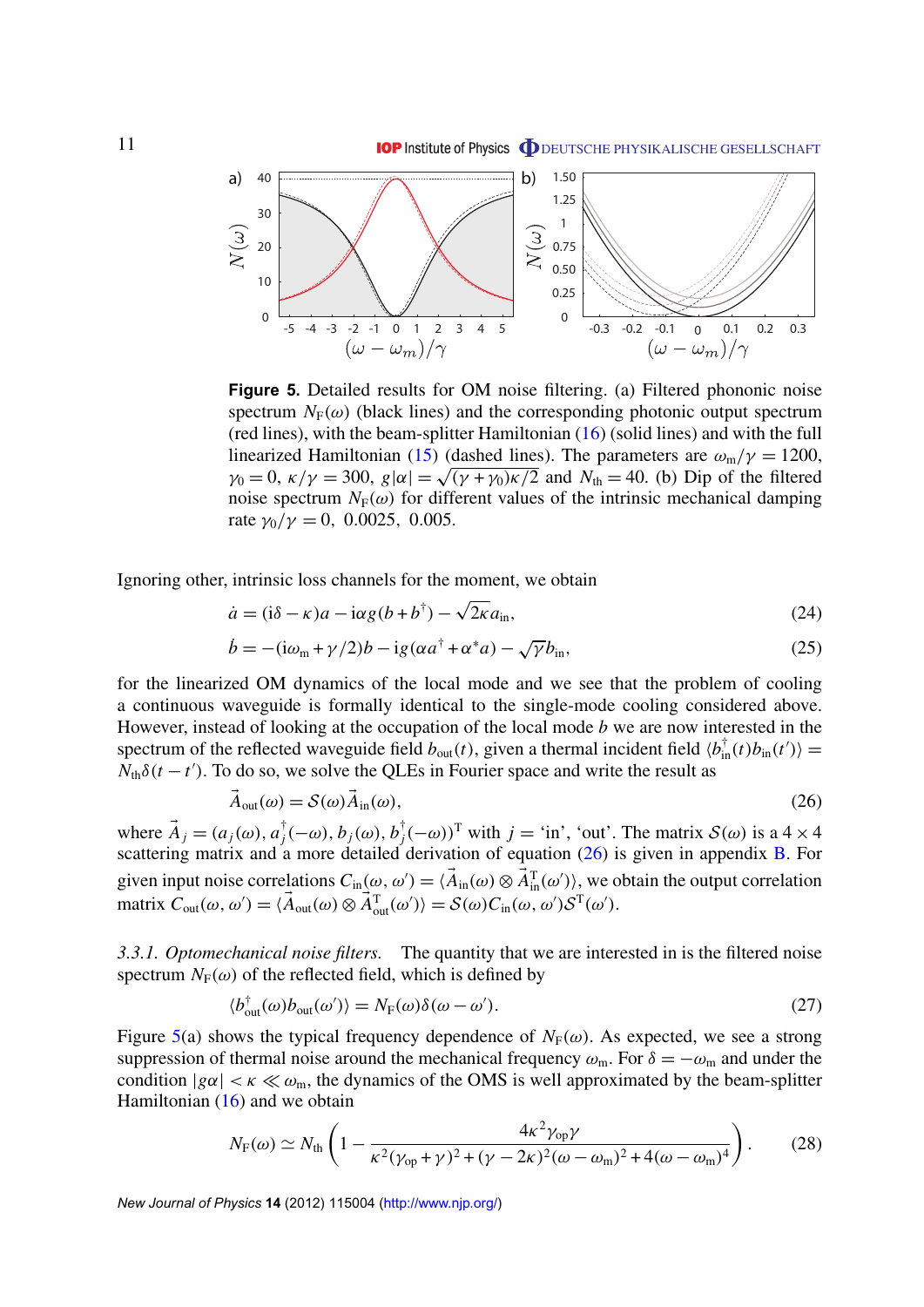<span id="page-12-0"></span>We see that, under these approximations, the 'impedance matching' condition  $\gamma_{op} = \gamma$  [\[25\]](#page-30-0) results in a complete cancellation  $N_F(\omega = \omega_m) = 0$  of the reflected noise on resonance. In this case the optical decay rate matches the mechanical waveguide coupling and the OMS acts effectively as a double-sided phonon cavity with the thermal mechanical bath on the one side and the optical  $T = 0$  bath on the other side.

Under realistic conditions the noise cancellation described by equation [\(28\)](#page-11-0) will not be perfect, and to account for various imperfections in the system, we assume in our discussion below a spectrum of the form

$$
N_{\rm F}(\omega) = N_{\rm th} - (N_{\rm th} - N_0) \frac{\tilde{\gamma}^2}{(\omega - \tilde{\omega}_{\rm m})^2 + \tilde{\gamma}^2},\tag{29}
$$

where  $\tilde{\gamma}$  and  $\tilde{\omega}_m$  now include small corrections of the width and the center of the dip and  $N_0$  is a non-vanishing noise floor. Intrinsic limitations that lead to a finite  $N_0$  are already contained in the full OM interaction itself, where for any finite  $\omega_{\rm m}$  off-resonant Stokes-scattering terms in the linearized Hamiltonian [\(15\)](#page-9-0) induce corrections to the ideal beam-splitter interaction. However, as shown in figure  $5(b)$  $5(b)$ , by accounting for these effects up to second order in  $1/\omega_m$  we only obtain a small shift of the spectral dip  $\tilde{\omega}_m \simeq \omega_m - g^2 |\alpha|^2 / (2\omega_m)^2$  and an offset  $N_0 \simeq |g\alpha|^2/(4\omega_m^2)$ , which is negligible under the weak coupling conditions mentioned above. A more crucial limitation for the OM noise filter arises from intrinsic mechanical losses  $\gamma_0$  of the localized mechanical mode, which can be accounted for by introducing an additional decay rate  $\gamma_0$  and the associated noise operator  $b_{0,in}(t)$  in the QLE [\(25\)](#page-11-0) (see appendix [B\)](#page-26-0). This leads to a finite  $N_0 \simeq 4N_{\text{th}}\gamma\gamma_0/(\gamma_{\text{op}} + \gamma + \gamma_0)^2$ . This means that, while for the optimized case with  $\gamma = \gamma_0 + \gamma_{op}$  the local mode *b* can be highly excited, also the condition  $\gamma_0 N_{th}/\gamma_{op} \ll 1$  must be fulfilled to achieve good noise filtering.

*3.3.2. Propagation losses and scattering.* The spectrum  $N_F(\omega)$  determines the mechanical noise of the outgoing displacement field  $b_{\text{out}}(t) \equiv \Phi_R(z \to 0, t)$  immediately after the OM device and for an ideal phonon waveguide this noise spectrum will be the same at all positions  $z > 0$ . However, in a realistic setting, scattering losses in the waveguide and the associated noise lead to a rethermalization of the noise spectrum and  $N_F(\omega) \to N_F(\omega, z)$ . For an approximately linear dispersion relation, the propagation of the outgoing field can be modeled by

$$
\left(\frac{\partial}{\partial t} + c\frac{\partial}{\partial z}\right)\Phi_{R}(z,t) = -\left(i\tilde{\omega}_{0} + \frac{c}{2l_{\gamma}}\right)\Phi_{R}(z,t) - \frac{c}{\sqrt{l_{\gamma}}}\Phi_{th}(z,t),\tag{30}
$$

where  $l_{\gamma}$  is the phonon mean free path in the waveguide and  $\Phi_{th}(z, t)$  is a thermal noise field with  $\langle \Phi_{\text{th}}^{\dagger}(z, t) \Phi_{\text{th}}(z', t') \rangle = N_{\text{th}} \delta(z - z') \delta(t - t')$ . In appendix [A.1](#page-26-0) we outline a microscopic derivation of this result for a coupled mechanical resonator array, where  $l_{\gamma} = c/\gamma_0$  can be connected to the intrinsic damping rate  $\gamma_0$  of the individual resonators in the array. For  $z > 0$ and in a frame rotating with  $\tilde{\omega}_0$ , we obtain

$$
\Phi_{\mathcal{R}}(z,t) = e^{-\frac{z}{2l_{\gamma}}}\Phi_{\mathcal{R}}\left(0,t-\frac{z}{c}\right) - \frac{1}{\sqrt{l_{\gamma}}} \int_{0}^{z} dz' e^{-\frac{(z-z')}{2l_{\gamma}}} \Phi_{\mathsf{th}}\left(z',t-\frac{(z-z')}{c}\right),\tag{31}
$$

and from this result we can derive the full noise spectrum along the waveguide

$$
N_{\rm F}(\omega, z) = e^{-\frac{z}{l_{\gamma}}} N_{\rm F}(\omega, 0) + N_{\rm th} \left(1 - e^{-\frac{z}{l_{\gamma}}}\right).
$$
 (32)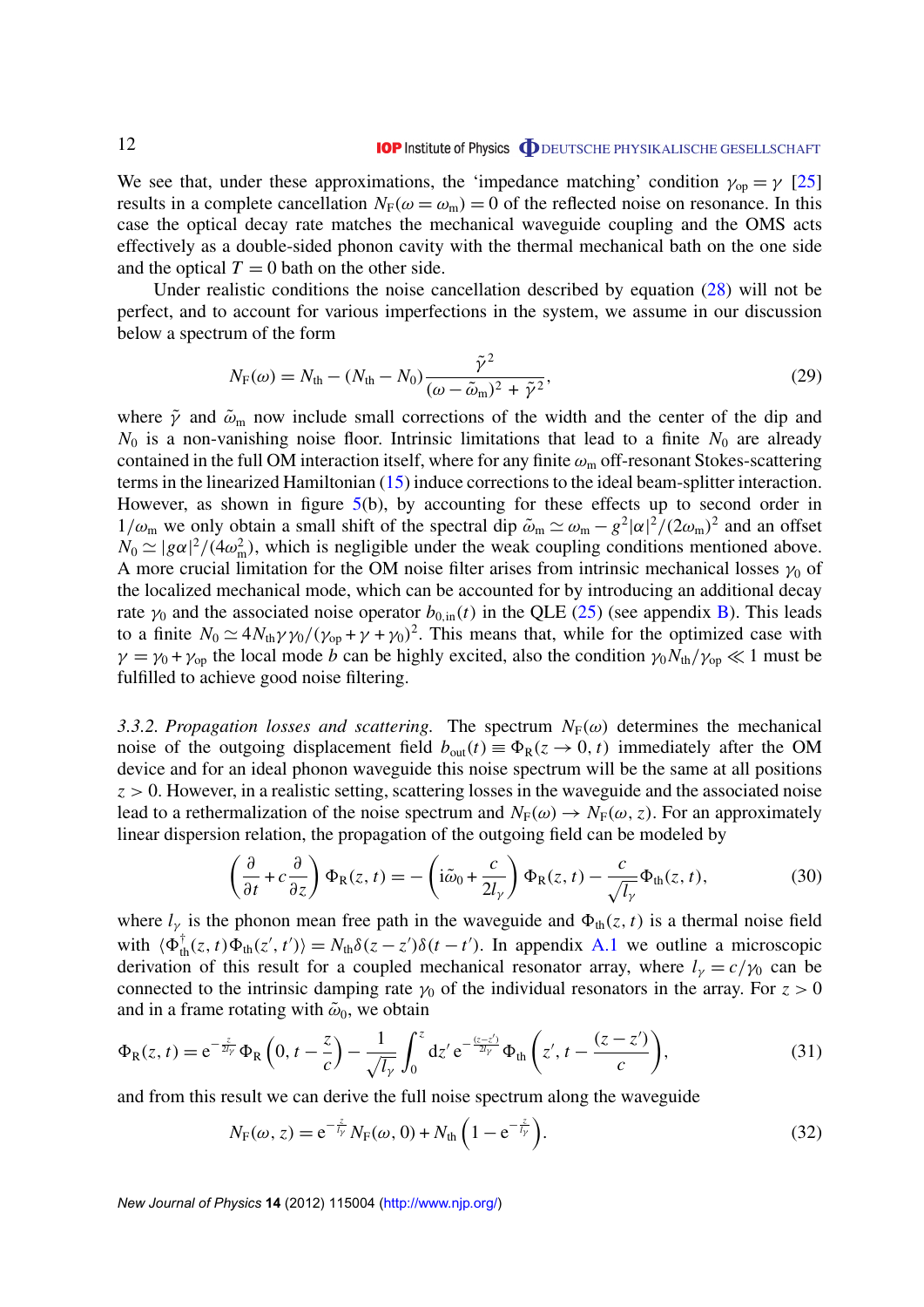<span id="page-13-0"></span>This result describes the rethermalization of the noise dip on a length scale given by the phonon mean free path. For the relevant distances  $z \ll l<sub>v</sub>$ , the noise spectrum can still be described by the Lorentzian shape given in equation [\(29\)](#page-12-0), but the noise floor  $N_0(z) \simeq N_0 + (z/l_\gamma)N_{\text{th}}$  increases linearly with the distance to the OM noise filter. Note that similar quantitative conclusions follow from the standard approach of treating propagation losses in terms of a series of beam splitters [\[25,](#page-30-0) [38\]](#page-31-0), but the present analysis also provides a direct connection to the underlying microscopic phonon scattering mechanism.

To the extent that the scatterers are linear, phonon backscattering gives rise to small overall losses, which are on an equal footing with the thermalization discussed above.

#### **4. Quantum state transfer in a thermal phonon network**

We now return to our original goal of implementing a quantum state-transfer protocol between two qubits via an extended and thermally occupied phononic channel. For a simplified discussion we consider in the following the state transfer between two nodes assuming a unidirectional coupling, where  $\gamma \equiv \gamma_R$ ,  $\gamma_L = 0$  and  $b_{i, \text{in/out}} \equiv b_{i, \text{in/out}}^R$  as shown in figure [2.](#page-7-0) In section [5,](#page-17-0) we describe how this condition can be realized using phonon routers.

#### *4.1. A tunable qubit network*

As a first step we describe the implementation of an effective qubit network with tunable qubit–waveguide couplings  $\Gamma_{1,2}(t)$  by eliminating the dynamics of the local phonon modes. We start from the full set of QLEs, which, for each node  $j = 1, 2$ , derive from the Hamiltonian in [\(2\)](#page-5-0) and are given by

$$
\dot{\sigma}_-^j = -i\Delta_q(t)\sigma_-^j + i\lambda_j(t)\sigma_z^j b_j,\tag{33}
$$

$$
\dot{\sigma}_z^j = -2i\,\lambda_j(t)(\sigma_+^j b_j - b_j^{\dagger} \sigma_-^j),\tag{34}
$$

$$
\dot{b}_j = -\mathrm{i}\,\omega_{\rm m}b_j - \frac{\gamma}{2}b_j - \mathrm{i}\,\lambda_j(t)\sigma_-^j - \sqrt{\gamma}b_{j,\rm in}.\tag{35}
$$

The input–output relations are

$$
b_{j,\text{out}}(t) = b_{j,\text{in}}(t) + \sqrt{\gamma} b_j(t)
$$
 and  $b_{2,\text{in}}(t) = b_{1,\text{out}}(t - \tau_{12}),$  (36)

where  $b_{1,in}(t) \equiv b_{in}(t)$  describes the incident waveguide field before interacting with the first node. Hereafter, we absorb the retardation time  $\tau_{12}$  by redefining time-shifted operators and control fields for the second node [\[38\]](#page-31-0) and for simplicity we focus on the resonant case in which  $\Delta_q^j(t) = \omega_m$ .

We are interested in the regime in which the decay  $\gamma$  of the the local phonon modes into the waveguide is fast compared to the coupling  $\lambda(t)$ . This allows us to adiabatically eliminate the phonon modes and to derive an effective description in terms of the qubit degrees of freedom only. In the frame rotating with  $\omega_m$  and to lowest order in  $\lambda$ , (35) can be solved to give

$$
b_j(t) \simeq -\frac{2i\,\lambda_j(t)}{\gamma} \sigma_-^j(t) - \sqrt{\gamma} \int_{-\infty}^t ds \, e^{-\frac{\gamma}{2}(t-s)} \, e^{i\,\omega_m s} b_{j,\text{in}}(s). \tag{37}
$$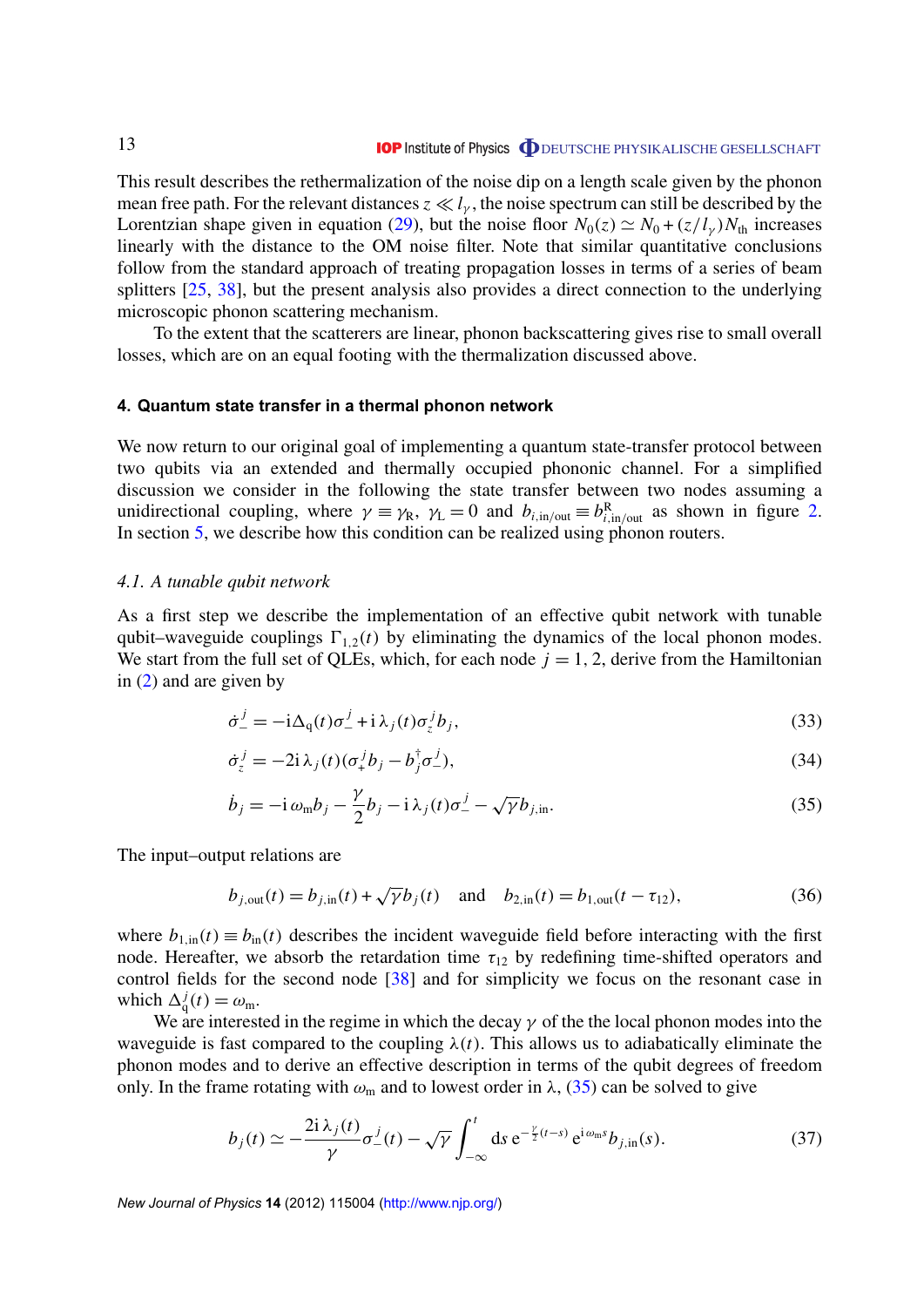<span id="page-14-0"></span>After reinserting this expression into equations  $(33)$  and  $(34)$ , we obtain

$$
\dot{\sigma}_{-}^{j} = -\frac{\Gamma_{j}(t)}{2}\sigma_{-}^{j} - \sqrt{\Gamma_{j}(t)}\sigma_{z}^{j}B_{j,in},
$$
\n(38)

$$
\dot{\sigma}_z^j = -\Gamma_j(t) \left( \mathbb{1} + \sigma_z^j \right) + 2\sqrt{\Gamma_j(t)} \left( \sigma_+^j B_{j, \text{in}} + B_{j, \text{in}}^\dagger \sigma_-^j \right). \tag{39}
$$

Here  $\Gamma_j(t) = 4\lambda_j^2(t)/\gamma$  are tunable qubit decay rates and

$$
B_{j,\text{in}}(t) = \frac{\mathrm{i}\,\gamma}{2} \int_{-\infty}^{t} \mathrm{d}s \,\mathrm{e}^{-\frac{\gamma}{2}(t-s)} \,\mathrm{e}^{\mathrm{i}\,\omega_{\text{m}}s} b_{j,\text{in}}(s),\tag{40}
$$

the associated effective noise operators which on the timescale  $\gamma^{-1}$  obey  $[B_{j,in}(t), B_{j,in}^{\dagger}(t')] \approx$  $δ(t - t')$ . Provided that  $λ(t)$  and  $σ<sup>1</sup>(t)$  also vary slowly on this time scale, we find that

$$
B_{2,\text{in}}(t) \simeq -B_{1,\text{in}}(t) + \sqrt{\Gamma_1(t)} \sigma_-^1(t). \tag{41}
$$

Thus, we obtain a new set of effective quantum network equations for the qubit operators with tunable decay rates  $\Gamma_i(t)$ . We emphasize that while in the following this effective description allows a simplified discussion of the state-transfer protocol, it is not necessary to consider the regime  $\lambda \ll \gamma$  and a perfect state transfer can also be achieved using the full model [\[29\]](#page-31-0).

#### *4.2. Quantum state transfer through a phonon channel*

Our goal is to implement a quantum state transfer between the two qubits, i.e.

$$
|\psi_0\rangle = (\alpha|0\rangle_1 + \beta|1\rangle_1)|0\rangle_2 \rightarrow |0\rangle_1(\alpha|0\rangle_2 + \beta|1\rangle_2),
$$
\n(42)

which is achieved via coherent emission and reabsorption of a single phonon in the waveguide. A solution to this problem was first described for optical networks [\[29\]](#page-31-0), where it has been shown that by identifying appropriate pulses  $\Gamma_i(t)$ , a perfect quantum state transfer can be implemented. Let us briefly summarize the main idea behind this scheme, for the moment assuming zero temperature. In this case the waveguide is initially in the vacuum state  $|vac\rangle$ and the dynamics of the whole system can be restricted to the zero- and one-excitation subspace. Then, for an initial two-qubit state  $|\psi_0\rangle$ , we can define the amplitudes  $v_j(t)$  =  $\langle \text{vac}| \langle 0_1, 0_2 | \sigma_-^j(t) | \psi_0 \rangle | \text{vac} \rangle$ . From the QLEs (38) and (39) and the input–output relation (41), it follows that these amplitudes evolve according to

$$
\dot{v}_1(t) = -\frac{\Gamma_1(t)}{2} v_1(t),\tag{43}
$$

$$
\dot{v}_2(t) = -\frac{\Gamma_2(t)}{2}v_1(t) - \sqrt{\Gamma_1(t)\Gamma_2(t)}v_1(t),\tag{44}
$$

and for initial amplitudes  $v_i(t_0)$ , the general solutions is given by

$$
v_1(t) = \mathcal{G}_1(t, t_0)v_1(t_0),\tag{45}
$$

$$
v_2(t) = \mathcal{G}_2(t, t_0)v_2(t_0) + \mathcal{T}(t, t_0)v_1(t_0).
$$
\n(46)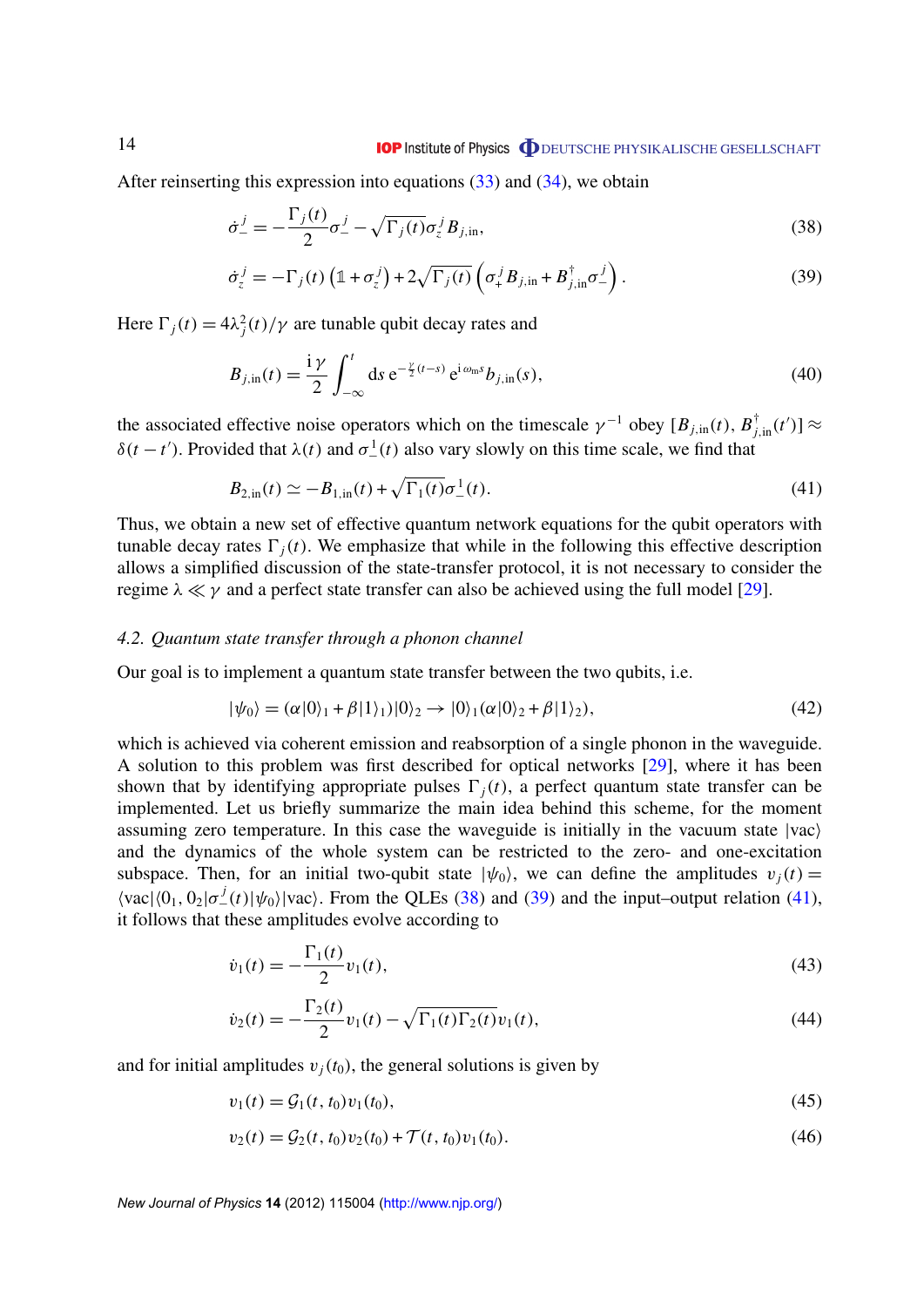**IOP** Institute of Physics **ODEUTSCHE PHYSIKALISCHE GESELLSCHAFT** 

<span id="page-15-0"></span>Here  $G_j(t, t_0) = e^{-\int_{t_0}^t ds \Gamma_j(s)/2}$  and

$$
\mathcal{T}(t, t_0) = -\int_{t_0}^t dt' \mathcal{G}_2(t, t') \sqrt{\Gamma_1(t') \Gamma_2(t')} \mathcal{G}_1(t', t_0)
$$
\n(47)

is the state-transfer amplitude. For the initial state given in equation [\(42\)](#page-14-0),  $v_2(t_0) = 0$ , and therefore a perfect transfer is achieved if at some final time  $t_f$  the amplitudes approach

$$
\mathcal{G}_1(t_{\rm f},t_0)\to 0 \quad \text{and} \quad |\mathcal{T}(t_{\rm f},t_0)|\to 1. \tag{48}
$$

While the first condition is easily fulfilled for sufficiently long but otherwise arbitrary pulses, satisfying the second one requires control over their shape. Perfect state transfer is only possible if the total number of excitations is conserved, i.e. if no population gets lost from the one-excitation subspace. This means that the norm  $G_1^2(t, t_0) + \mathcal{T}^2(t, t_0) = 1$  for all times, which after taking the time derivative of this condition yields

$$
\sqrt{\Gamma_1(t)}v_1(t) + \sqrt{\Gamma_2(t)}v_2(t) = 0.
$$
\n(49)

This result also follows from the requirement that the total scattered field after the second node vanishes at all times, i.e.  $B_{2,\text{out}}(t)|\psi_0\rangle|\text{vac}\rangle = 0$ . Therefore equation (49) is often referred to as the *dark-state condition*.

A set of pulses  $\Gamma_1(t)$  and  $\Gamma_2(t)$  that realize a perfect state transfer can always be found numerically by choosing  $\Gamma_1(t)$  such that  $\mathcal{G}_1(t_f, t_0) \to 0$  and then solve equations [\(43\)](#page-14-0) and [\(44\)](#page-14-0) iteratively, choosing  $\Gamma_2(t)$  at each time such that the dark-state condition (49) is fulfilled. Further, simple analytical expressions for pulses that realize a perfect state transfer may be obtained from a time-inversion argument [\[29\]](#page-31-0). Without loss of generality, we can assume that  $[t_f, t_0] = [-\tau_p/2, \tau_p/2]$ , where  $\tau_p$  is the pulse length. A control pulse  $\Gamma_1(t)$  for the first qubit gives rise to a wave packet  $a(t) = \sqrt{\Gamma_1(t)}\mathcal{G}_1(t, t_0)v_1(t_0)$  in the waveguide. For reasons of time-inversion symmetry, the inverted wave packet  $a(-t)$  is fully absorbed if the reverse pulse  $\Gamma_1(-t)$  is applied. This implies that, in the special case of a time-symmetric wave packet  $a(t) = a(-t)$ , the wave packet generated at the first node will be fully absorbed if we choose  $\Gamma_2(t) = \Gamma_1(-t)$ . Describing the symmetric wave packet by the differential equation  $\dot{a}(t) = g(t)a(t)$ , where  $g(t)$  is anti-symmetric  $g(t) = -g(-t)$ , one can derive the following differential equation for the pulse-shape  $\Gamma_1(t)$  from [\(43\)](#page-14-0) [\[43\]](#page-31-0):

$$
\dot{\Gamma}_1 = \Gamma_1^2 + 2g(t)\Gamma_1. \tag{50}
$$

For the simplest choice of  $g(t)$ , i.e.  $g(t) = sign(t)(\Gamma_{\text{max}}/2)$ , where  $\Gamma_{\text{max}}$  is the maximal decay rate, the solution reads

$$
\Gamma_1(t) = \begin{cases} \left(\frac{e^{-\Gamma_{\text{max}}t}}{2 - e^{-\Gamma_{\text{max}}t}}\right) \Gamma_{\text{max}} & \text{if } t < 0\\ \Gamma_{\text{max}} & \text{if } t \ge 0 \end{cases} \text{ and } \Gamma_2(t) = \Gamma_1(-t). \tag{51}
$$

We will use this specific pulse shape for our numerical examples discussed below.

#### *4.3. State transfer through a noisy quantum channel*

Now we consider the same state-transfer problem but in the case when the in-field of the quantum channel is characterized by a non-vanishing noise spectrum  $\langle B_{\text{in}}^{\dagger}(\omega)B_{\text{in}}(\omega')\rangle =$  $N(\omega)\delta(\omega - \omega')$ , which can be either a flat thermal background  $N(\omega) = N_{\text{th}}$  or the filtered noise dip  $N(\omega) \simeq N_F(\omega)$  as discussed in section [3.3.](#page-10-0)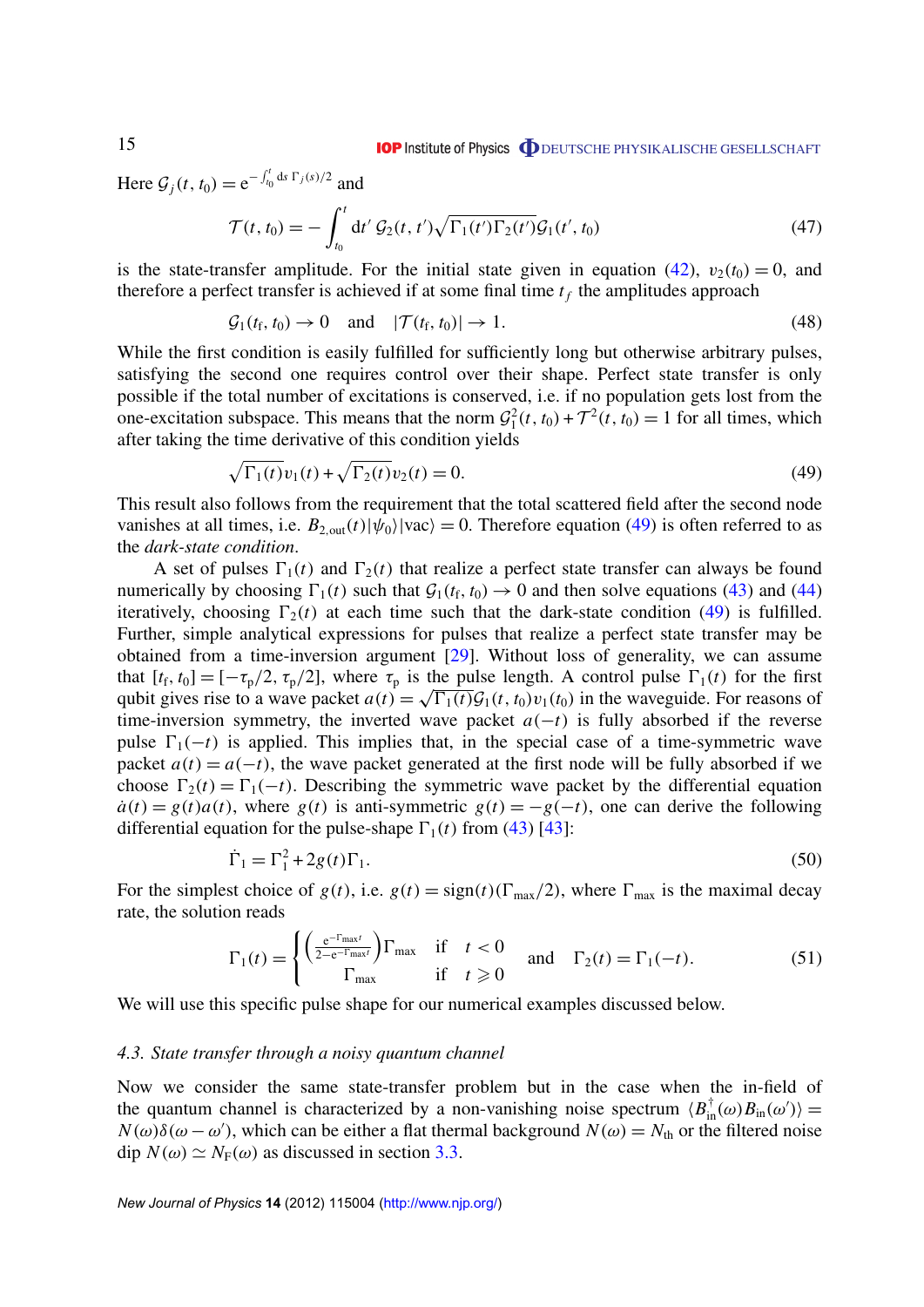#### **IOP** Institute of Physics **ODEUTSCHE PHYSIKALISCHE GESELLSCHAFT**

<span id="page-16-0"></span>*4.3.1. Effective thermal occupation number.* In the presence of thermal excitations in the quantum channel we must necessarily go beyond the single excitation subspace and a closed analytic solution to the state-transfer problem is no longer available. To gain more intuition on the impact of noise on the state-transfer fidelity, let us first consider a single qubit. We assume that at time  $t = t_0$  the qubit is prepared in its ground state and we then switch on the coupling to the waveguide  $\Gamma_1(t)$ , for example, using the pulse shape defined in equation [\(51\)](#page-15-0). In the regime where the noise amplitude is low,  $N(\omega) \ll 1$ , we can linearize the QLEs [\(38\)](#page-14-0) and [\(39\)](#page-14-0) and obtain for the final qubit excitation  $\langle \sigma_+^1(t_f) \sigma_-^1(t_f) \rangle \simeq N_{\text{eff}} \ll 1$ , where

$$
N_{\text{eff}} = \int_{t_0}^{t_f} dt_1 dt_2 \sqrt{\Gamma_1(t_1)\Gamma_1(t_2)} \mathcal{G}_1(t_f, t_1) \mathcal{G}_1(t, t_2) \langle B_{\text{in}}^{\dagger}(t_1) B_{\text{in}}(t_2) \rangle.
$$
 (52)

In the case of incident  $\delta$ -correlated thermal noise and assuming that the pulse duration is sufficiently long, i.e.  $t_f - t_0 \gg \Gamma_{\text{max}}^{-1}$ , we find that  $N_{\text{eff}} = N_{\text{th}}$ . This means that during the state transfer an erroneous excitation or de-excitation probability for the qubits of ∼*N*<sub>th</sub> can be expected.<sup>5</sup> In turn, for the filtered noise spectrum  $N_F(\omega)$  defined in equation [\(29\)](#page-12-0) we obtain

$$
N_{\text{eff}} = \int_{-\infty}^{\infty} d\omega \, |F(\omega)|^2 N_{\text{F}}(\omega) \simeq \frac{2\gamma N_0 + \Gamma_{\text{max}} N_{\text{th}}}{2\gamma + \Gamma_{\text{max}}},\tag{53}
$$

where in general  $F(\omega) = \frac{1}{\sqrt{2}}$  $\frac{1}{2\pi} \int_{t_0}^{t_f} dt e^{i\omega t} \sqrt{\Gamma_1(t)} \mathcal{G}_1(t_f, t)$  and the integral in equation (53) has been evaluated for the pulse shape given in equation  $(51)$ . This shows that using the OM noise filter to clean the waveguide, the effective occupation number can be considerably reduced compared to  $N_{\text{th}}$ , assuming that  $N_0 \ll 1$  and that the bandwidth of the transfer pulse fits within the noise dip. This is illustrated in figure [6,](#page-17-0) where we plot the spectral overlap between  $|F(\omega)|^2$  and  $N_F(\omega)$ and the resulting  $N_{\text{eff}}$  for different ratios  $\gamma/\Gamma_{\text{max}}$ .

*4.3.2. Discussion.* To verify our approximate analytic predictions we convert the cascaded QLEs into an equivalent cascaded master equation [\[38\]](#page-31-0) and simulate the full state transfer numerically. Since a master equation for the two qubits can only be derived for  $\delta$ -correlated noise, we include the OM noise filter as a third subsystem to emulate the spectral variations of the incident noise, as outlined in appendix [C.](#page-27-0) In figure  $6(c)$  $6(c)$  and (d) we simulate the transfer of a single-qubit excitation from node 1 to node 2 and compare the case of a thermal quantum channel where  $N(\omega) = N_{\text{th}}$  to the case when the OM noise filter is switched on and  $N(\omega) = N_F(\omega)$ . We see that even for  $N_{th} = 0.5$  the thermal noise in a phonon quantum network already almost completely washes out the transferred signal, while in combination with the noise filter a high-fidelity state transfer is still possible. In figure [6\(](#page-17-0)d) we also compare the full numerical results with a master equation for the qubits only, assuming a  $\delta$ -correlated noise with an effective occupation number  $N_{\text{eff}}$ . We find that apart from small corrections when pulses are switched on and off, this reduced model describes the state transfer very accurately, which shows that, indeed,  $N_{\text{eff}}$  is the relevant parameter for a quantum channel with a filtered noise spectrum.

As a specific example, we consider a potential realization of phonon networks using the on-chip OM structures discussed in  $[25]$ . We assume local phonon modes of frequency  $\omega_m = 2\pi \times 4$  GHz and a decay into the waveguide of  $\gamma = 2\pi \times 25$  MHz. For a quality factor

 $5$  Of course, for larger  $N_{\text{th}}$  the nonlinearity of the qubit must be taken into account.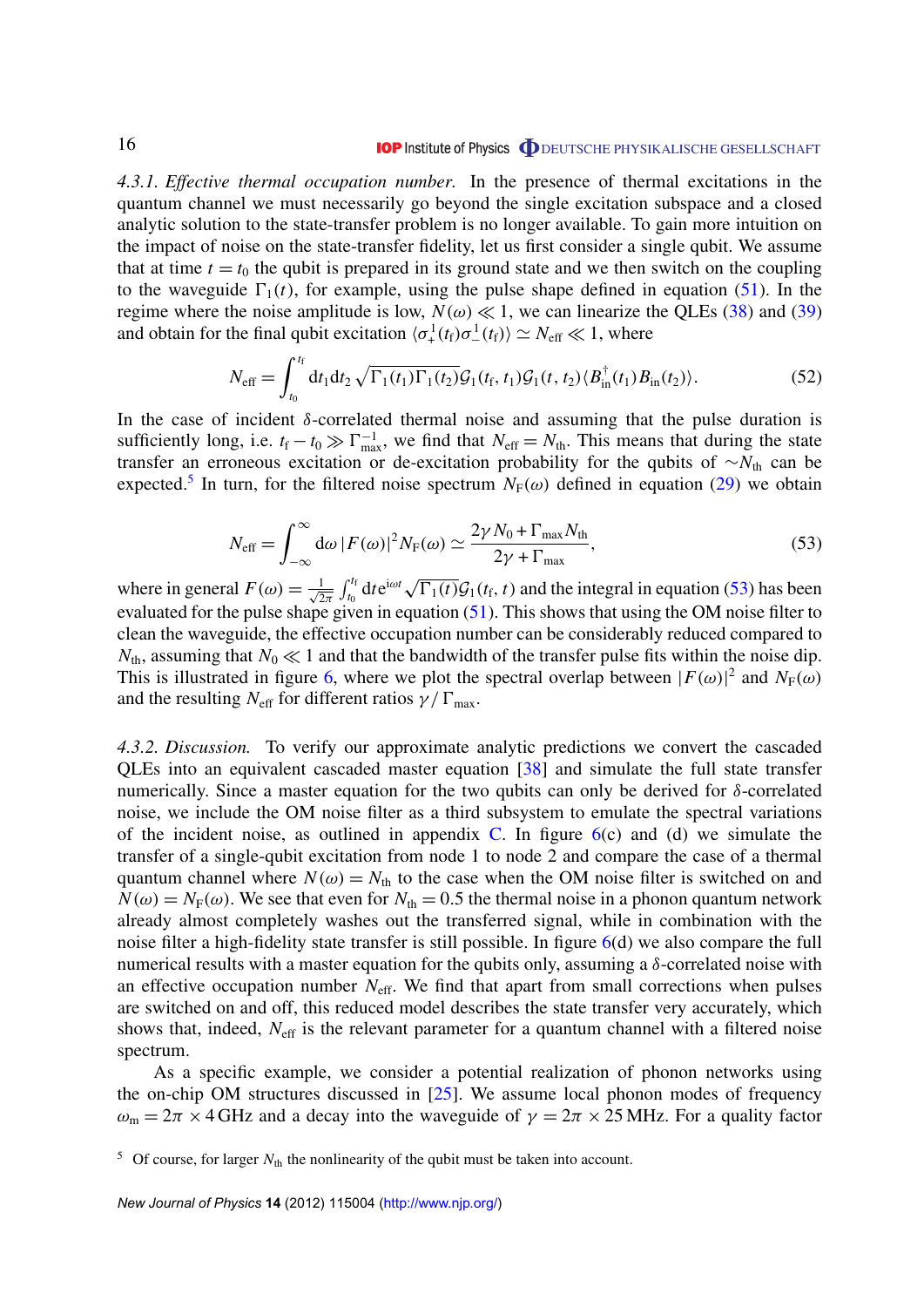<span id="page-17-0"></span>

**Figure 6.** Quantum state transfer through a noisy channel. (a) Spectral overlap of the transfer pulse  $|F(\omega)|^2$  and the filtered noise spectrum  $N_F(\omega)$  for  $N_0 = 0$  and  $\Gamma_{\text{max}}/\gamma = 0.10$ . (b) Effective occupation number *N*<sub>eff</sub> as a function of  $\gamma/\Gamma_{\text{max}}$ for  $N_0/N_{th} = 0.05$ . (c) Numerical simulation of a quantum state transfer in the presence of thermal noise with  $N_{\text{th}} = 0.5$ . (d) The same state transfer with the OM noise filter switched on and  $\Gamma_{\text{max}}/\gamma = 0.10$ . In both plots the blue and red solid lines show the excited state populations  $p_e^i(t) = \langle \sigma_+^i(t) \sigma_-^i(t) \rangle$  for qubits 1 and 2, respectively. The dotted lines show the corresponding pulse shapes  $\tilde{\Gamma}_i(t) = \Gamma_i(t)/\Gamma_{\text{max}}$  as defined in equation [\(51\)](#page-15-0), but with cut-offs. In (d) the dashed line shows the results obtained from a two-qubit cascaded master equation with an effective thermal occupation number *N*eff.

 $Q_0 = 10^6$  the intrinsic decoherence rate is  $\gamma_0 = 2\pi \times 4$  kHz. For these parameters we plot in  $Q_0 = 10^6$  the intrinsic decoherence rate is  $\gamma_0 = 2\pi \times 4$  kHz. For these parameters we plot in figure [7](#page-18-0) the fidelity  $\mathcal F$  for transferring the superposition state  $|\psi\rangle = (0\rangle + |1\rangle)/\sqrt{2}$  between two nodes of a phonon network as a function of  $N_{th}$  and for different effective qubit decay rates  $\gamma_0 \ll \Gamma_{\text{max}} < \gamma$ . For the numerical simulations we have used the effective model with  $N_{\text{eff}}$  as obtained in equation [\(53\)](#page-16-0) and with  $N_0 = \gamma_0 N_{\text{th}}/\gamma$ . The fidelity is defined as the overlap between the target state and the actual state after the transfer, i.e.  $\mathcal{F} = \text{Tr}\{\rho_{\text{tar}}\rho(t_f)\}\.$  We see that compared to the case where no cooling is applied and the fidelity already drops significantly for  $N_{\text{th}} \sim 0.1$ , the presence of the OM noise filter can push this bound to much larger occupation numbers. In particular, in the example considered here, this means that instead of requiring temperatures of  $T \leq 100$  mK, the OM cooling scheme allows the implementation of high-fidelity state-transfer protocols at much more convenient liquid helium temperatures  $T = 4$  K where  $N_{\text{th}} \sim 20$ . Note that for the assumed value of  $\Gamma_{\text{max}} = 10^{-2}\gamma = 2\pi \times 250$  kHz, the total transfer time of ~1  $\mu$ s is compatible with decoherence times that are achievable with various different solid-state qubits. A few specific examples will be discussed in section [6.](#page-21-0)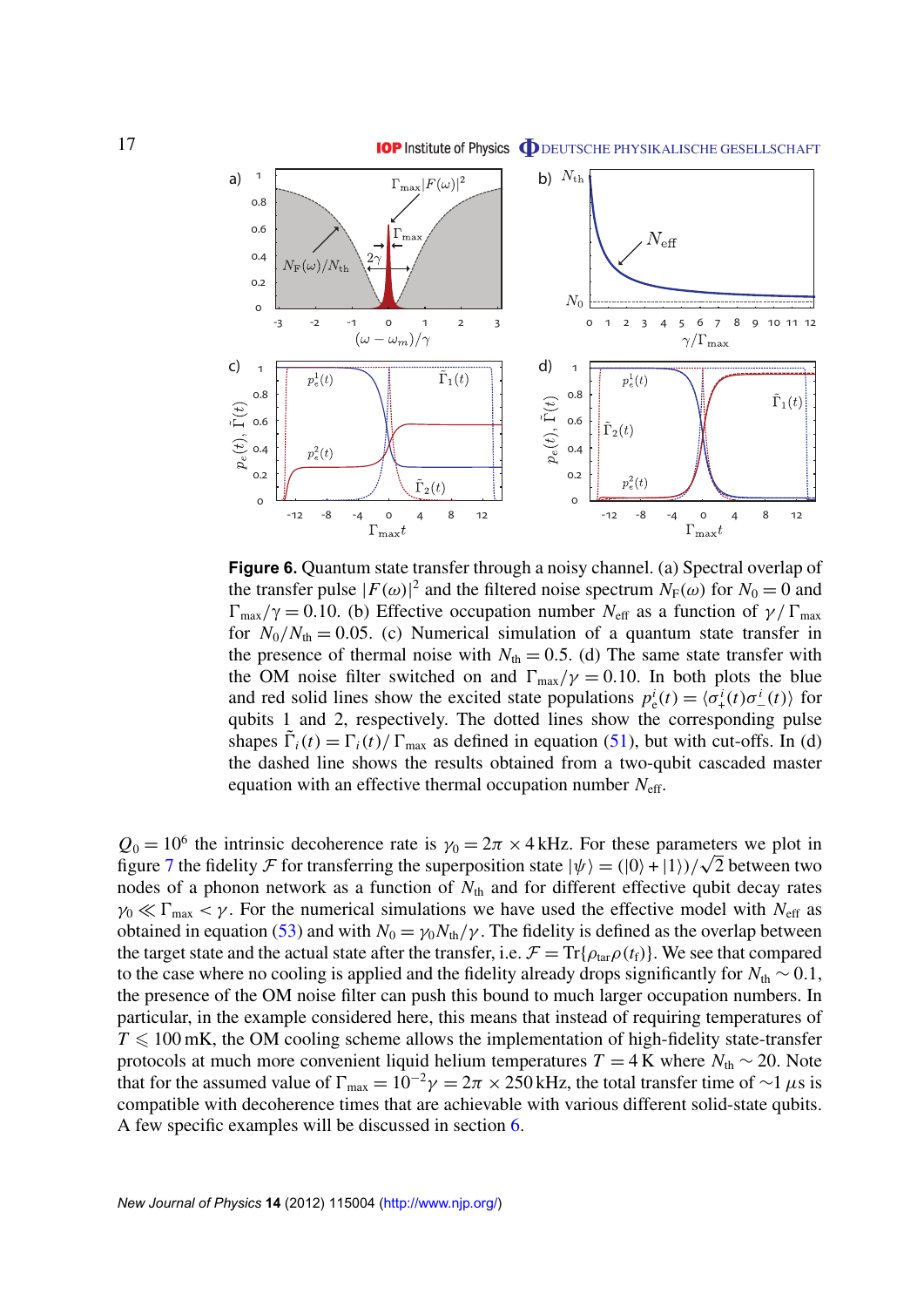<span id="page-18-0"></span>

**Figure 7.** Quantum state-transfer fidelity  $\mathcal F$  for a superposition state  $|\psi\rangle =$ **Figure 7.** Quantum state-transfer fidelity  $\mathcal F$  for a superposition state  $|\psi\rangle = (0) + (1)$ )/ $\sqrt{2}$  as a function of the thermal occupation  $N_{\text{th}}$  of the waveguide and different values of  $\Gamma_{\text{max}}$ . For this plot we have used the pulse shape given in equation [\(51\)](#page-15-0) and assumed that  $\gamma_0/\gamma = 1.6 \times 10^{-4}$ .

#### **5. Phonon routers**

In the previous sections, we have studied the transfer of single excitations through a thermal phonon network assuming that two nodes are coupled in a unidirectional way. This situation is applicable only to specific setups, for example, when the two nodes are located at the two ends of a single waveguide. In general, the emission of phonons into left- *and* right-propagating modes, reflection and interference effects, or imperfect routing of phonons through multi-port junctions in a 2D setting will limit the implementation of efficient state-transfer protocols in larger networks. In optical networks, many of these problems can be overcome by using optical circulators and optical isolators for the directional routing of photons. In the context of OMS it has already been suggested to use the intrinsic nonlinearity of OM interactions to induce non-reciprocal effects for light [\[35,](#page-31-0) [36\]](#page-31-0). In the following, we describe a related scheme, which allows us to engineer coherent non-reciprocal effects for phonons, where the directionality is simply imposed by the phase difference between two optical driving fields.

#### *5.1. A three-port phonon circulator*

To illustrate the basic idea of a non-reciprocal phonon device let us consider the minimal setting of a three-port circulator as shown in figure [8\(](#page-19-0)a). The localized phonon modes  $b_{j=1,2,3}$  are mutually tunnel coupled with a strength |*t*| and coupled to phonon waveguides with a decay rate  $\gamma$ . The Hamiltonian is given by

$$
H_{\rm circ} = \sum_{i} \omega_{\rm m} b_{i}^{\dagger} b_{i} + t \left( b_{1} b_{2}^{\dagger} e^{i\varphi} + b_{2} b_{3}^{\dagger} + b_{3} b_{1}^{\dagger} + \text{H.c.} \right), \tag{54}
$$

assuming that the resonator frequencies  $\omega_m$  are all equal. The crucial term in this setup is a complex tunneling amplitude *t* e<sup>i $\varphi$ </sup> between two of the resonators, which cannot be absorbed into local redefinitions of the  $b_i$ . Therefore, this phase can be associated with an effective magnetic field for the phonon modes. Previously, such a setting was described for superconducting microwave cavities, where the effective magnetic field can be engineered using superconducting qubits and external fluxes [\[44,](#page-31-0) [45\]](#page-31-0). Below we describe a non-magnetic approach to achieve this complex hopping amplitude in OMS.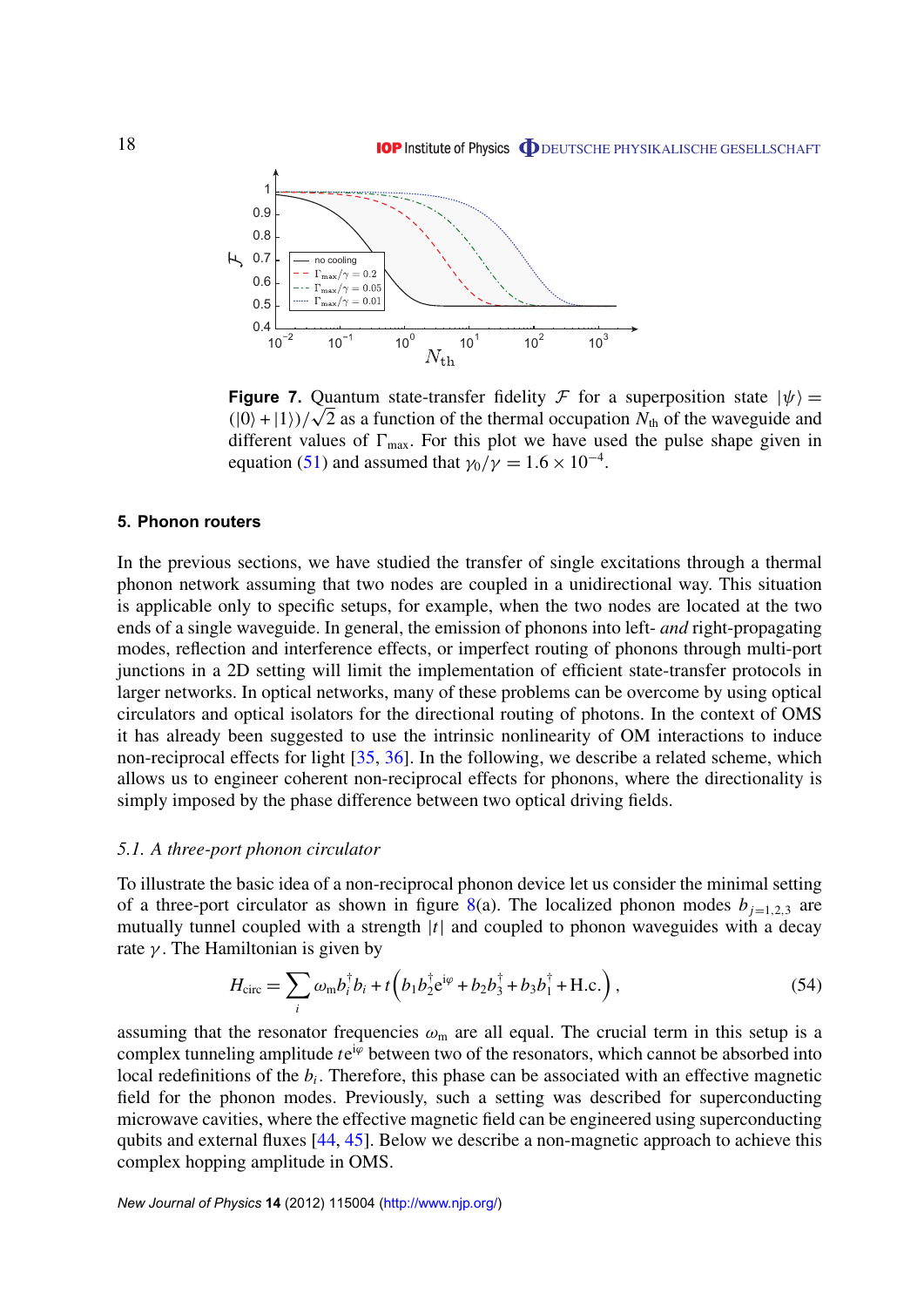**IOP** Institute of Physics **ODEUTSCHE PHYSIKALISCHE GESELLSCHAFT** 

<span id="page-19-0"></span>

**Figure 8.** A phonon circulator. (a) General scheme for realizing a three-port circulator based on three coupled phonon cavities, where one of the tunneling amplitudes is complex. A cyclic scattering of phonons between the three ports is achieved for  $t = \gamma/2$  and  $\varphi = \pi/2$ . (b) A two-mode OM setup for implementing an effective non-reciprocal tunneling amplitude  $te^{i\varphi}$ . The two coupled optical cavities mediate an effective hopping between the phonon modes  $b_1$  and  $b_2$ , where the overall phase is controlled by the phases  $\phi_{1,2}$  of the external driving fields. (c) Scattering probabilities  $|S_{1\rightarrow j}(\omega)|^2$  into the different ports  $j = 1, 2, 3$ of the circulator for an incoming signal of frequency  $\omega$  in port 1. The solid line shows the results for an ideal device ( $\gamma_0 = 0$ ) and the dashed lines the results for a finite intrinsic loss rate  $\gamma_0 = \gamma/20$  for each of the three local phonon modes.

Including the coupling to the waveguides and in a frame rotating with the resonator frequencies  $\omega_{\rm m}$ , the QLEs read

$$
\begin{pmatrix}\n\dot{b}_1 \\
\dot{b}_2 \\
\dot{b}_3\n\end{pmatrix} = -\begin{pmatrix}\n\gamma/2 & \text{i } t \ e^{-i\varphi} & \text{i } t \\
\text{i } t \ e^{i\varphi} & \gamma/2 & \text{i } t \\
\text{i } t & \text{i } t & \gamma/2\n\end{pmatrix}\n\begin{pmatrix}\nb_1 \\
b_2 \\
b_3\n\end{pmatrix} - \sqrt{\gamma}\begin{pmatrix}\nb_{1,\text{in}} \\
b_{2,\text{in}} \\
b_{3,\text{in}}\n\end{pmatrix},
$$
\n(55)

with the input–output relations  $b_{j,out} = b_{j,in} + \sqrt{\gamma} b_j$ . The above set of QLEs can be solved in Fourier space and the input relation can be applied to obtain the full scattering matrix  $\mathcal{S}(\omega)$  of this system. By choosing  $\varphi = \pi/2$  and  $t = \gamma/2$ , such that the decays into the waveguides match the tunneling amplitudes, we find that for frequencies around  $\omega \simeq \omega_m$  ( $\omega \simeq 0$  in the rotating frame), the scattering matrix is given by

$$
\begin{pmatrix} b_{1,\text{out}} \\ b_{2,\text{out}} \\ b_{3,\text{out}} \end{pmatrix} = \begin{pmatrix} 0 & 1 & 0 \\ 0 & 0 & \mathrm{i} \\ \mathrm{i} & 0 & 0 \end{pmatrix} \begin{pmatrix} b_{1,\text{in}} \\ b_{2,\text{in}} \\ b_{3,\text{in}} \end{pmatrix} . \tag{56}
$$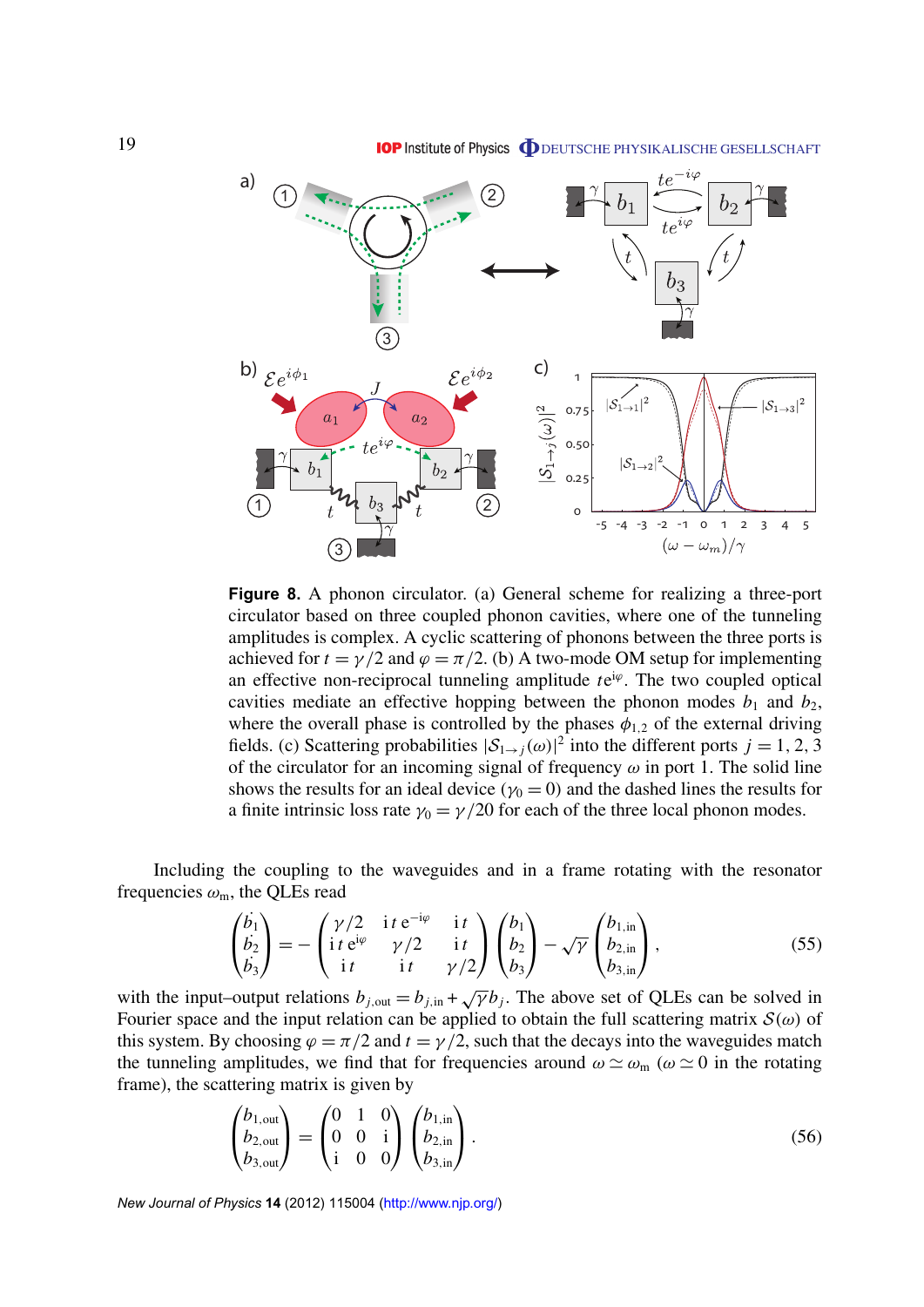<span id="page-20-0"></span>Up to factors i, which can be absorbed in the definitions of the operators, equation [\(56\)](#page-19-0) describes a perfect circulator. For  $\varphi = -\pi/2$  we obtain a similar result, but with the scattering direction reversed, i.e.  $b_{1,\text{out}} = i b_{3,\text{in}}$ ,  $b_{2,\text{out}} = b_{1,\text{in}}$  and  $b_{3,\text{out}} = i b_{2,\text{in}}$ . In figure [8\(](#page-19-0)c) we plot the scattering probabilities  $|S_{1\to j}(\omega)|^2$ , defined as  $b_{j,\text{out}}(\omega) = S_{1\to j}(\omega)b_{1,\text{in}}(\omega)$ , as a function of the frequency ω (relative to  $ω_m$ ) and for  $t = \gamma/2$ . We see the emergence of the ideal circulator relations close to resonance. We also find that these features are robust when we add an additional intrinsic loss rate  $\gamma_0 = \gamma/20$ .

#### *5.2. Optomechanically engineered non-reciprocity for phonons*

To implement a complex tunnel amplitude  $te^{i\varphi}$  between two localized mechanical modes, we propose a setup as shown in figure  $8(b)$  $8(b)$ . Here, the localized phonon mode  $b_3$  is coupled to modes  $b_1$  and  $b_2$  mechanically with a (real) tunneling amplitude *t*, while the tunneling between  $b_1$  and  $b_2$  is mediated by two driven optical cavities. The Hamiltonian for this system is

$$
H_{\rm circ} = \sum_{i=1}^{3} \omega_{\rm m} b_i^{\dagger} b_i + t (b_1 b_3^{\dagger} + b_2 b_3^{\dagger} + \text{H.c.}) + H_{\rm c} + H_{\rm om}.
$$
 (57)

In the frame rotating with the frequency of an external driving field, the Hamiltonian for the two coupled optical cavities is

$$
H_{\rm c} = -\sum_{i=1,2} \delta_i a_i^{\dagger} a_i - J(a_1 a_2^{\dagger} + a_1^{\dagger} a_2) + i \sum_{i=1,2} \mathcal{E}_i \left( a_i^{\dagger} e^{i \phi_i} - \text{H.c.} \right), \tag{58}
$$

where  $\mathcal{E}_i$  are the strengths and  $\phi_i$  the phases of the optical driving fields. Finally,

$$
H_{\text{om}} = \sum_{i=1,2} g a_i^{\dagger} a_i (b_i + b_i^{\dagger})
$$
 (59)

describes the local OM interactions.

As discussed in section [3,](#page-7-0) in the limit of strong driving we can change to a displaced representation and linearize the OM coupling around the classical expectation values  $\alpha_i = \langle a_i \rangle$ . In the present case, the classical field amplitudes are given by

$$
\alpha_1 = \frac{(\kappa - i\delta_2)\mathcal{E}_1 e^{i\phi_1} + iJ\mathcal{E}_2 e^{i\phi_2}}{(\kappa - i\delta_1)(\kappa - i\delta_2) + J^2},\tag{60}
$$

$$
\alpha_2 = \frac{(\kappa - i\delta_1)\mathcal{E}_2 e^{i\phi_2} + iJ\mathcal{E}_1 e^{i\phi_1}}{(\kappa - i\delta_1)(\kappa - i\delta_2) + J^2},\tag{61}
$$

where we have assumed that both cavities decay with the same rate  $\kappa$  and we have absorbed nonlinear shifts of the detunings by a redefinition of  $\delta_i$ . We write  $\alpha_i = |\alpha_i|e^{i\varphi_i}$  and obtain the linearized OM coupling

$$
H_{\text{om}} = \sum_{i=1,2} g |\alpha_i| (e^{-i\varphi_i} a_i + e^{i\varphi_i} a_i^{\dagger}) (b_i + b_i^{\dagger}).
$$
 (62)

Note that for given  $\delta_i$ , *J* and  $\kappa$  the external control parameters  $\mathcal{E}_i$  and  $\phi_i$  provide enough flexibility to independently adjust the phases  $\varphi_i$  and keep  $|\alpha_1| \approx |\alpha_2|$ .

We focus on the specific case  $\delta_i = \delta$ ,  $|\alpha_i| = \alpha$  and introduce symmetric and anti-symmetric We focus on the specific case  $\delta_i = \delta$ ,  $|\alpha_i| = \alpha$  and introduce symmetric and anti-symmetric optical modes  $a_{\pm} = (a_1 \pm a_2)/\sqrt{2}$  with detunings  $\delta_{\pm} = \delta \pm J$ . Further, we assume that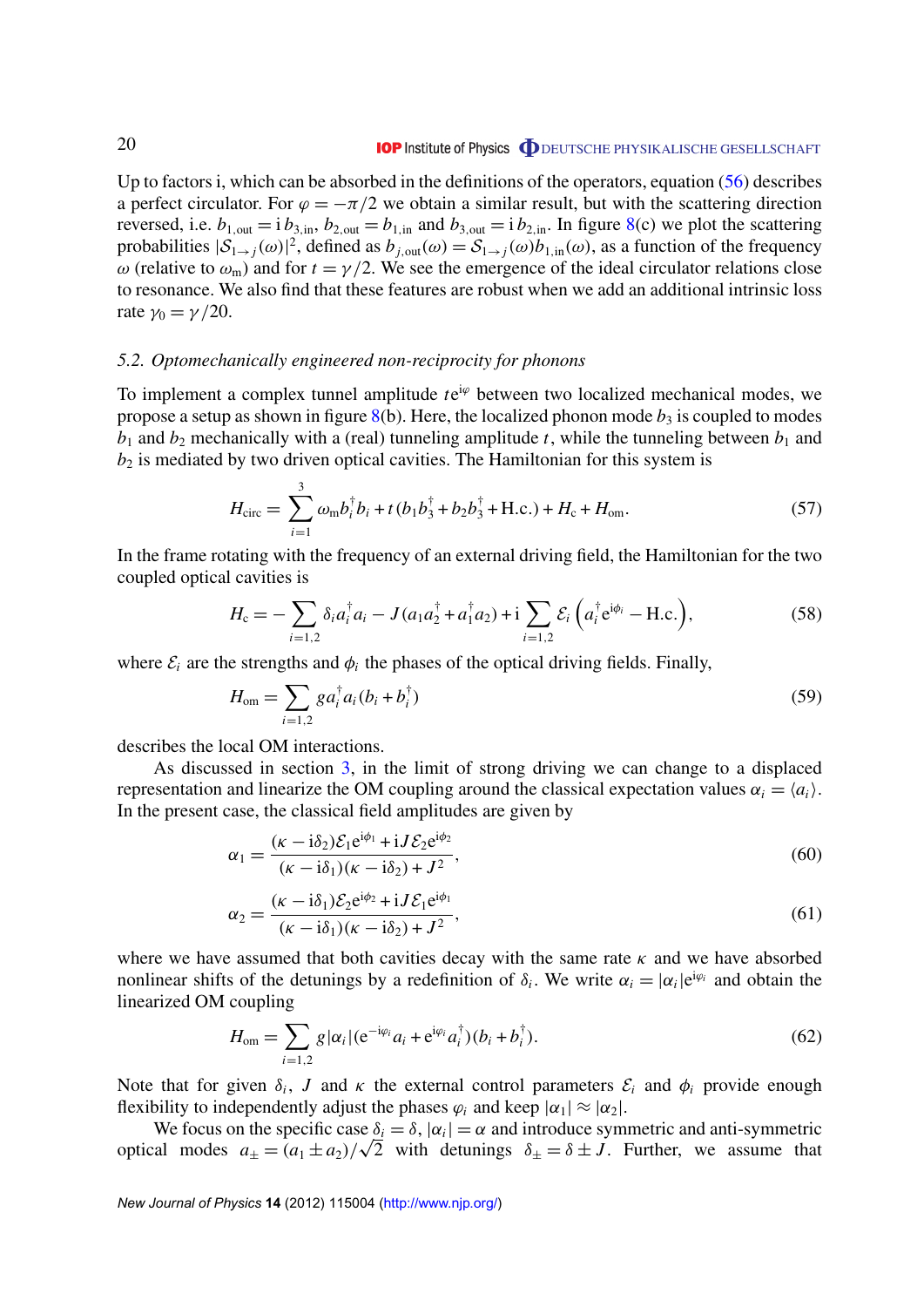<span id="page-21-0"></span> $-\delta_{\pm} \approx \omega_{\rm m} \gg g |\alpha_i|$ , which allows us to make a RWA with respect to  $\omega_{\rm m}$ . Then, after changing to a frame rotating with  $\omega_m$ , the total Hamiltonian is given by

$$
H_{\text{circ}} = -\sum_{\nu=\pm} \Delta_{\nu} a_{\nu}^{\dagger} a_{\nu} + t(b_1 b_3^{\dagger} + b_2 b_3^{\dagger} + \text{H.c.}) + \frac{g\alpha}{\sqrt{2}} [a_+^{\dagger} (e^{i\varphi_1} b_1 + e^{i\varphi_2} b_2) + a_-^{\dagger} (e^{i\varphi_1} b_1 - e^{i\varphi_2} b_2) + \text{H.c.}],
$$
\n(63)

where  $\Delta_{\nu} = \delta_{\nu} + \omega_{\rm m}$ . In a final step we assume that  $|\Delta_{\nu}| \gg g\alpha$  and treat the OM coupling using second-order perturbation theory. Apart from small frequency shifts for the mechanical modes this results in an effective tunneling Hamiltonian

$$
H_{\rm circ} \simeq t b_1 b_3^{\dagger} + t b_2 b_3^{\dagger} + t_{\rm eff} e^{i\varphi} b_1 b_2^{\dagger} + \text{H.c.},\tag{64}
$$

where  $\varphi = \varphi_1 - \varphi_2$  and

$$
t_{\rm eff} = \frac{g^2 \alpha^2}{2} \left( \frac{1}{\Delta_+} - \frac{1}{\Delta_-} \right). \tag{65}
$$

Thus, by choosing the external control parameters such that  $\varphi = \pm \pi/2$  and that  $t_{\text{eff}}$  matches the bare mechanical tunneling amplitude *t*, the setup shown in figure [8\(](#page-19-0)b) realizes a switchable three-port phonon circulator, as discussed in the previous subsection. Note that the interaction with the optical modes also introduces an additional decay channel with rate  $\gamma_{\rm op} \approx g^2 \alpha^2 \kappa / \bar{\Delta}^2$ , where  $\overline{\Delta}^{-2} = \Delta_+^{-2} + \Delta_-^{-2}$ . Compared to the noise filtering scheme described above, this requires slightly lower cavity decays satisfying  $\kappa \ll |\bar{\Delta}| \ll \omega_{\rm m}$ .

As a specific example let us consider the phonon waveguide scenario discussed above with typical phonon frequencies  $\omega_m \approx 2\pi \times 4$  GHz and a phonon–waveguide coupling of  $\gamma =$  $2\pi \times 25$  MHz. If we choose  $\delta_i = -\omega_m$  we obtain  $t_{\text{eff}} = g^2 \alpha^2 / J$  and the conditions  $t_{\text{eff}} = \gamma / 2$  can be achieved for  $g\alpha \approx 2\pi \times 110$  MHz and  $J = 2\pi \times 1$  GHz. For the same parameters a value of  $\kappa \leq 2\pi \times 50$  MHz is sufficient to suppress the optically induced decay rate  $\gamma_{op} = 2 g^2 \alpha^2 \kappa / J^2$ below the value  $\gamma_{\rm op}/\gamma \leq 0.05$  shown in figure [8\(](#page-19-0)c). This is only slightly below the demonstrated values for  $\kappa$  in state-of-the-art OM crystal cavities [\[22,](#page-30-0) [25\]](#page-30-0).

#### **6. Implementations**

The fabrication and control of mechanical systems, resonator arrays and phonon waveguides as well as their coupling to other microscopic quantum systems (qubits) is currently a very active field of research. For many of these systems the general control techniques described in this paper could provide the basis for phonon-based quantum communication applications or mechanical quantum interfaces in hybrid qubit setups. In the following, we present a brief discussion of several potential candidate systems for implementing phonon networks.

# *6.1. Phonon channels*

As described in section [2,](#page-4-0) a 1D phonon channel can be realized by fabricating a large array of coupled nanomechanical resonators with a bare frequency  $\omega_{\rm m}$  and nearest-neighbor coupling  $K < \omega_{\rm m}$ . This scenario has been experimentally studied, for example in [\[37\]](#page-31-0), where the resonators were charged up and coupled via electrostatic interactions. Alternatively, the resonators can also be coupled mechanically via bridges or the support [\[46\]](#page-31-0). Both approaches are suitable for realizing phonon channels with frequencies  $\omega_{\rm m}$  ranging from MHz to a few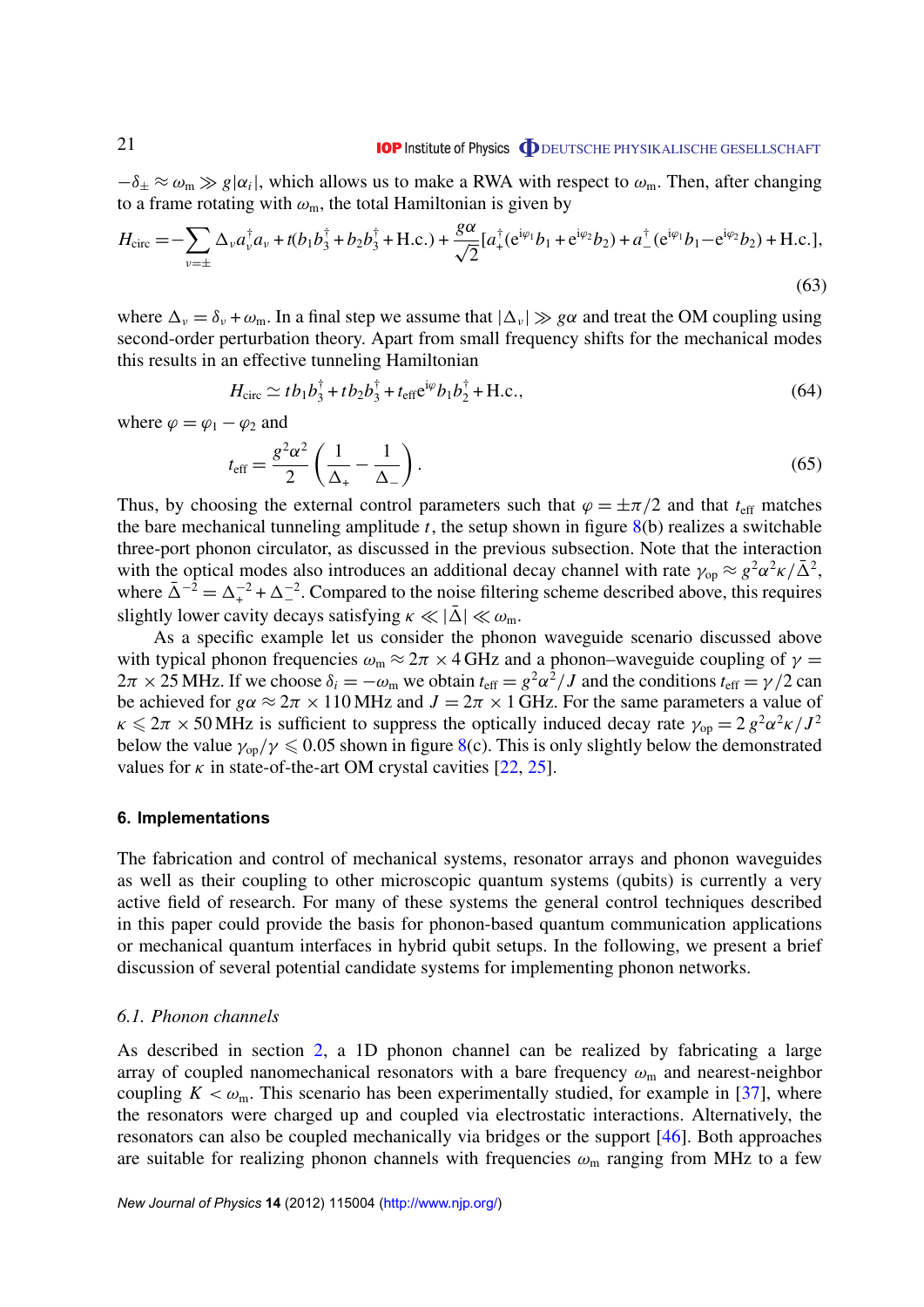<span id="page-22-0"></span>hundreds of MHz, where also very high *Q*-values around  $Q \sim 10^5$ –10<sup>6</sup> are now routinely achieved. At  $T \approx 100 \text{ mK}$  this frequency range corresponds to a few tens to a few hundreds of thermal phonons, which can still be efficiently suppressed using the proposed OM noise filtering scheme.

A more practical and very versatile approach for implementing phonon waveguides based on phononic bandgap materials has in recent years attracted increasing attention [\[32,](#page-31-0) [33\]](#page-31-0). Here, a 2D structure with periodically varying mechanical properties is designed such that a complete band gap in the mechanical dispersion relation appears. Then, phonon wave guides can be realized by introducing line defects into these structures, to which the phonons are confined as long as their frequency lies within the bandgap of the bulk phononic crystal. With this approach phonon waveguides with frequencies  $\omega_m \approx 1$ –10 GHz can be realized, where even at  $T = 4$  K the thermal occupation of the waveguide is only a few tens of quanta. Further, as indicated in figure [1\(](#page-4-0)b), such waveguides can be easily combined with localized phonon cavities and integrated OM devices [\[25\]](#page-30-0).

#### *6.2. Qubit–phonon interfaces*

The implementation of phonon quantum networks also requires the realization of coherent and controllable interfaces between mechanics and stationary qubits. Here the ability of mechanical systems to respond to weak optical, electrical and magnetic forces enables the coupling of mechanical resonators to a wide variety of spin- or charge-based qubits and a few prototype examples are outlined in the following.

*6.2.1. Spin qubits.* Qubits encoded in localized spin degrees of freedom, for example in spins associated with nitrogen vacancy (NV) impurities in diamond [\[47\]](#page-31-0) or phosphor donors in silicon  $[48]$ , can be coupled to mechanical motion using magnetized tips  $[13, 14, 49]$  $[13, 14, 49]$  $[13, 14, 49]$  $[13, 14, 49]$  $[13, 14, 49]$ . A strong magnetic field gradient  $∇B$  from the tip induces a position-dependent Zeeman shift of the spin, resulting in an interaction of the form

$$
H_{\text{node}} = \frac{\omega_0}{2} \sigma_z + \omega_m b^\dagger b + \lambda (b + b^\dagger) \sigma_z + \frac{\Omega}{2} \cos(\omega_{\text{mw}} t) \sigma_x. \tag{66}
$$

Here  $\omega_0 \sim \text{GHz}$  is the bare spin splitting and  $\lambda = g_s \mu_B a_0 \nabla B/(2\hbar)$  is the Zeeman shift per zero point motion  $a_0$ , where  $g_s \simeq 2$  and  $\mu_B$  is the Bohr magneton. For nano-scale mechanical resonators with frequencies in the few MHz regime, this coupling can be substantial and reach values  $\lambda/(2\pi) \approx 10$ –100 kHz [\[50\]](#page-31-0). Based on this coupling the use of mechanical transducers to mediate spin–spin interactions in small resonator arrays has been proposed previously [\[23\]](#page-30-0), and the present techniques can be used to extend these ideas to larger networks. To achieve an effective Jaynes–Cummings-type interaction as given in equation [\(2\)](#page-5-0), the spin is driven by a near-resonant microwave field with frequency  $\omega_{mw} = \omega_0 + \delta$  and Rabi frequency  $\Omega$  as described by the last term in equation (66). Then, by changing into a dressed spin basis and making an RWA with respect to  $\omega_0$ , the effective interaction is given as [\[43,](#page-31-0) [50\]](#page-31-0)

$$
H_{\text{node}} \simeq \frac{\Delta_q}{2} \tilde{\sigma}_z + \omega_m b^\dagger b + \lambda \sin(\theta) (\tilde{\sigma}_+ b + \tilde{\sigma}_- b^\dagger), \tag{67}
$$

where  $\Delta_q =$  $\delta^2 + \Omega^2 \sim \omega_m$  and tan $(\theta) = \Omega/\delta$ . The qubit–resonator coupling can be controlled by adiabatically varying the effective detuning  $\Delta_q$  or the mixing angle  $\theta$ .

*New Journal of Physics* **14** (2012) 115004 [\(http://www.njp.org/\)](http://www.njp.org/)

√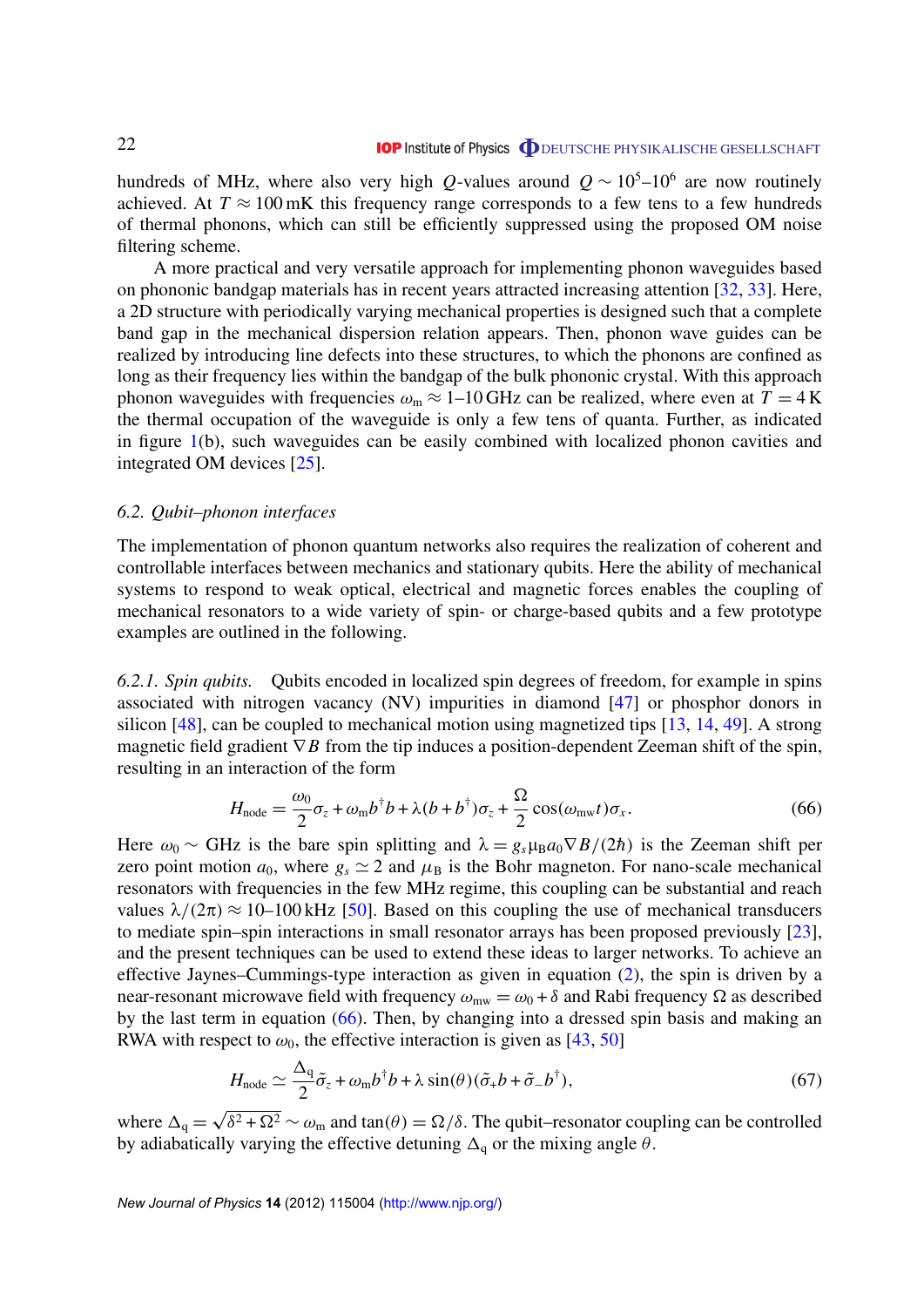Instead of using external magnetic field gradients, alternative schemes to strongly couple spins to mechanical motion have recently been suggested for carbon nanotubes [\[51,](#page-31-0) [52\]](#page-31-0). Here a single electron is localized on the nanotube and couples to its vibration via spin–orbit interactions. In this case even larger couplings  $\lambda/(2\pi) \approx 0.5 \text{ MHz}$  and larger mechanical frequencies >100 MHz are achievable. Although a controlled fabrication and positioning of carbon nanotubes is still challenging, a phonon quantum bus could be realized by electrically coupling the nanotube to other mechanical resonators, which can be fabricated in a more controlled manner.

*6.2.2. Superconducting qubits.* The coupling of nanomechanical systems to various types of superconducting qubits has been demonstrated in recent experiments [\[9,](#page-30-0) [12,](#page-30-0) [53\]](#page-31-0). While for superconducting qubits other ways for communication exist, for example via microwave transmission lines, the coupling to phononic channels could still be interesting for creating interfaces to other quantum systems, especially to optical qubits for long-distance quantum communication [\[24,](#page-30-0) [25\]](#page-30-0). Depending on the type of qubit ('charge', 'phase', 'flux', etc) the qubit–resonator interaction can be due to electrostatic [\[17,](#page-30-0) [54\]](#page-31-0), piezo-electric [\[9\]](#page-30-0) or magnetic interactions [\[55–57\]](#page-32-0), and can in all three cases be substantially larger than in the case of spin qubits. Since the bare transition frequency of superconducting qubits is typically in the GHz regime, a resonant coupling to mechanical systems in the MHz range can again be achieved as described above, namely by applying additional driving fields to compensate for the frequency mismatch [\[54,](#page-31-0) [58\]](#page-32-0). Alternatively, superconducting qubits could be coupled directly to high-frequency mechanical modes as demonstrated in [\[9\]](#page-30-0).

*6.2.3. Quantum dots and defect centers.* The bending of a mechanical resonator locally deforms the lattice configuration of the host material and by that shifts the electronic states associated with artificial quantum dots or naturally occurring defect centers in solids. In the bulk this deformation potential interaction is usually responsible for the line broadening of optical transitions and other decoherence effects, but in the case of confined modes it can also lead to a significant coherent coupling to single phonons. In [\[59\]](#page-32-0) the coupling of a quantum dot to the fundamental bending mode of a doubly clamped beam has been considered, leading to a deformation potential coupling of the form

$$
H_{\text{def}} = \lambda (b + b^{\dagger}) |e\rangle \langle e|, \quad \hbar \lambda \approx (\Xi_{\text{e}} - \Xi_{\text{g}}) \frac{a_0 t}{2l^2}, \tag{68}
$$

where  $|e\rangle$  denotes the electronically excited state, *l* is the beam length, *t* is its thickness and  $a_0$  is the zero point motion. The  $\Xi_e$  and  $\Xi_g$  are deformation potential constants for the ground and excited electronic states, and for typical values  $E_{e,g} \sim 1-10$  eV and micron-sized beams a coupling strength of  $\lambda/2\pi \approx 10$  MHz can be achieved. This is already comparable to the radiative lifetime  $\Gamma_e$  of the electronically excited state, but can, in principle, be pushed to values  $\lambda \sim 1$  GHz using much smaller, phononic Bragg cavities as suggested in [\[60\]](#page-32-0).

As a potential scenario where the deformation potential interactions could be used to implement a controllable qubit–phonon interface, we consider an NV center embedded in a diamond nanoresonator. The electronic ground state of the NV defect is a spin triplet, where two states  $|0\rangle = |m_s = -1\rangle$  and  $|1\rangle = |m_s = 1\rangle$  can be used to encode quantum information. The qubit states in the electronic ground state, which are highly immune against external perturbations, can be coupled via an optical Raman process involving an electronically excited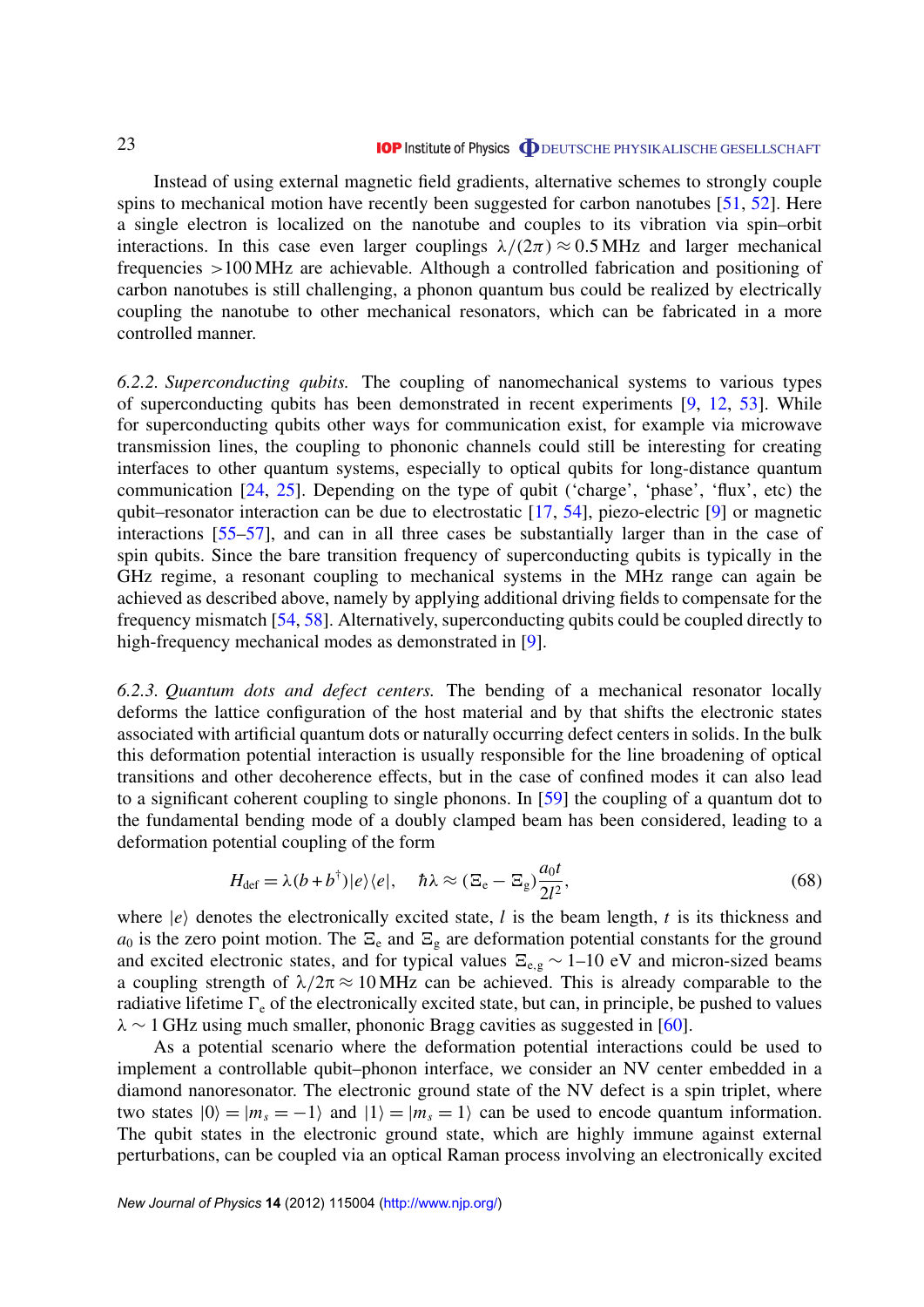<span id="page-24-0"></span>state, which, in contrast, is strongly coupled to phonons  $[61]$ . In appendix [D](#page-28-0) we adiabatically eliminate the dynamics of the excited state and derive an effective spin–phonon interaction of the form

$$
H_{\text{eff}} \simeq \lambda_{\text{eff}}(t)(\sigma_+ b + \sigma_- b^\dagger). \tag{69}
$$

Here the  $\sigma_{\pm}$  are Pauli operators for the qubit subspace and for optimized laser detunings  $\lambda_{\text{eff}}(t) = 4\lambda \Omega_0(t) \Omega_1(t) / \omega_m^2$  is a tunable coupling where  $\Omega_{0,1}(t)$  are the optical Rabi frequencies. Note that this coherent interaction is accompanied by dissipation at an average rate  $\overline{\Gamma}_{\text{eff}}(t)$  =  $4\lambda\Omega_0(t)\Omega_1(t)/\omega_{\rm m}^2$  and the ratio  $\lambda_{\rm eff}/\overline{\Gamma}_{\rm eff} = \lambda/\Gamma$  is not affected by the off-resonant Raman coupling. This is in contrast to cavity QED where the optical field couples to the atomic coherence and not to the population of the excited state as described by  $H_{\text{def}}$ .

#### **7. Conclusions and outlook**

In summary, we have described the implementation of dissipative as well as coherent OM control elements for realizing quantum communication protocols in extended phononic networks. We have shown how OM continuous mode cooling schemes can be used to create a cold frequency window in the thermal noise spectrum of a phononic channel and we have analyzed the fidelity of quantum state-transfer protocols under these conditions. Further, we have proposed the realization of non-reciprocal phononic elements, which rely on strong coherent OM interactions and where the directionality is simply controlled by the phase of an external laser field. Based on this principle, various switches and routers for propagating phonons can be constructed, which also allow for the implementation of efficient quantum communication protocols in larger phonon networks.

Both the OM noise filter and the phonon router can be realized with state-of-the-art mechanical systems. Combined with the ongoing developments in the control of qubit–resonator interactions, they could soon provide the elemental tools for implementing phononic quantum networks. As potential applications of such networks we envision the distribution of entanglement within a larger quantum computing architecture, where propagating phonons can replace or complement direct qubit shuttling techniques [\[62,](#page-32-0) [63\]](#page-32-0). Here the ability of mechanical systems to interact with various different types of qubits makes phononic channels particularly suited for hybrid qubit settings. Beyond quantum communication applications, the OM control techniques described here may also be used to probe the propagation and scattering of singlephonon wave packets.

#### **Acknowledgments**

The authors thank S Bennett, F Marquardt, O Painter and A Safavi-Naeini for stimulating discussions. This work was supported by the EU network AQUTE and the Austrian Science Fund (FWF) through SFB FOQUS and the START grant Y 591-N16. ML acknowledges support from NSF, CUA, DARPA and the Packard Foundation.

### **Appendix A. Coupled resonator arrays**

In this appendix, we derive the effective propagation equations and input–output relations for phononic quantum channels consisting of a large array of  $N_{ch} \gg 1$  coupled mechanical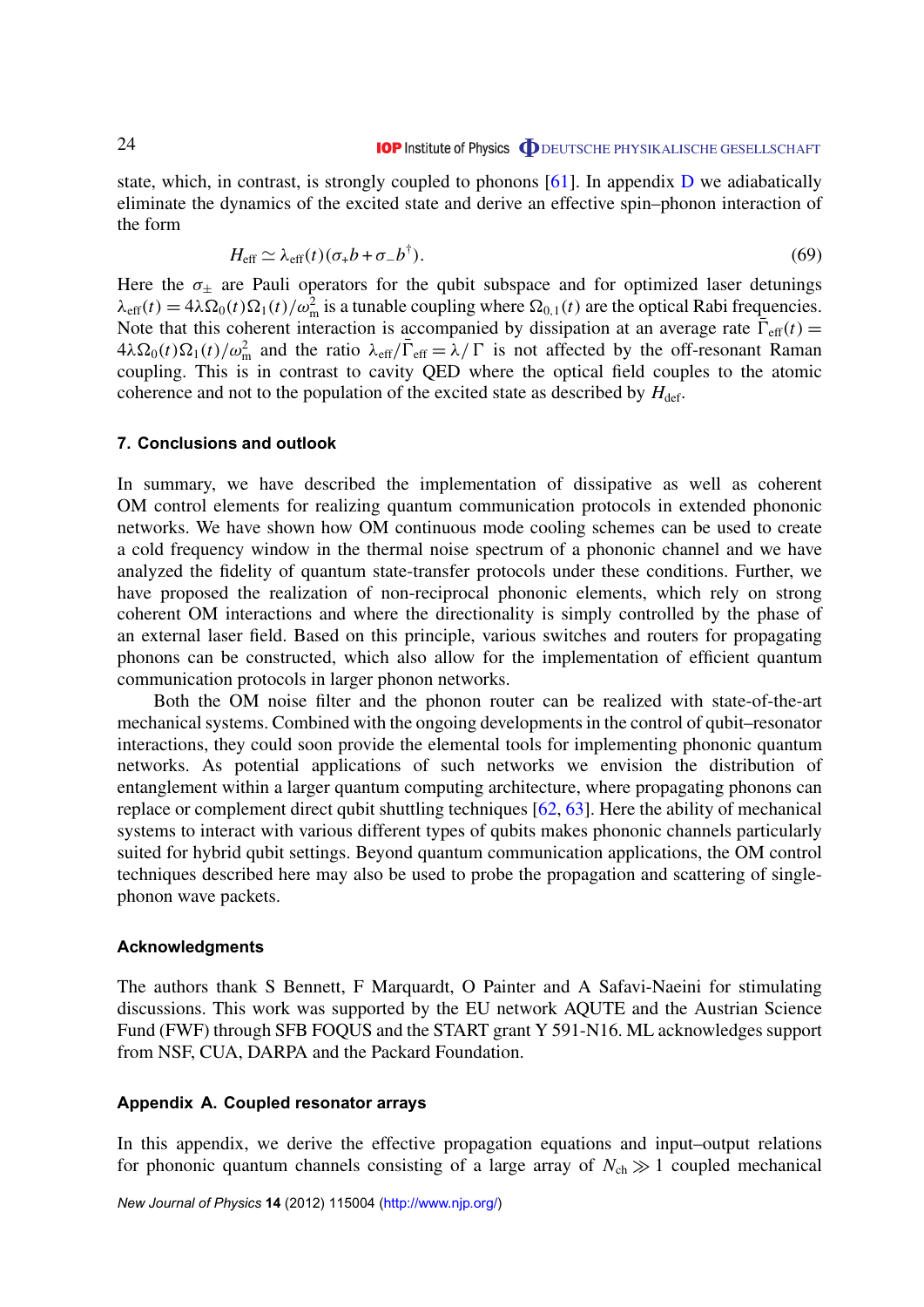resonators. Assuming a homogenous system the resonator array is described by the Hamiltonian

$$
H_{\text{channel}} = \sum_{\ell=1}^{N_{\text{ch}}} \left( \frac{p_{\ell}^2}{2m} + \frac{1}{2} m \omega_0^2 x_{\ell}^2 \right) + \frac{k}{2} \sum_{\ell=1}^{N_{\text{ch}}-1} (x_{\ell} - x_{\ell+1})^2, \tag{A.1}
$$

and the equations of motion for the position operators  $x_\ell$  are given by

$$
\ddot{x}_{\ell} = -\omega_0^2 x_{\ell} - \omega_0 K (2x_{\ell} - x_{\ell+1} - x_{\ell-1}), \tag{A.2}
$$

where  $K = k/(m\omega_0)$  is the nearest-neighbor phonon–phonon coupling strength. For a large array, we can assume periodic boundary conditions and write

$$
x_{\ell}(t) = \frac{1}{\sqrt{N_{\text{ch}}}} \sum_{n} \sqrt{\frac{\hbar}{2m\omega_{n}}} \left( e^{i2\pi n\ell/N_{\text{ch}}} b_{n}(t) + e^{-i2\pi n\ell/N_{\text{ch}}} b_{n}^{\dagger}(t) \right), \tag{A.3}
$$

where  $b_n(t) = b_n e^{-i\omega_n t}$  are bosonic operators for the plane wave modes labeled by  $n =$  $-(N_{ch}/2 - 1), \ldots, N_{ch}/2$  and normalized to  $[b_n, b_n]$  $\phi_{n'}^{\dagger}$ ] =  $\delta_{n,n'}$ . The eigenfrequencies are given by

$$
\omega_n = \sqrt{\omega_0^2 + 2K\omega_0 \left[1 - \cos(2\pi n/N_{\rm ch})\right]}.
$$
\n(A.4)

We are interested in the regime where the total length *L* as well as the other relevant scales of the network are large compared to the spacing *a* between the individual resonators. We introduce a continuous field

$$
\Xi(z) = \frac{1}{\sqrt{N_{\rm ch}}} \sum_{q} \sqrt{\frac{\hbar}{2m\omega_q}} \left( e^{iqz} b_q + e^{-ikz} b_k^{\dagger} \right), \tag{A.5}
$$

such that  $x_\ell = \Xi(z = a\ell)$ . The quasi-momentum *q* is restricted to the first Brillouin zone *q* ∈ (− $\pi/a$ ,  $\pi/a$ ] and  $\omega_q = \sqrt{\omega_0^2 + 2K\omega_0 [1 - \cos(qa)]}$ .

To proceed we now consider the tight binding limit  $K \ll \omega_0$ , where  $\omega_q \simeq \omega_0 + K(1$  $cos(qa)$ ) and the phonon modes form a band of width  $\Delta \omega = 2K$  around a large center frequency  $\bar{\omega} = \omega_0 + K$ . Further, for frequencies around  $\bar{\omega}$  the dispersion relation is approximately linear and can be written as

$$
\omega_q \simeq \bar{\omega} + c(|q| - \pi/(2a)) = \tilde{\omega}_0 + c|q|,
$$
\n(A.6)

where  $c = Ka$  is the sound velocity and  $\tilde{\omega}_0 = \omega_0 - (\pi/2 - 1)K$  a frequency offset. Therefore, as long as we are interested in the dynamics of phonon modes away from the band edges, we can set  $H_{channel} \simeq \sum_{q} (\tilde{\omega}_0 + c|q|) b_q^{\dagger} b_q$  and approximate the displacement field by

$$
\Xi(z) \simeq \frac{\bar{x}_0}{\sqrt{\Delta \omega}} [\Phi(z) + \Phi^{\dagger}(z)].
$$
\n(A.7)

Here  $\bar{x}_0 =$ √  $\sqrt{\hbar/2m\bar{\omega}}$  and the field  $\Phi(z) =$  $\sqrt{2c/L}\sum_{q} e^{iqz}b_{q}$  is normalized to

$$
\left[\Phi(z,t),\Phi^{\dagger}(z',t')\right] \simeq e^{-i\tilde{\omega}_0(t-t')} \left[\delta\left(\Delta t - \frac{\Delta z}{c}\right) + \delta\left(\Delta t + \frac{\Delta z}{c}\right)\right],\tag{A.8}
$$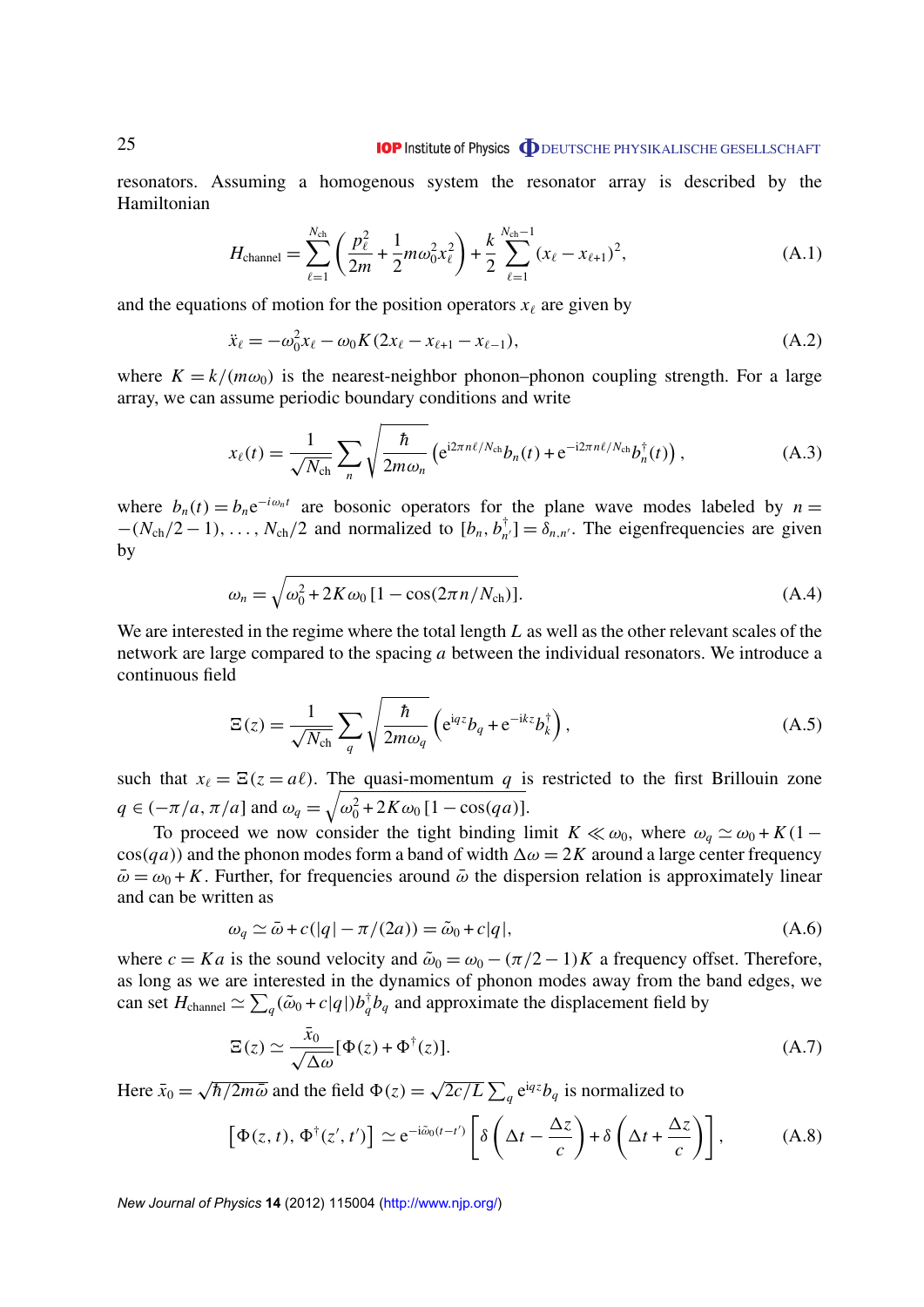<span id="page-26-0"></span>where  $\Delta t = t - t'$  and  $\Delta z = z - z'$ . The field operators can be decomposed into a right- and a left-moving component  $\Phi(z) = \Phi_R(z) + \Phi_L(z)$ , as defined in equations [\(4\)](#page-5-0) and [\(5\)](#page-6-0).

The coupling of the localized phonon modes to the phonon channel can be written as

$$
H_{\rm int} = \frac{1}{2} \sum_{i=1}^{N} \sum_{\ell} k_{i,\ell} (x_i - x_\ell)^2,
$$
 (A.9)

where  $k_{i,\ell} = k_{\text{loc}}$  is non-zero only for site  $\ell$ , which are next to a local mode *i* (we can assume side-coupled resonators, such that there is only one neighbor). We define  $K_{\text{loc}} = k_{\text{loc}} x_0 \bar{x}_0$  where  $x_0$  is the zero point motion of the local mode. Then, under the assumption that  $\omega_m \approx \bar{\omega} \gg K_{loc}$ , we can make an RWA and obtain the coupling given in equation [\(6\)](#page-6-0) with a resonator decay rate given by  $\gamma = 2K_{\text{loc}}^2/\Delta\omega$ .

#### *A.1. Propagation losses*

To model propagation losses in the phonon waveguide we add an intrinsic loss channel with rate  $\gamma_0$  for each of the waveguide modes. Making the RWA right from the beginning, the dynamics of the whole resonator array is modeled by the coupled QLEs,

$$
\dot{b}_{\ell} = -\left(\dot{1}(\omega_0 + K) + \frac{\gamma_0}{2}\right)b_{\ell} + \frac{\dot{i}K}{2}\left(b_{\ell-1} + b_{\ell+1}\right) - \sqrt{\gamma_0}b_{\ell, \text{in}}(t),\tag{A.10}
$$

where  $b_\ell$  is the bosonic operator for the mechanical resonator at site  $\ell$  and the  $b_{\ell,in}(t)$  are uncorrelated thermal noise operators  $\langle b_{\ell,in}^{\dagger}(t) b_{\ell',in}(t')\rangle = N_{th}\delta_{\ell,\ell'}\delta(t-t')$ . In the corresponding momentum representation  $b_q = 1/\sqrt{N_{ch}} \sum_{\ell} e^{iqa\ell} b_{\ell}$  and  $b_{q, in} = 1/\sqrt{N_{ch}} \sum_{\ell} e^{iqa\ell} b_{\ell, in}$ , the coupling is diagonal

$$
\dot{b}_q = -\left(\mathrm{i}\,\omega_q + \frac{\gamma_0}{2}\right)b_q - \sqrt{\gamma_0}b_{q,\mathrm{in}}(t),\tag{A.11}
$$

where as above  $\omega_q = \omega_0 + K(1 - \cos(qa)) \approx \tilde{\omega}_0 + c|q|$ . From this equation we obtain the propagation equation for the right-moving field  $\Phi_R(z, t) = \sqrt{2c/L} \sum_{q>0} e^{iqz} b_q(t)$ ,

$$
\left(\frac{\partial}{\partial t} + c\frac{\partial}{\partial z}\right)\Phi_{R}(z, t) = -\left(i\tilde{\omega}_{0} + \frac{\gamma_{0}}{2}\right)\Phi_{R}(z, t) - \sqrt{\gamma_{0}c}\,\Phi_{th}(z, t). \tag{A.12}
$$

Here the thermal noise field is defined as

$$
\Phi_{\text{th}}(z, t) = \sqrt{\frac{2}{L}} \sum_{q>0} e^{iqz} b_{q, \text{in}}(t),
$$
\n(A.13)

such that it is normalized as  $\langle \Phi_{th}^{\dagger}(z, t) \Phi_{th}(z', t') \rangle = N_{th} \delta(z - z') \delta(t - t').$ 

# **Appendix B. Optomechanical cooling**

After linearizing the OM coupling the QLEs [\(13\)](#page-8-0) and [\(14\)](#page-8-0) can be written as

$$
\partial_t \vec{A}(t) = -\mathcal{M}\vec{A}(t) - \sqrt{2\kappa} \vec{A}_{\text{in}}(t) - \sqrt{\gamma_0} \vec{B}_{0,\text{in}}(t),
$$
\n(B.1)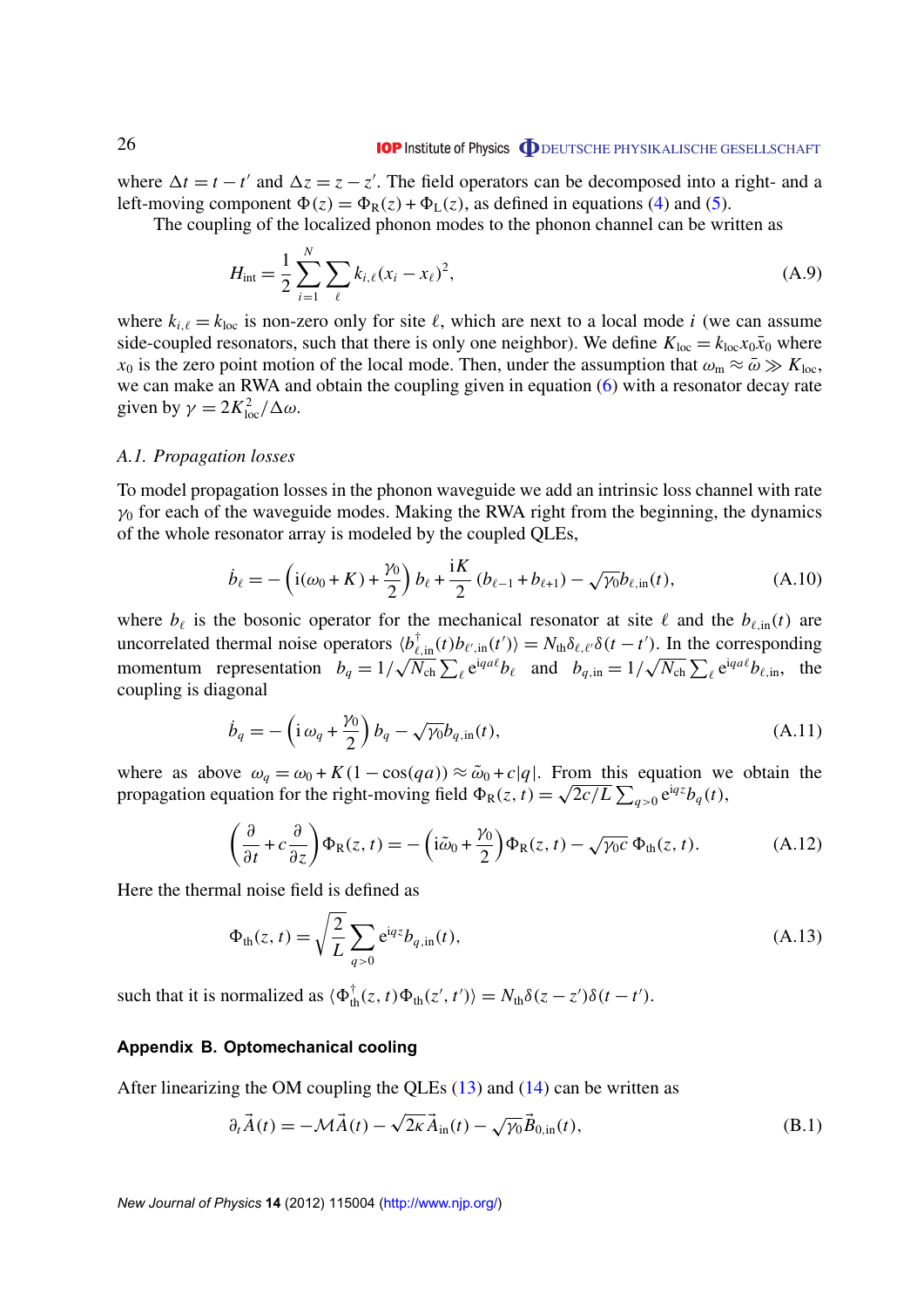<span id="page-27-0"></span>where we have grouped operators as  $\vec{A}(t) = (a(t), a^{\dagger}(t), b(t), b^{\dagger}(t))^{\text{T}}, \vec{A}_{\text{in}}(t) =$  $(a_{\text{in}}(t), a_{\text{in}}^{\dagger}(t), 0, 0)^{\text{T}}$  and  $\overrightarrow{B}_{0,\text{in}}(t) = (0, 0, b_{0,\text{in}}(t), b_{0,\text{in}}^{\dagger}(t))^{\text{T}}$ . The matrix *M* is given by

$$
\mathcal{M} = \begin{pmatrix}\n-i\delta + \kappa & 0 & ig\alpha & ig\alpha \\
0 & i\delta + \kappa & -ig\alpha^* & -ig\alpha^* \\
ig\alpha^* & ig\alpha & i\omega_m + \frac{\gamma_0}{2} & 0 \\
-ig\alpha & -ig\alpha^* & 0 & -i\omega_m + \frac{\gamma_0}{2}\n\end{pmatrix}.
$$
\n(B.2)

We define the Fourier-transformed operators as  $a(\omega) = \frac{1}{\sqrt{2}}$  $\frac{1}{2\pi} \int dt \ e^{i\omega t} a(t), a^{\dagger}(\omega) = [a(\omega)]^{\dagger}$  and obtain

$$
\vec{A}(\omega) = -\mathcal{X}(\omega) \left( \sqrt{2\kappa} \vec{A}_{\text{in}}(\omega) + \sqrt{\gamma_0} \vec{B}_{0,\text{in}}(\omega) \right),\tag{B.3}
$$

where we set  $\mathcal{X}(\omega) = [\mathcal{M} - i\omega \mathbb{1}]^{-1}$  and now  $\vec{A}(\omega) = (a(\omega), a^{\dagger}(-\omega), b(\omega), b^{\dagger}(-\omega))^T$ , etc. The non-vanishing correlations of the noise operators are  $\langle a_{\text{in}}(\omega)a_{\text{in}}^{\dagger}(\omega')\rangle = \delta(\omega$ ω'),  $\langle b_{0,in}(\omega)b_{0,in}^{\dagger}(\omega')\rangle = (N_{th} + 1)\delta(\omega - \omega')$  and  $\langle b_{0,in}^{\dagger}(\omega)b_{0,in}(\omega')\rangle = N_{th}\delta(\omega - \omega')$ , within the relevant frequency range. Then, the stationary fluctuation spectrum of the mechanical mode is given by

$$
\langle b^{\dagger}(\omega)b(\omega')\rangle = [2\kappa |\mathcal{X}(\omega)_{32}|^2 + \gamma_0 N_{\text{th}}(|\mathcal{X}(\omega)_{33}|^2 + |\mathcal{X}(\omega)_{34}|^2)]\delta(\omega - \omega'). \quad (B.4)
$$

Under the weak coupling and sideband resolved condition this expression simplifies to the result given in equation [\(17\)](#page-9-0).

In section [3.3,](#page-10-0) we are interested in a spectrum of the scattered field  $b_{out}(t)$  in the case in which the OMS is in addition coupled to the phonon waveguide with rate  $\gamma$ . We define  $\vec{A}(\omega)$  and the intrinsic noise  $\vec{B}_{0,\text{in}}(\omega)$  as above, but we set  $\vec{A}_{\nu=\text{in,out}}(\omega)$  $(a_\nu(\omega), a_\nu^\dagger(-\omega), b_\nu(\omega), b_\nu^\dagger(-\omega))^T$ . The input–output relations can then be written as  $\vec{A}_{out}(\omega)$  $\vec{A}_{\text{in}}(\omega) + \sqrt{\mathcal{R}} \vec{A}(\omega)$  where  $\mathcal{R} = \text{diag}(2\kappa, 2\kappa, \gamma, \gamma)$  is a diagonal matrix. Then, together with equation  $(B.3)$  we obtain

$$
\vec{A}_{out}(\omega) = \mathcal{S}(\omega)\vec{A}_{in}(\omega) - \mathcal{S}'(\omega)\vec{B}_{0,in}(\omega),
$$
\n(B.5)

where  $S(\omega) = 1 - \mathcal{R}X(\omega)$  and  $S'(\omega) =$  $\sqrt{\gamma_0 \mathcal{R}} \mathcal{X}(\omega)$  and in the definition of  $\mathcal{X}(\omega)$  we replaced  $\gamma_0 \rightarrow \gamma_0 + \gamma$ . The filtered noise spectrum of the out-field is given by

$$
N_{\rm F}(\omega) = |\mathcal{S}(\omega)_{32}|^2 + N_{\rm th}(|\mathcal{S}(\omega)_{33}|^2 + |\mathcal{S}(\omega)_{34}|^2 + |\mathcal{S}'(\omega)_{33}|^2 + |\mathcal{S}'(\omega)_{34}|^2), \quad \text{(B.6)}
$$

where in equation [\(28\)](#page-11-0) the approximation  $N_F(\omega) \simeq N_{th} |\mathcal{S}(\omega)_{33}|^2$  has been made.

#### *B.1. Multi-mode cooling*

We can use the same approach to solve for the stationary state of the multi-mode system described in section [3.2.](#page-9-0) In the following we assume for simplicity the validity of the RWA, such that the QLEs for the equations for the annihilation operators  $\vec{A} = (a, b_1, \dots b_N)^T$  form a closed set √

$$
\partial_t \vec{A}(t) = -\mathcal{M}\vec{A}(t) - \sqrt{2\kappa} \vec{A}_{\text{in}}(t) - \sqrt{\gamma_0} \vec{B}_{0,\text{in}}(t),
$$
 (B.7)

where now  $\vec{A}_{in}(t) = (a_{in}(t), 0, \ldots, 0)^{\text{T}}$  and  $\vec{B}_{0,in}(t) = (0, b_{0,in}^{(1)}(t), \ldots, b_{0,in}^{(N)}(t))^{\text{T}}$  and the matrix M can be derived from equations  $(19)$ – $(22)$ . Following the same steps as above, we obtain

$$
\langle b_i^{\dagger}(\omega)b_i(\omega')\rangle = \gamma_0 N_{\text{th}} \left(\sum_{j=1}^N \left| \mathcal{X}(\omega)_{i+1,j+1} \right|^2 \right) \delta(\omega - \omega'), \tag{B.8}
$$

which we have used for evaluating the multi-mode cooling results presented in figure [4\(](#page-10-0)c).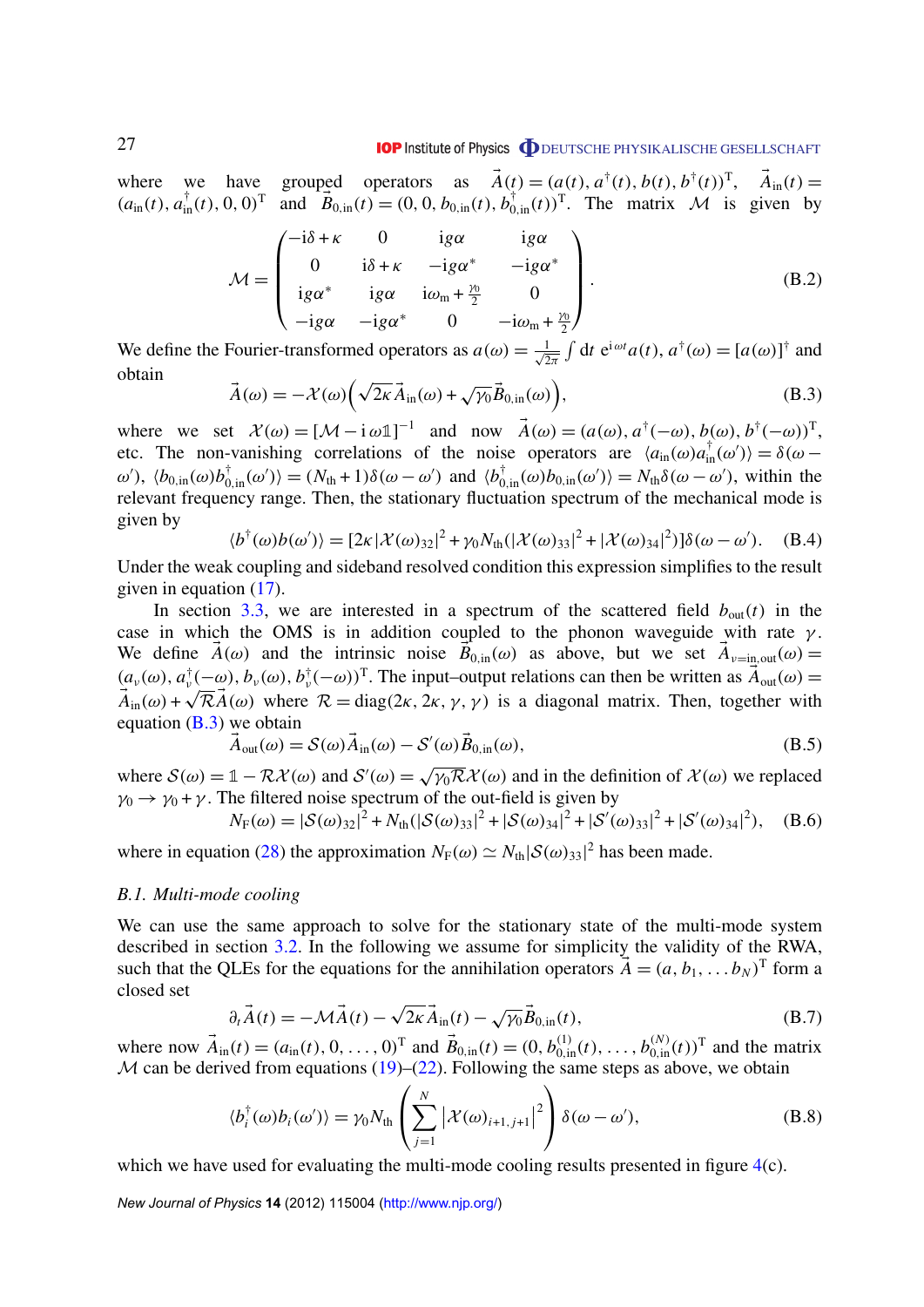#### <span id="page-28-0"></span>**Appendix C. The cascaded master equation**

To simulate the state transfer between two nodes in the presence of incident noise and OM cooling, we map the qubit QLEs [\(38\)](#page-14-0) and [\(39\)](#page-14-0) with time-dependent decay rates  $\Gamma_1(t)$  and  $\Gamma_2(t)$ onto an equivalent cascaded master equation [\[38\]](#page-31-0), which we can then integrate numerically. Since we cannot treat the filtered input noise directly using a master equation, we consider a unidirectional network where the OM cooled phonon cavity is included as a first system. The OM cooling is modeled by an additional decay channel for the phonon cavity at a rate  $\gamma_{\text{op}} = 2g^2 |\alpha|^2 / \kappa$ , which matches the decay rate  $\gamma$  of the phonon cavity into the waveguide. The cascaded master equation, which describes this system, is given by

$$
\dot{\rho} = -i[H, \rho] + (N_{\text{th}} + 1)\mathcal{D}[S]\rho + N_{\text{th}}\mathcal{D}[S^{\dagger}]\rho + \gamma_{\text{op}}\mathcal{D}[b]\rho, \tag{C.1}
$$

where  $\mathcal{D}[c]\rho = c\rho c^{\dagger} - (c^{\dagger}c\rho + \rho c^{\dagger}c)/2$ . By identifying  $c_0 \equiv b, c_{j=1,2} = \sigma^j$  and  $\Gamma_0 = \gamma$  the collective operator  $S = \sum_{k=0,1,2} \sqrt{\Gamma_k} c_k$  and  $H = -\frac{1}{2}$  $\frac{i}{2} \sum_{k>l} \sqrt{\Gamma_k \Gamma_l} (c_k^{\dagger})$  $\int_{k}^{\dagger} c_l - c_l^{\dagger}$  $N_t$ <sup>T</sup> $c_k$ ).  $N_{th}$  is the thermal occupation number of the incident white noise.

#### **Appendix D. Nitrogen vacancy–phonon coupling**

In this appendix, we show how for an NV center in diamond the deformation potential coupling can be used to realize the effective spin–phonon interaction [\(69\)](#page-24-0). The NV center has an  $S = 1$ triplet ground state and we assume that the qubit is encoded in the states  $|0\rangle \equiv |m_s = -1\rangle$ and  $|1\rangle = |m_s = +1\rangle$ . The qubit states are coupled by external laser fields to an electronically excited state  $|e\rangle$ , which is coupled to the deformation of the local lattice structure induced by the vibration of the beam. In the frame rotating with the laser frequencies the Hamiltonian is given by

$$
H = \sum_{j=0,1} \left[ \Delta_j |j\rangle\langle j| + \Omega_j(t) (|j\rangle\langle e| + |e\rangle\langle j|) \right] + \omega_m b^{\dagger} b + \lambda |e\rangle\langle e|(b+b^{\dagger}), \quad (D.1)
$$

where the  $\Omega_i(t)$  are tunable Rabi frequencies and we have chosen the zero of energy to coincide with the excited state level such that  $\Delta_0$  and  $\Delta_1$  are detunings of the drive lasers from the  $|0\rangle$ to  $|e\rangle$  and the  $|1\rangle$  to  $|e\rangle$  transitions, respectively. The interaction term  $\sim \lambda$  can be eliminated by a *polaron transformation*

$$
H \to e^{S} H e^{-S} \quad \text{with} \quad S = \frac{\lambda}{\omega_{\text{m}}} |e\rangle \langle e|(b^{\dagger} - b), \tag{D.2}
$$

which transforms the Hamiltonian into

$$
H = \omega_{\rm m} b^{\dagger} b + \sum_{j=0,1} \Delta_j |j\rangle\langle j| + [(\Omega_0|0\rangle\langle e| + \Omega_1|1\rangle\langle e|) A + \text{H.c.}] \tag{D.3}
$$

and is still exact. Since the ratio  $\eta = \lambda/\omega_m \ll 1$ , we can expand to first order in  $\eta$  and obtain  $A \simeq 1 - \eta(b^{\dagger} - b).$ 

Our goal is to induce a coherent Raman transition from state  $|0\rangle$  to state  $|1\rangle$  while simultaneously absorbing a phonon from the nanomechanical oscillator. To make this process resonant, we set  $\Delta_0 = \Delta + \omega_m/2$  and  $\Delta_1 = \Delta - \omega_m/2$ , where  $\Delta = (\Delta_0 + \Delta_1)/2$  is the overall detuning. We change into an interaction picture with respect to  $H_0 = \omega_m b^{\dagger} b + \sum_{j=0,1} \Delta_j |j\rangle\langle j|$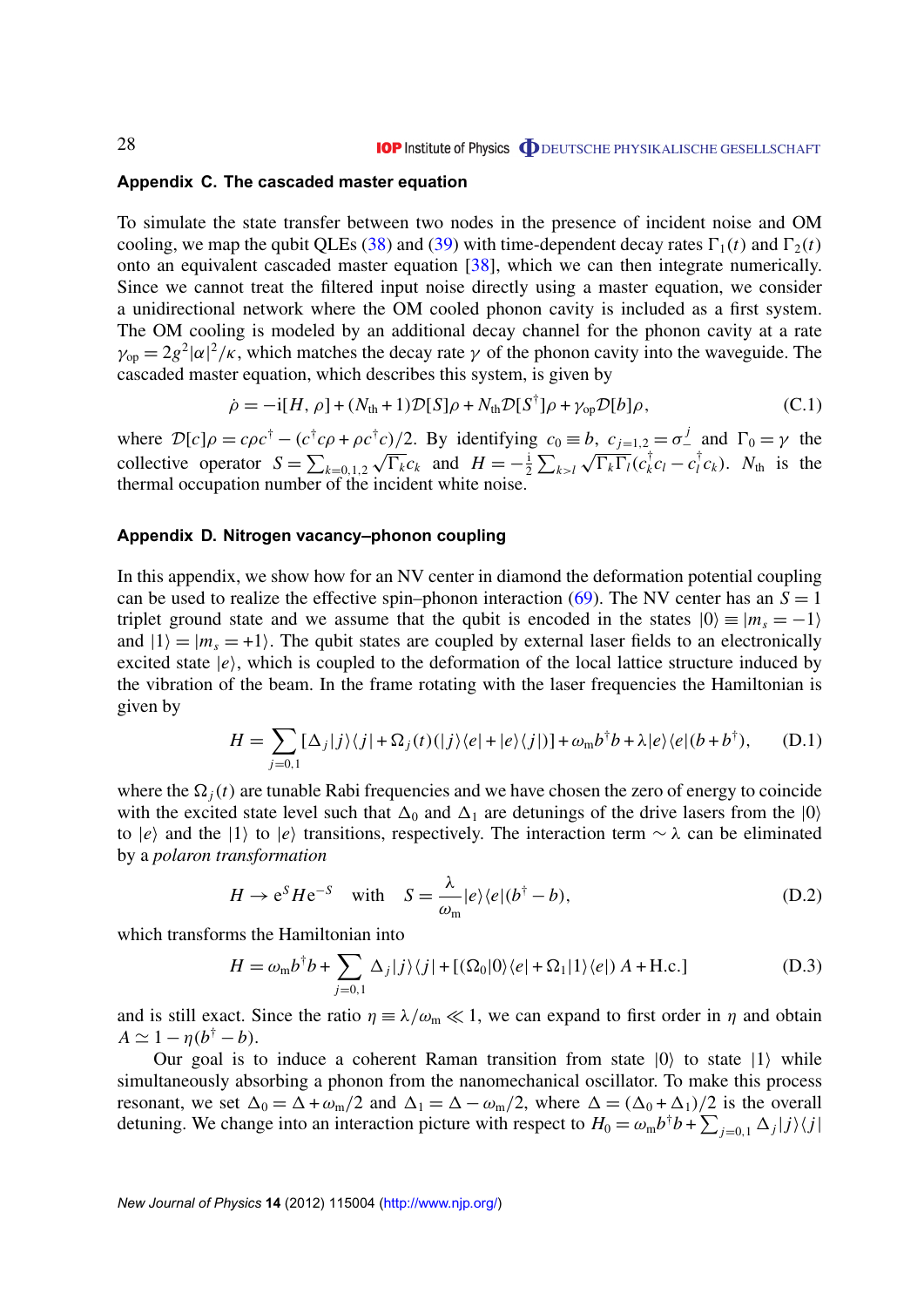# **IOP** Institute of Physics **ODEUTSCHE PHYSIKALISCHE GESELLSCHAFT**

<span id="page-29-0"></span>and write the total state as  $|\tilde{\psi}\rangle(t) = \sum_{j=0,1,e} |\tilde{\psi}_j\rangle(t)$ . The equations of motion are then given by

$$
\partial_t |\tilde{\psi}_e\rangle(t) = -\frac{\Gamma_e}{2} |\tilde{\psi}_e\rangle(t) - i \sum_{j=0,1} \Omega_j e^{-i\Delta_j t} \left(1 + \eta e^{i\omega_m t} b^{\dagger} - \eta e^{-i\omega_m t} b\right) |\tilde{\psi}_j\rangle(t)
$$
(D.4)

$$
\partial_t |\tilde{\psi}_{j=0,1}\rangle(t) = -i\Omega_j e^{i\Delta_j t} \left(1 - \eta e^{i\omega_m t} b^{\dagger} + \eta e^{-i\omega_m t} b\right) |\tilde{\psi}_e\rangle(t), \tag{D.5}
$$

where we have added an imaginary part to model the radiative decay of the excited state with rate  $\Gamma_{e}$ <sup>6</sup> Assuming that  $|\Delta_{0,1}| \gg \Omega_{0,1}$ , we can approximately integrate the equation of motion for  $|\tilde{\psi}_e\rangle(t)$ ,

$$
|\tilde{\psi}_e\rangle(t) \simeq \sum_{j=0,1} \Omega_j \left( \frac{e^{-i\Delta_j t}}{\Delta_j + i\frac{\Gamma_e}{2}} - \frac{\eta b e^{-i(\Delta_j + \omega_m)t}}{(\Delta_j + \omega_m) + i\frac{\Gamma_e}{2}} + \frac{\eta b^\dagger e^{-i(\Delta_j - \omega_m)t}}{(\Delta_j + \omega_m) + i\frac{\Gamma_e}{2}} \right) |\tilde{\psi}_j\rangle(t), \tag{D.6}
$$

and insert this result back into the equations of motion for  $|\tilde{\psi}_{0,1}(t)|$ . By keeping only non-rotating terms, we obtain for the  $|\tilde{\psi}_0\rangle$  subspace,

$$
\partial_t |\tilde{\psi}_0\rangle(t) = -\frac{\mathrm{i}\Omega_0^2}{\Delta_0 + \mathrm{i}\frac{\Gamma_e}{2}} |\tilde{\psi}_0\rangle(t) - \mathrm{i}\left[\frac{\eta \Omega_0 \Omega_1}{\Delta_1 + \mathrm{i}\frac{\Gamma_e}{2}} - \frac{\eta \Omega_0 \Omega_1}{(\Delta_1 + \omega_m) + \mathrm{i}\frac{\Gamma_e}{2}}\right] b |\tilde{\psi}_1\rangle(t),\tag{D.7}
$$

and a similar result for the evolution of  $|\tilde{\psi}_1\rangle(t)$ . In the limit  $|\Delta_j|, |\Delta_j \pm \omega_m| \gg \Gamma_e$  and using the definition  $\Delta_{0,1} = \Delta \pm \omega_m/2$ , we can identify an effective spin–phonon coupling  $\lambda_{\text{eff}}$  and effective decay rates  $\Gamma_{\text{eff}}^{(j)}$  for each spin level,

$$
\lambda_{\text{eff}} = \frac{\lambda \Omega_0 \Omega_1}{\Delta^2 - \omega_{\text{m}}^2 / 4}, \quad \Gamma_{\text{eff}}^{(j)} = \Gamma_{\text{e}} \frac{\Omega_j^2}{\Delta_j^2}.
$$
\n(D.8)

The ratio between the coherent coupling and the mean decay rate  $\bar{\Gamma}_{\text{eff}} = (\Gamma_{\text{eff}}^{(0)} + \Gamma_{\text{eff}}^{(1)})/2$  is optimized for  $\Delta = 0$  where  $\lambda_{\text{eff}}/\overline{\Gamma}_{\text{eff}} = \lambda / \Gamma_{\text{e}}$ .

Here we have assumed that the NV center is coupled to a single vibrational mode. In general, nanostructured resonators will support multiple mechanical modes so that the phononic part in the Hamiltonian [\(D.1\)](#page-28-0) generalizes to  $H_{\text{phonon}} = \sum_{k} \omega_k(b)_{k}^{\dagger}$  $\int_{k}^{\dagger} b_k + |e\rangle \langle e| \sum_{k} \lambda_k (b_k + b_k^{\dagger})$  $\binom{7}{k}$ . However, since the higher-frequency modes of nanostructured resonators are separated from the fundamental mode by ∼GHz, the other modes are highly off-resonant and their contributions to the resulting spin–phonon coupling are negligibly small. See [\[59\]](#page-32-0) for a similar discussion.

#### **References**

- [1] Höhberger Metzger C and Karrai K 2004 Cavity cooling of a microlever *Nature* 432 [1002–5](http://dx.doi.org/10.1038/nature03118)
- [2] Gigan S, Böhm H R, Paternostro M, Blaser F, Langer G, Hertzberg J B, Schwab K C, Bäuerle D, Aspelmeyer M and Zeilinger A 2006 Self-cooling of a micromirror by radiation pressure *Nature* **444** [67–70](http://dx.doi.org/10.1038/nature05273)
- [3] Arcizet O, Cohadon P-F, Briant T, Pinard M and Heidmann A 2006 Radiation-pressure cooling and optomechanical instability of a micromirror *Nature* **444** [71–4](http://dx.doi.org/10.1038/nature05244)
- [4] Kleckner D and Bouwmeester D 2006 Sub-kelvin optical cooling of a micromechanical resonator *Nature* **444** [75–8](http://dx.doi.org/10.1038/nature05231)

<sup>6</sup> For simplicity, we omit here the associated recycling terms, which can be included, for example, using a stochastic wave function formalism [\[38\]](#page-31-0).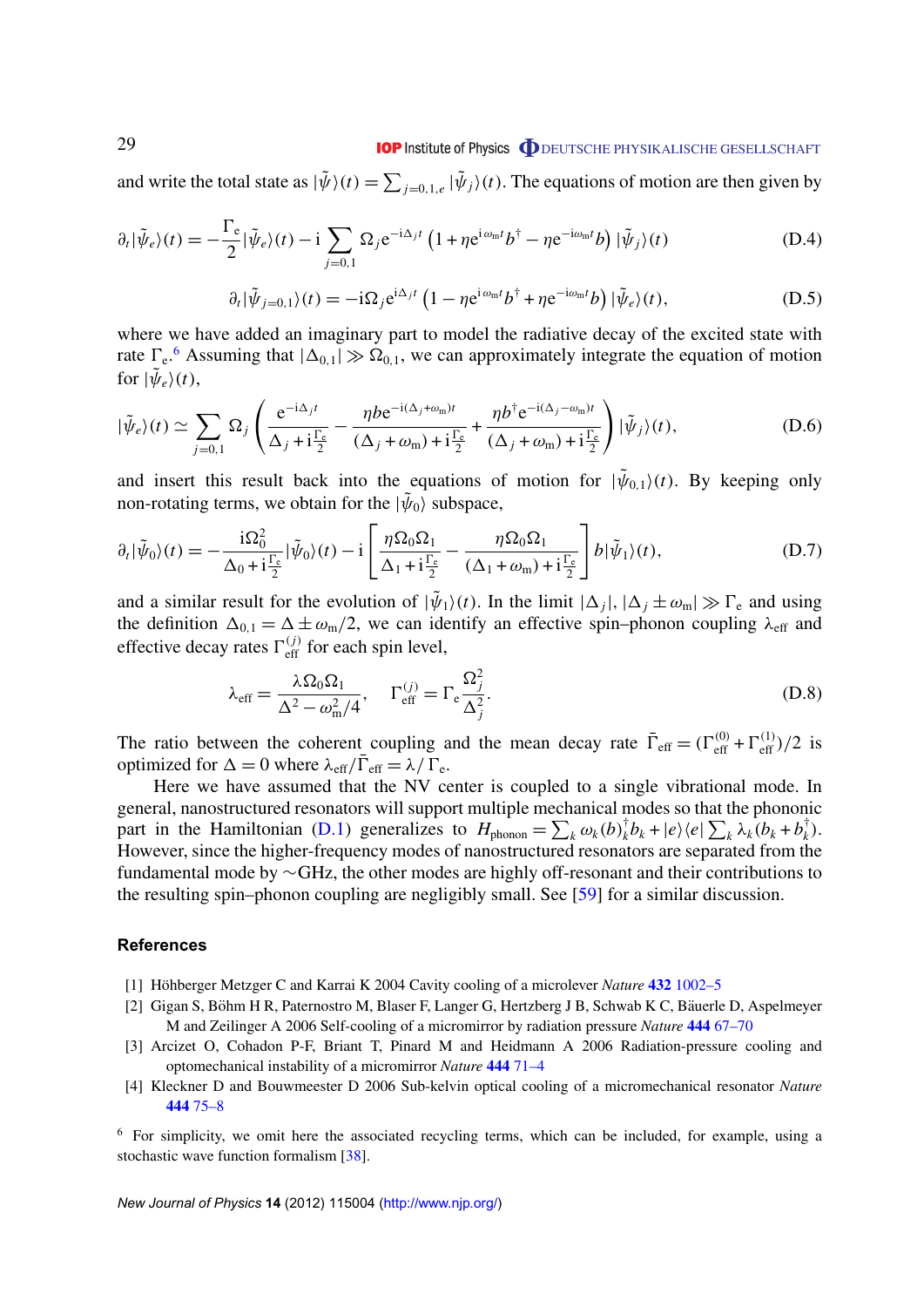- <span id="page-30-0"></span>[5] Corbitt T, Wipf C, Bodiya T, Ottaway D, Sigg D, Smith N, Whitcomb S and Mavalvala N 2007 Optical dilution and feedback cooling of a gram-scale oscillator to 6.9 mK *Phys. Rev. Lett.* **99** [160801](http://dx.doi.org/10.1103/PhysRevLett.99.160801)
- [6] Thompson J D, Zwickl B M, Jayich A M, Marquardt F, Girvin S M and Harris J G E 2008 Strong dispersive coupling of a high-finesse cavity to a micromechanical membrane *Nature* **452** [72–5](http://dx.doi.org/10.1038/nature06715)
- [7] Schliesser A, Riviere R, Anetsberger G, Arcizet O and Kippenberg T J 2008 Resolved-sideband cooling of a ` micromechanical oscillator *Nature Phys.* **4** [415–9](http://dx.doi.org/10.1038/nphys939)
- [8] Wilson D J, Regal C A, Papp S B and Kimble H J 2009 Cavity optomechanics with stoichiometric SiN films *Phys. Rev. Lett.* **103** [207204](http://dx.doi.org/10.1103/PhysRevLett.103.207204)
- [9] O'Connell A D *et al* 2010 Quantum ground state and single-phonon control of a mechanical resonator *Nature* **464** [697–703](http://dx.doi.org/10.1038/nature08967)
- [10] Teufel J D, Donner T, Li D, Harlow J W, Allman M S, Cicak K, Sirois A J, Whittaker J D, Lehnert K W and Simmonds R W 2011 Sideband cooling of micromechanical motion to the quantum ground state *Nature* **475** [359–63](http://dx.doi.org/10.1038/nature10261)
- [11] Chan J, Mayer Alegre T P, Safavi-Naeini A H, Hill J T, Krause A, Groblacher S, Aspelmeyer M and ¨ Painter O 2011 Laser cooling of a nanomechanical oscillator into its quantum ground state *Nature* **478** [89–92](http://dx.doi.org/10.1038/nature10461)
- [12] LaHaye M D, Suh J, Echternach P M, Schwab K C and Roukes M L 2009 Nanomechanical measurements of a superconducting qubit *Nature* **459** [960–4](http://dx.doi.org/10.1038/nature08093)
- [13] Arcizet O, Jacques V, Siria A, Poncharal P, Vincent P and Seidelin S 2011 A single nitrogen-vacancy defect coupled to a nanomechanical oscillator *Nature Phys.* **7** [879–83](http://dx.doi.org/10.1038/nphys2070)
- [14] Kolkowitz S, Bleszynski Jayich A C, Unterreithmeier Q, Bennett S D, Rabl P, Harris J G E and Lukin M D 2012 Coherent sensing of a mechanical resonator with a single-spin qubit *Science* **355** [1603–6](http://dx.doi.org/10.1126/science.1216821)
- [15] Fiore V, Yang Y, Kuzyk M C, Barbour R, Tian L and Wang H 2011 Storing optical information as a mechanical excitation in a silica optomechanical resonator *Phys. Rev. Lett.* **107** [133601](http://dx.doi.org/10.1103/PhysRevLett.107.133601)
- [16] Verhagen E, Deléglise S, Weis S, Schliesser A and Kippenberg T J 2012 Quantum-coherent coupling of a mechanical oscillator to an optical cavity mode *Nature* **482** [63–7](http://dx.doi.org/10.1038/nature10787)
- [17] Armour A D, Blencowe M P and Schwab K C 2002 Entanglement and decoherence of a micromechanical resonator via coupling to a Cooper-pair box *Phys. Rev. Lett.* **88** [148301](http://dx.doi.org/10.1103/PhysRevLett.88.148301)
- [18] Marshall W, Simon C, Penrose R and Bouwmeester D 2003 Towards quantum superpositions of a mirror *Phys. Rev. Lett.* **91** [130401](http://dx.doi.org/10.1103/PhysRevLett.91.130401)
- [19] Romero-Isart O, Pflanzer A C, Blaser F, Kaltenbaek R, Kiesel N, Aspelmeyer M and Cirac J I 2011 Large quantum superpositions and interference of massive nanometer-sized objects *Phys. Rev. Lett.* **107** [020405](http://dx.doi.org/10.1103/PhysRevLett.107.020405)
- [20] Pikovski I, Vanner M R, Aspelmeyer M, Kim M S and Brukner C 2012 Probing Planck-scale physics with quantum optics *Nature Phys.* **8** [393–7](http://dx.doi.org/10.1038/nphys2262)
- [21] Weis S, Rivière R, Deléglise S, Gavartin E, Arcizet O, Schliesser A and Kippenberg T J 2010 Optomechanically induced transparency *Science* **330** [1520–3](http://dx.doi.org/10.1126/science.1195596)
- [22] Safavi-Naeini A H, Mayer Alegre T P, Chan J, Eichenfield M, Winger M, Lin Q, Hill J T, Chang D E and Painter O 2011 Electromagnetically induced transparency and slow light with optomechanics *Nature* **472** [69–73](http://dx.doi.org/10.1038/nature09933)
- [23] Rabl P, Kolkowitz S J, Koppens F H L, Harris J G E, Zoller P and Lukin M D 2010 A quantum spin transducer based on nanoelectromechanical resonator arrays *Nature Phys.* **6** [602–8](http://dx.doi.org/10.1038/nphys1679)
- [24] Stannigel K, Rabl P, Sørensen A S, Zoller P and Lukin M D 2010 Optomechanical transducers for longdistance quantum communication *Phys. Rev. Lett.* **105** [220501](http://dx.doi.org/10.1103/PhysRevLett.105.220501)
- [25] Safavi-Naeini A H and Painter O 2011 Proposal for an optomechanical traveling wave phonon–photon translator *New J. Phys.* **13** [013017](http://dx.doi.org/10.1088/1367-2630/13/1/013017)
- [26] Cirac J I and Zoller P 1995 Quantum computations with cold trapped ions *Phys. Rev. Lett.* **74** [4091–4](http://dx.doi.org/10.1103/PhysRevLett.74.4091)
- [27] Eisert J, Plenio M B, Bose S and Hartley J 2004 Towards quantum entanglement in nanoelectromechanical devices *Phys. Rev. Lett.* **93** [190402](http://dx.doi.org/10.1103/PhysRevLett.93.190402)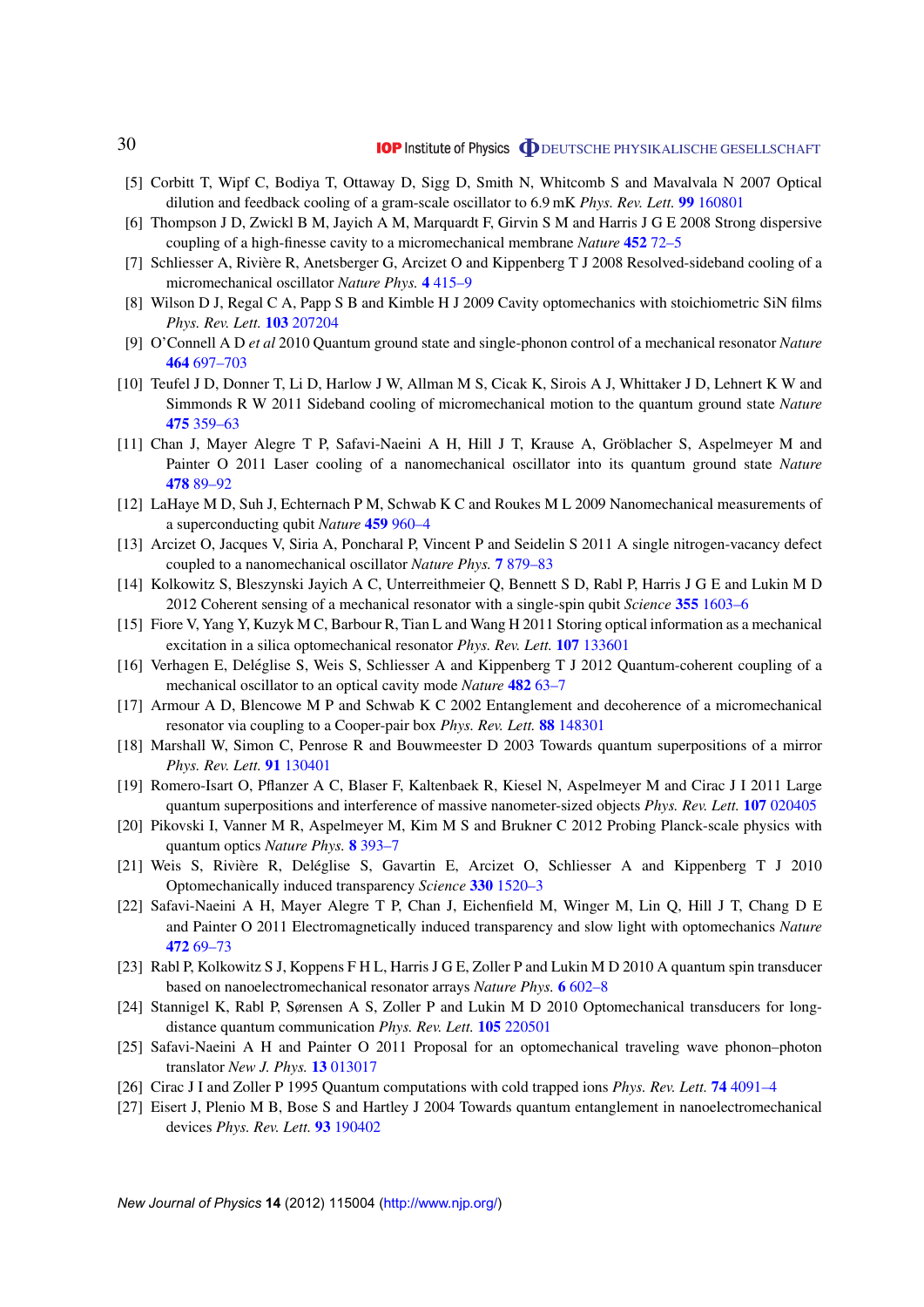- <span id="page-31-0"></span>[28] Schmidt M, Ludwig M and Marquardt F 2012 Optomechanical circuits for nanomechanical continuous variable quantum state processing arXiv[:1202.3659](http://arxiv.org/abs/1202.3659) [cond-mat.mes-hall]
- [29] Cirac J I, Zoller P, Kimble H J and Mabuchi H 1997 Quantum state transfer and entanglement distribution among distant nodes in a quantum network *Phys. Rev. Lett.* **78** [3221–4](http://dx.doi.org/10.1103/PhysRevLett.78.3221)
- [30] Kimble H J 2008 The quantum internet *Nature* **453** [1023–30](http://dx.doi.org/10.1038/nature07127)
- [31] Ritter S, Nolleke C, Hahn C, Reiserer A, Neuzner A, Uphoff M, Mucke M, Figueroa E, Bochmann J and Rempe G 2012 An elementary quantum network of single atoms in optical cavities *Nature* **484** [195–200](http://dx.doi.org/10.1038/nature11023)
- [32] Olsson R H III and El-Kady I 2009 Microfabricated phononic crystal devices and applications *Meas. Sci. Technol.* **20** [012002](http://dx.doi.org/10.1088/0957-0233/20/1/012002)
- [33] Safavi-Naeini A H and Painter O 2010 Design of optomechanical cavities and waveguides on a simultaneous bandgap phononic–photonic crystal slab *Opt. Express* **18** [14926–43](http://dx.doi.org/10.1364/OE.18.014926)
- [34] Lüthi B 2005 *Physical Acoustics in the Solid State (Springer Series in Solid State Sciences*) (Berlin: Springer)
- [35] Manipatruni S, Robinson J T and Lipson M 2009 Optical nonreciprocity in optomechanical structures *Phys. Rev. Lett.* **102** [213903](http://dx.doi.org/10.1103/PhysRevLett.102.213903)
- [36] Hafezi M and Rabl P 2012 Optomechanically induced non-reciprocity in microring resonators *Opt. Express* **20** [7672–84](http://dx.doi.org/10.1364/OE.20.007672)
- [37] Buks E and Roukes M L 2002 Electrically tunable collective response in a coupled micromechanical array *J. Microelectromech. Syst.* **11** [802–7](http://dx.doi.org/10.1109/JMEMS.2002.805056)
- [38] Gardiner C W and Zoller P 2004 *Quantum Noise* (Berlin: Springer)
- [39] Marquardt F, Chen J P, Clerk A A and Girvin S M 2007 Quantum theory of cavity-assisted sideband cooling of mechanical motion *Phys. Rev. Lett.* **99** [093902](http://dx.doi.org/10.1103/PhysRevLett.99.093902)
- [40] Wilson-Rae I, Nooshi N, Zwerger W and Kippenberg T J 2007 Theory of ground state cooling of a mechanical oscillator using dynamical backaction *Phys. Rev. Lett.* **99** [093901](http://dx.doi.org/10.1103/PhysRevLett.99.093901)
- [41] Law C K 1995 Interaction between a moving mirror and radiation pressure: a Hamiltonian formulation *Phys. Rev.* A **51** [2537–41](http://dx.doi.org/10.1103/PhysRevA.51.2537)
- [42] Kippenberg T J and Vahala K J 2007 Cavity opto-mechanics *Opt. Express* **15** [17172–205](http://dx.doi.org/10.1364/OE.15.017172)
- [43] Stannigel K, Rabl P, Sørensen A S, Lukin M D and Zoller P 2011 Optomechanical transducers for quantuminformation processing *Phys. Rev.* A **84** [042341](http://dx.doi.org/10.1103/PhysRevA.84.042341)
- [44] Koch J, Houck A A, Le Hur K and Girvin S M 2010 Time-reversal-symmetry breaking in circuit-QED-based photon lattices *Phys. Rev.* A **82** [043811](http://dx.doi.org/10.1103/PhysRevA.82.043811)
- [45] Nunnenkamp A, Koch J and Girvin S M 2011 Synthetic gauge fields and homodyne transmission in Jaynes–Cummings lattices *New J. Phys.* **13** [095008](http://dx.doi.org/10.1088/1367-2630/13/9/095008)
- [46] Karabalin R B, Cross M C and Roukes M L 2009 Nonlinear dynamics and chaos in two coupled nanomechanical resonators *Phys. Rev.* B **79** [165309](http://dx.doi.org/10.1103/PhysRevB.79.165309)
- [47] Jelezko F and Wrachtrup J 2006 Single defect centres in diamond: a review *Phys. Status Solidi* a **203** [3207](http://dx.doi.org/10.1002/pssa.200671403)
- [48] Tyryshkin A M *et al* 2012 Electron spin coherence exceeding seconds in high-purity silicon *Nature Mater.* **11** [143](http://dx.doi.org/10.1038/nmat3182)
- [49] Mamin H J, Poggio M, Degen C L and Rugar D 2007 Nuclear magnetic resonance imaging with 90-nm resolution *Nature Nanotechnol.* **2** [301–6](http://dx.doi.org/10.1038/nnano.2007.105)
- [50] Rabl P, Cappellaro P, Gurudev Dutt M V, Jiang L, Maze J R and Lukin M D 2009 Strong magnetic coupling between an electronic spin qubit and a mechanical resonator *Phys. Rev.* B **79** [041302](http://dx.doi.org/10.1103/PhysRevB.79.041302)
- [51] Palyi A, Struck P R, Rudner M, Flensberg K and Burkard G 2012 Spin–orbit induced strong coupling of a single spin to a nanomechanical resonator *Phys. Rev. Lett.* **108** [206811](http://dx.doi.org/10.1103/PhysRevLett.108.206811)
- [52] Ohm C, Stampfer C, Splettstoesser J and Wegewijs M R 2012 Readout of carbon nanotube vibrations based on spin–phonon coupling *Appl. Phys. Lett.* **100** [143103](http://dx.doi.org/10.1063/1.3698395)
- [53] Etaki S, Poot M, Mahboob I, Onomitsu K, Yamaguchi H and van der Zant H S J 2008 Motion detection of a micromechanical resonator embedded in a d.c. squid *Nature Phys.* **4** [785](http://dx.doi.org/10.1038/nphys1057)
- [54] Martin I, Shnirman A, Tian L and Zoller P 2004 Ground-state cooling of mechanical resonators *Phys. Rev.* B **69** [125339](http://dx.doi.org/10.1103/PhysRevB.69.125339)